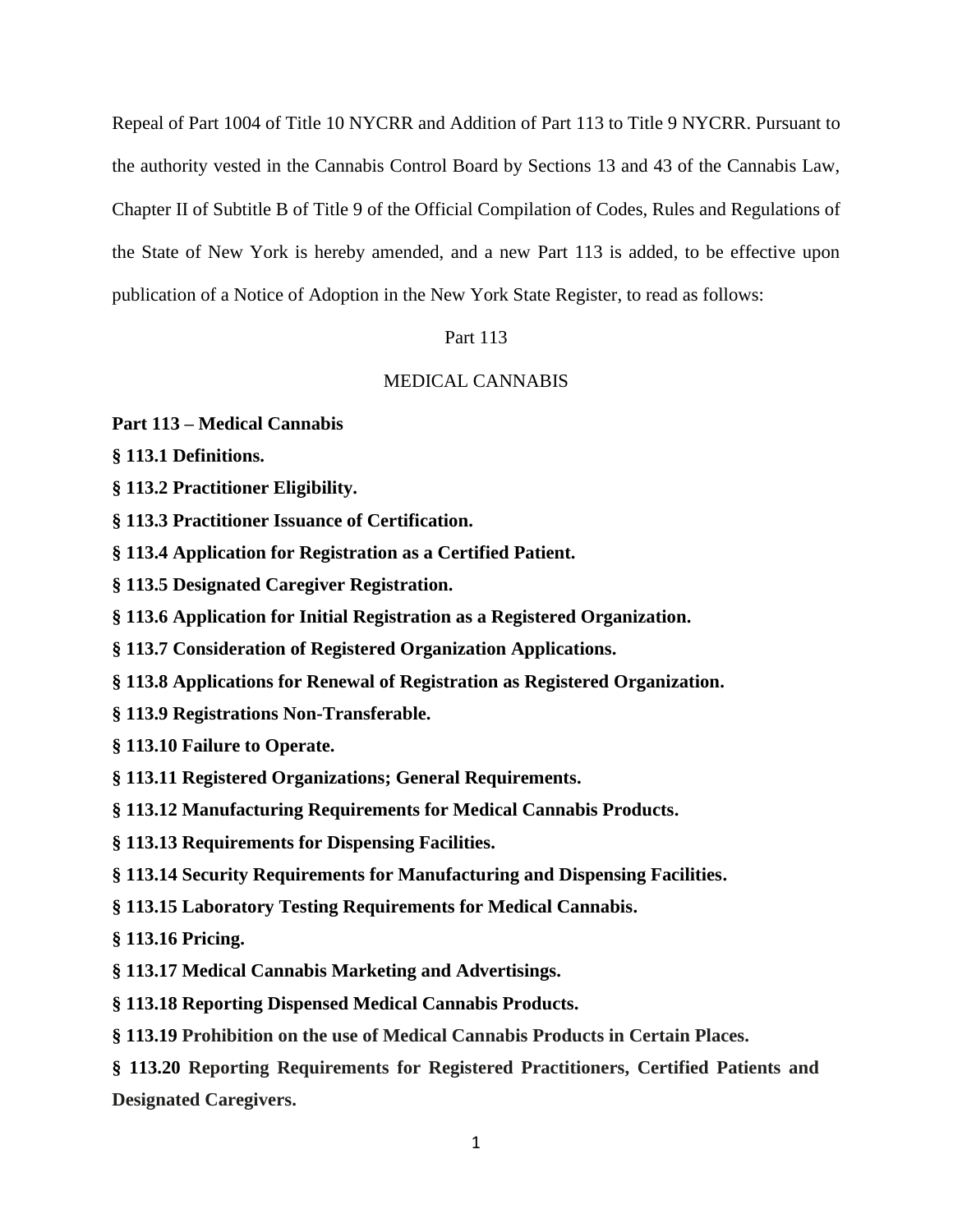**§ 113.21 Proper Disposal of Medical Cannabis Products by Certified Patients or Designated Caregivers.**

**§ 113.22 General Prohibitions.**

**§ 113.23 Practitioner Prohibitions.**

**§ 113.24 Designated Caregiver Prohibitions and Protections.**

**§ 113.25 Registered Organizations; Disposal of Medical Cannabis.**

# **Section 113.1 Definitions**

For the purposes of this Part, the following terms shall have the following meanings:

(a) *Applicant* means a person applying for a medical cannabis license or permit issued by the office pursuant to Article 3 of the Cannabis Law that: has a significant presence in New York state, either individually or by having a principal corporate location in the state; is incorporated or otherwise organized under the laws of this state; or a majority of the ownership are residents of this state. For the purposes of this subdivision, "person" means an individual, institution, corporation, government or governmental subdivision or agency, business trust, estate, trust, partnership or association, or any other legal entity.

(b) *Brand* means a medical cannabis product that has a determined homogenous and uniform phytocannabinoid concentration (total THC and total CBD) and product quality, produced according to an approved and stable processing protocol and shall have the same inactive ingredients as are defined for that form of the brand.

(c) *Caring for* means treating a patient, in the course of which the practitioner has completed a full assessment of the patient's medical history and current medical condition.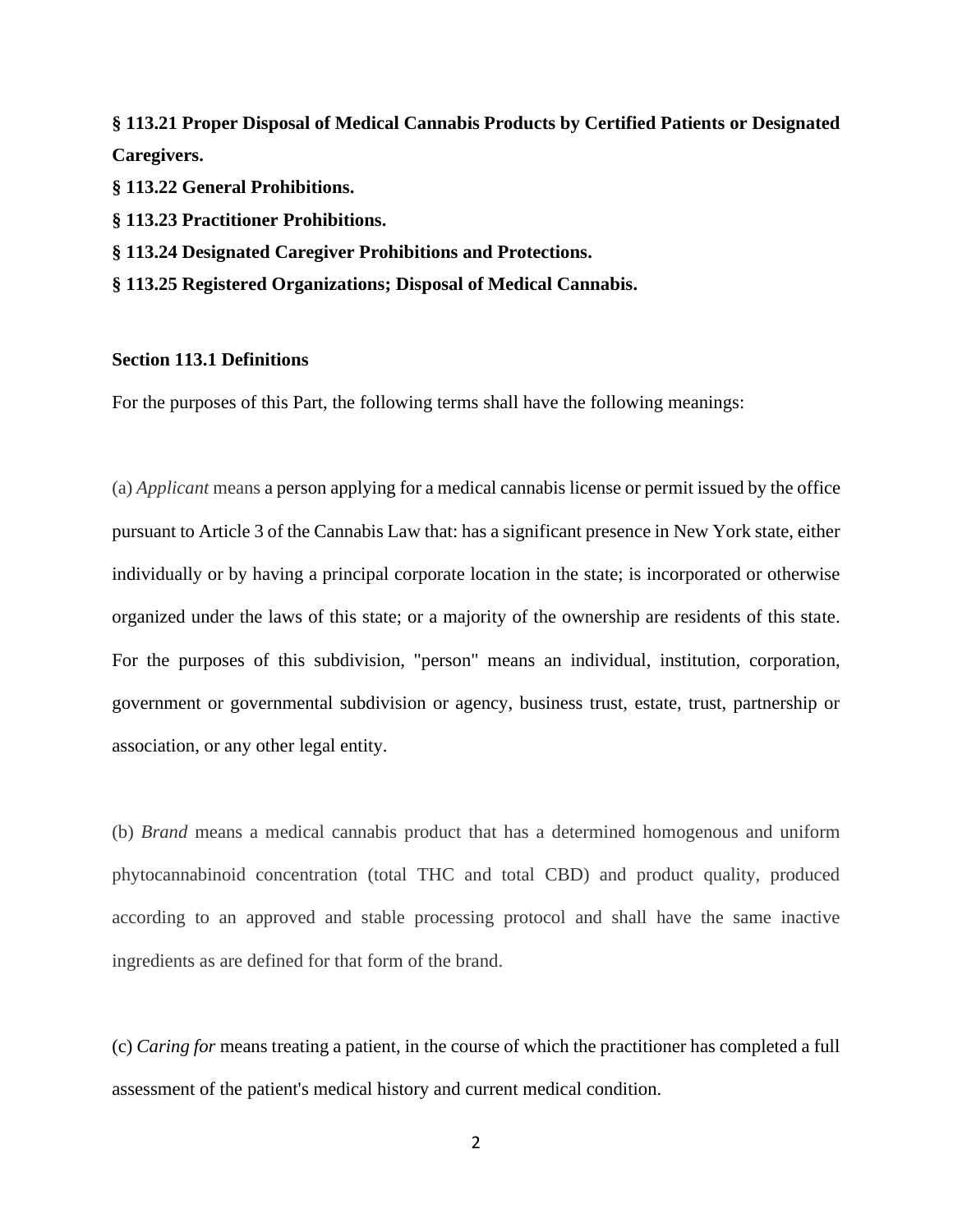(d) *Certified medical use* includes the acquisition, cultivation, manufacture, delivery, harvest, possession, preparation, transfer, transpiration, or use of medical cannabis for a certified patient, or the acquisition, administration, cultivation, manufacture, delivery, harvest, possession, preparation, transfer, or transportation of medical cannabis by a designated caregiver or designated caregiver facility, or paraphernalia relating to the administration of cannabis, including whole cannabis flower, to treat or alleviate a certified patient's medical condition or symptoms associated with the patient's medical condition.

(e) *Certified patient* means a patient who is a resident of New York or receiving care and treatment in New York State, and is certified in accordance with Section 113.2 of this Part.

(f) *Condition* means having one of the following conditions: cancer, positive status for human immunodeficiency virus or acquired immune deficiency syndrome, amyotrophic lateral sclerosis, Parkinson's disease, multiple sclerosis, damage to the nervous tissue of the spinal cord with objective neurological indication of intractable spasticity, epilepsy, inflammatory bowel disease, neuropathies, Huntington's disease, post-traumatic stress disorder, pain that degrades health and functional capability where the use of medical cannabis is an alternative to opioid use, substance use disorder, Alzheimer's, muscular dystrophy, dystonia, rheumatoid arthritis, autism or any other condition certified by the practitioner.

(g) *Designated caregiver facility* means a facility that registers with the office to assist one or more certified patients with the acquisition, possession, delivery, transportation or administration of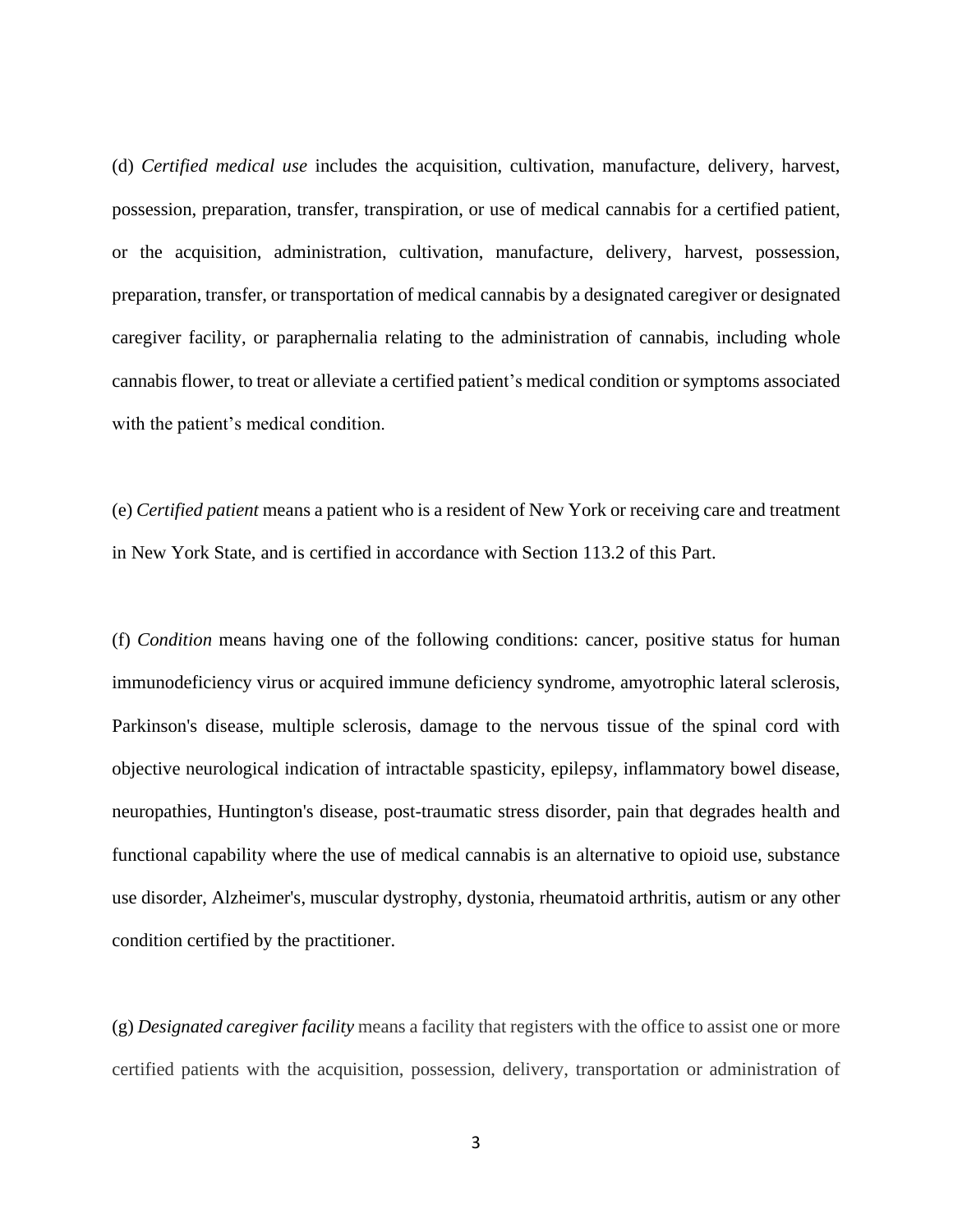medical cannabis and is a: general hospital or residential health care facility operating pursuant to Article 28 of the Public Health Law; an adult care facility operating pursuant to Title 2 of Article 7 of the Social Services Law; a community mental health residence established pursuant to section 41.44 of the Mental Hygiene Law; a hospital operating pursuant to section 7.17 of the Mental Hygiene Law; a mental hygiene facility operating pursuant to Article 31 of the Mental Hygiene Law; an inpatient or residential treatment program certified pursuant to Article 32 of the Mental Hygiene Law; a residential facility for the care and treatment of persons with developmental disabilities operating pursuant to Article 16 of the Mental Hygiene Law; a residential treatment facility for children and youth operating pursuant to Article 31 of the Mental Hygiene Law; a private or public school; research institution with an internal review board; or any other facility as determined by the office.

(h) *Form* shall be a type of a medical cannabis product approved by the office and shall refer to the final preparation of an approved medical cannabis brand; for example, an extract in oil for sublingual administration, an extract for vaporization or an extract in a capsule for ingestion.

(i) *Lot* means a quantity of a medical cannabis extraction product that has a homogenous and uniform phytocannabinoid concentration and product quality, produced according to an approved and stable processing protocol specific to that brand and form of medical cannabis product, during the same cycle of manufacture.

(j) *Lot unique identifier (Lot number or bar code)* means any distinctive combination of letters, numbers, or symbols, or any combination of them, from which the complete history of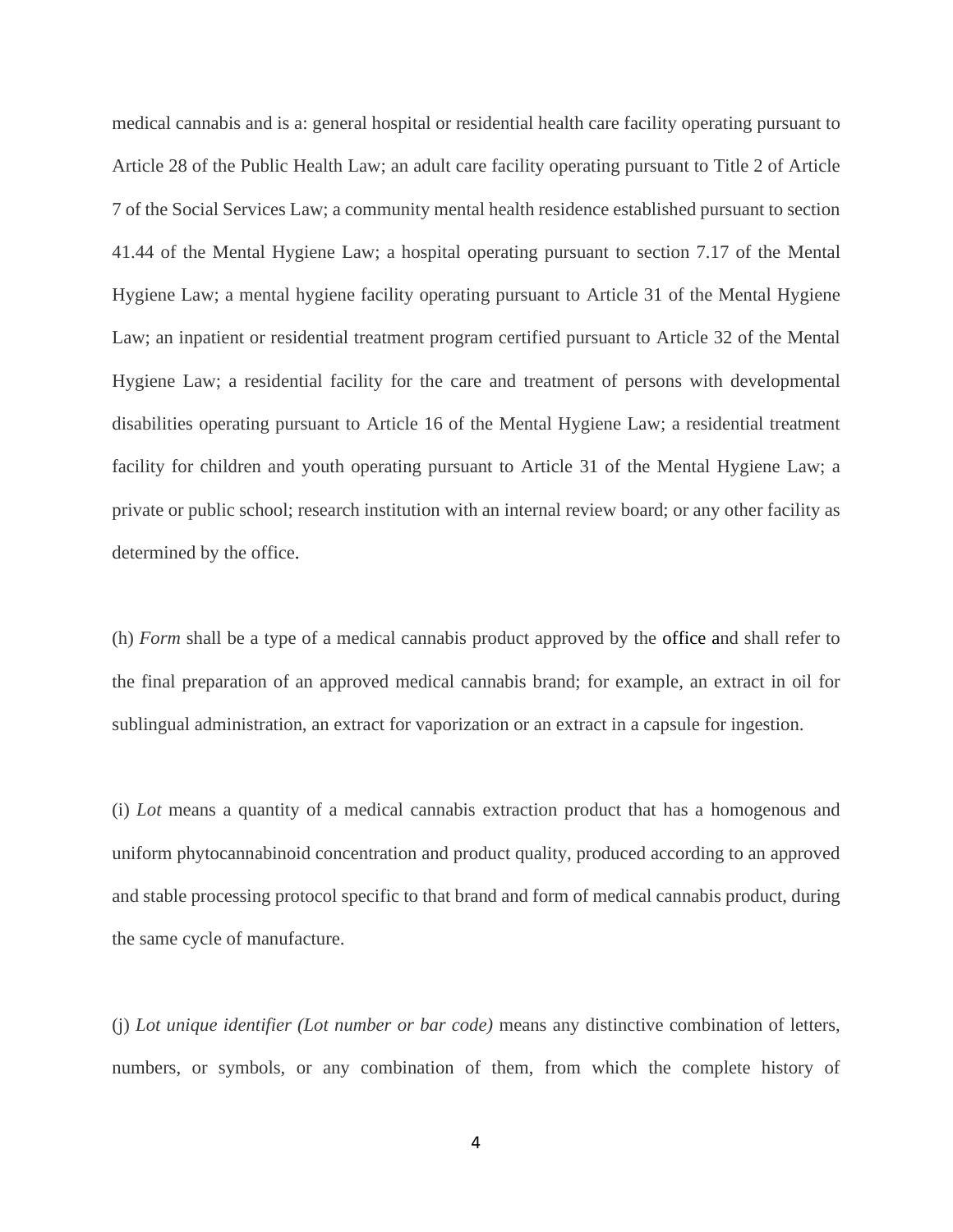manufacturing, testing, holding, distribution or recall of a lot of medical cannabis product can be determined.

(k) *Manufacturing* shall include, but not be limited to cultivation, harvesting, extraction (or other processing), packaging and labeling.

(l) *Medical cannabis product* is the final manufactured product of medical cannabis, as defined in section three of Article 1 of the Cannabis Law, delivered to the patient that represents a specific brand with a defined phytocannabinoid content and active and inactive ingredients, prepared in a specific dosage and form, to be administered as recommended by the practitioner.

(m) *Office* means the Office of Cannabis Management.

(n) *Phytocannabinoids* refers to any of the chemical compounds, excluding terpenes or any other compounds determined by the office, that are the active principles of the cannabis plant, including but not limited to tetrahydrocannabinol and cannabidiol, …...and does not include synthetic cannabinoids as that term is defined in subdivision (g) of schedule I of section thirty-three hundred six of the public health law.

(o) *Practitioner* means a practitioner who is licensed, registered or certified by New York state to prescribe controlled substances within the state. Nothing in this Part shall be interpreted so as to give any such person authority to act outside their scope of practice as defined by title eight of the education law. Additionally, nothing in this Part shall be interpreted to allow any unlicensed,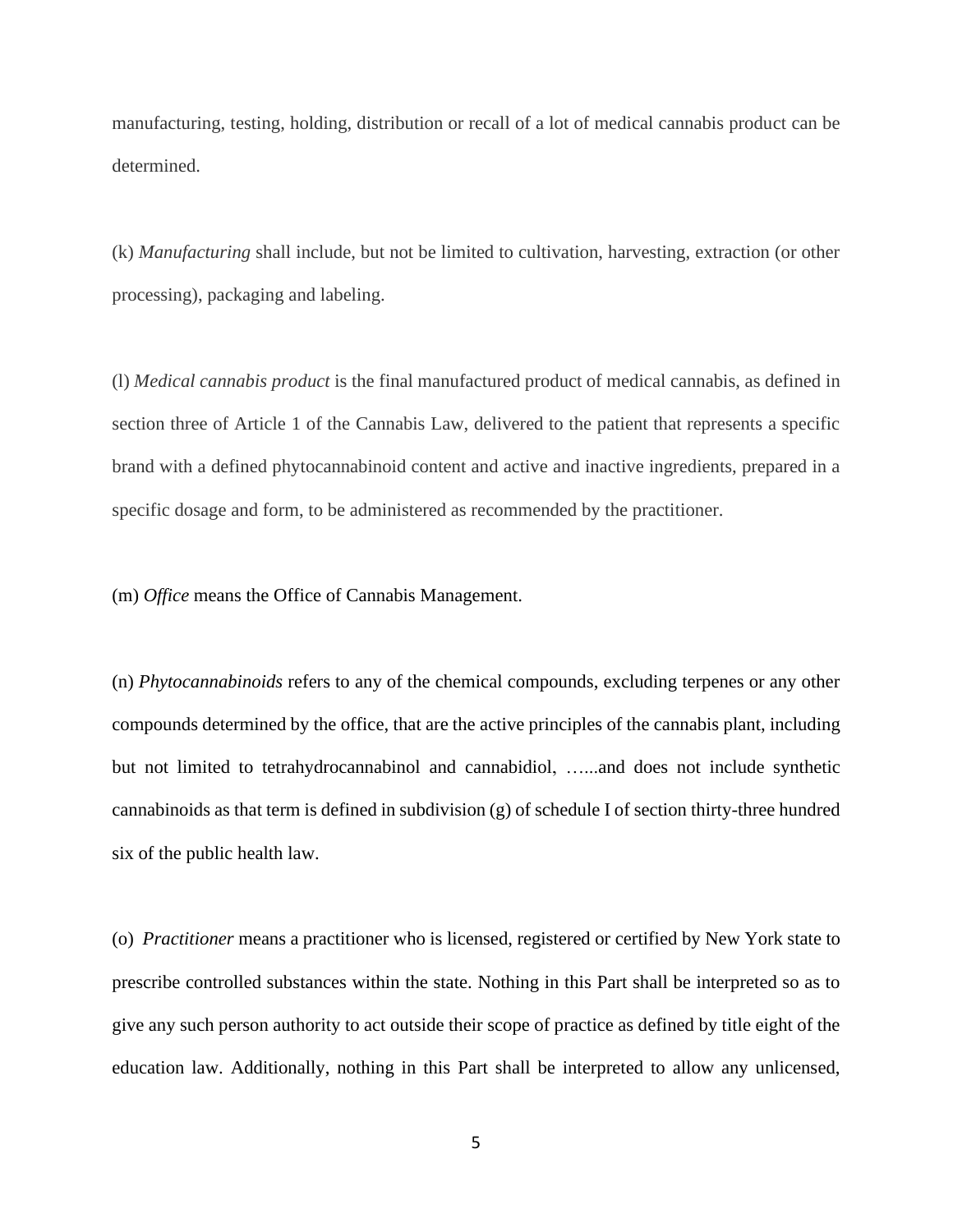unregistered, or uncertified person to act in a manner that would require a license, registration, or certification pursuant to title eight of the education law.

(p) *Registered organization* means an organization registered as defined under section three of the Cannabis Law.

(q) *Registry application* means an application properly completed and filed with the office by a certified patient in accordance with Article 3 of the Cannabis Law and this Part.

(r) *Registry identification card* means a document that identifies a certified patient or designated caregiver, as provided under Article 3 of the Cannabis Law.

## **Section 113.2 Practitioner Eligibility**

(a) No practitioner shall be authorized to issue a patient certification as set forth in section 113.3 of this Partunless the practitioner:

(1) is qualified, by training or experience as determined by the office, to treat patients with one or more of the conditions set forth in paragraph 113.3(a)(8) of this Part;

(2) is licensed, registered or certified by New York state to prescribe controlled substances within the state;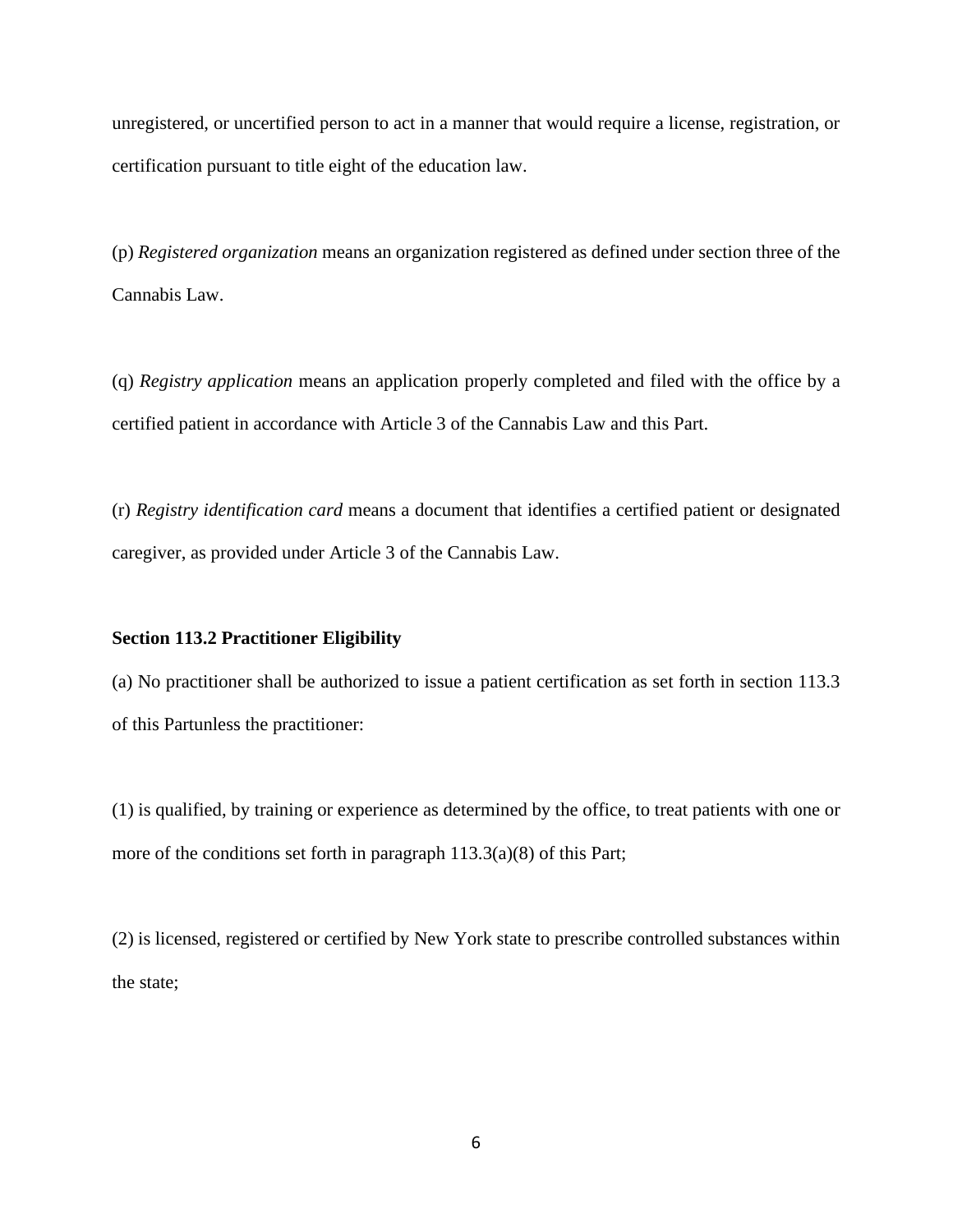(3) is acting within their scope of practice as defined by title eight of the education law and is in good standing as determined by the office; and

(4) has completed at a minimum a two-hour course approved by the office as set forth in subdivision (b) of this section.

(b) The office shall approve at least one, if not more, courses for practitioners seeking to certify patients for medical cannabis, which shall be a minimum of two hours in duration. The educational content of such course shall include: the pharmacology of cannabis; contraindications; side effects; adverse reactions; overdose prevention; drug interactions; dosing; routes of administration; risks and benefits; warnings and precautions; abuse and dependence; and such other components as determined by the office.

## **Section 113.3 Practitioner Issuance of Certification.**

(a) Requirements for Patient Certification. A practitioner who is eligible pursuant to 113.2 of this Part may issue a certification for the use of medical cannabis by a qualifying patient subject to completion of subdivision (e) of this section. Such certification shall contain:

(1) the practitioner's name, business address, telephone number and email address;

(2) the practitioner's license number as issued by the New York State Department of Education;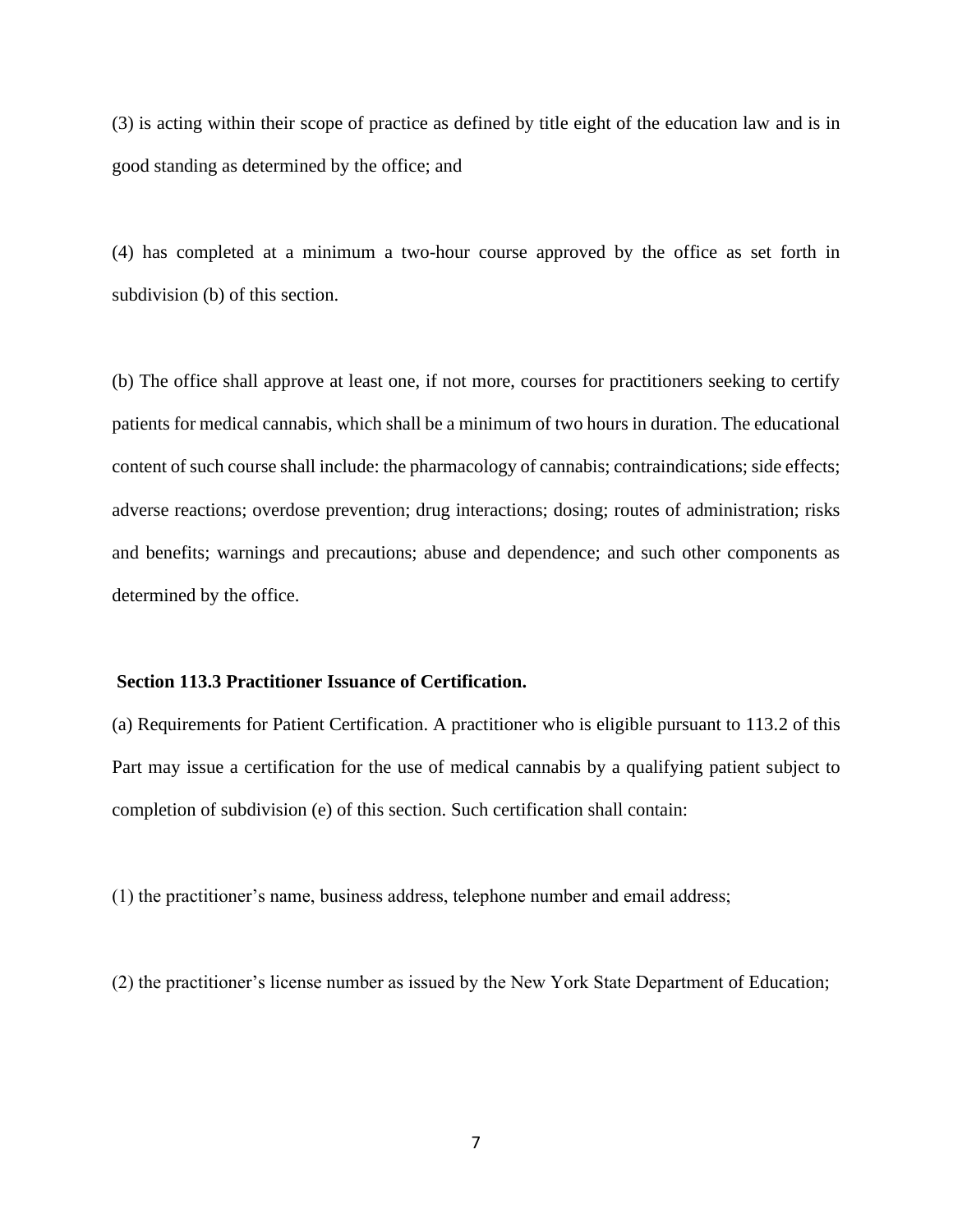(3) the practitioner's Drug Enforcement Administration registration number for prescribing controlled substances in New York State;

(4) a statement that the practitioner is licensed and in good standing in New York State and possesses an active registration with the Drug Enforcement Administration for prescribing controlled substances in New York State;

(5) a statement that the practitioner is caring for the patient in relation to the patient's condition;

(6) the patient's name, date of birth, residential address, telephone number and email address if available;

(7) the patient's condition, which may include any of the condition(s) listed below;

(i) cancer;

(ii) positive status for human immunodeficiency virus or acquired immune deficiency syndrome, provided that the practitioner has obtained from the patient consent for disclosure of this information that meets the requirements set forth in sections twenty-seven hundred eighty and twenty-seven hundred eighty-two of the Public Health Law;

(iii) amyotrophic lateral sclerosis;

8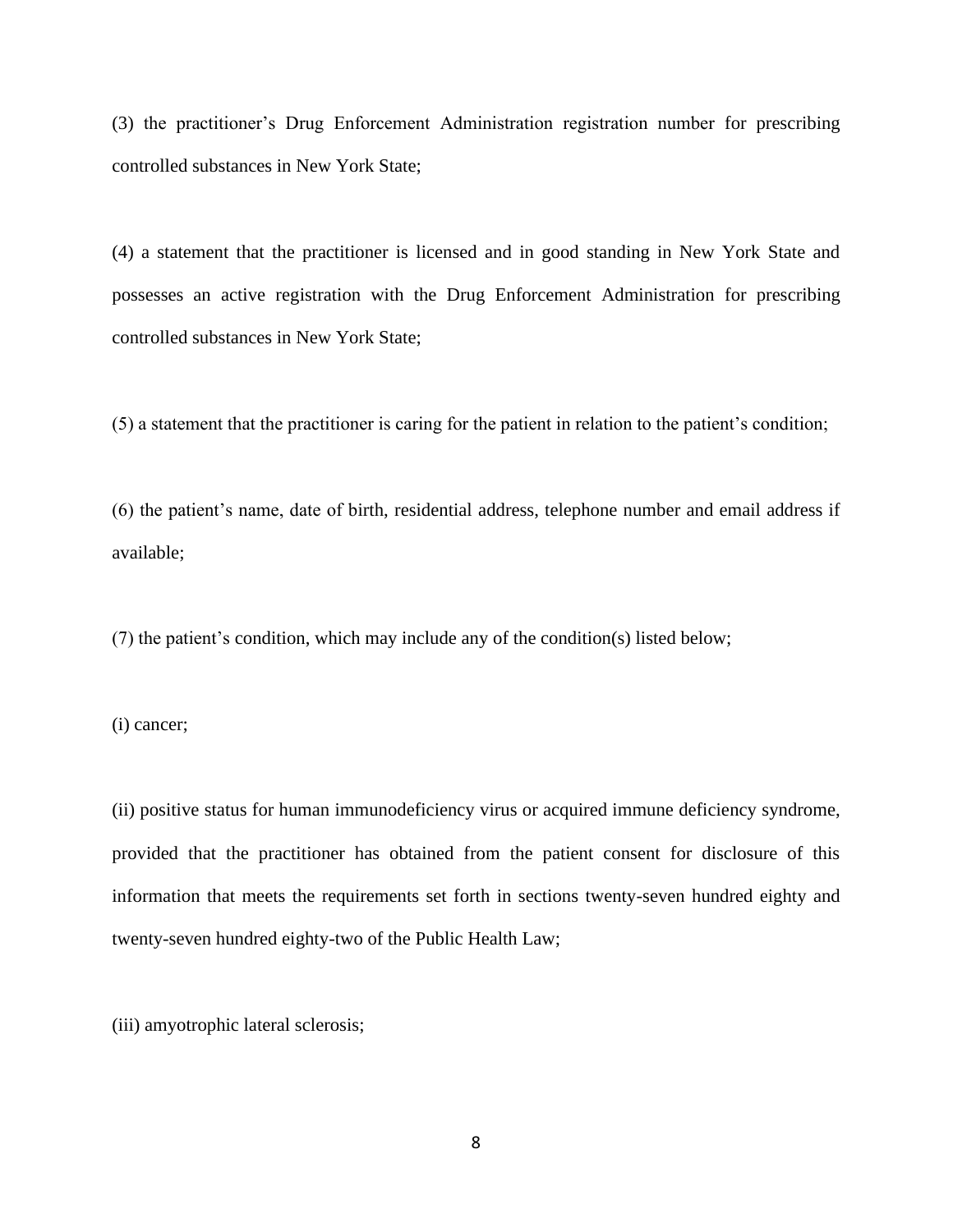(iv) Parkinson's disease;

(v) multiple sclerosis;

(vi) damage to the nervous tissue of the spinal cord with objective neurological indication of intractable spasticity;

(vii) epilepsy;

(viii) inflammatory bowel disease;

(ix) neuropathies;

(x) Huntington's disease;

(xi) post-traumatic stress disorder;

(xii) pain that degrades health and functional capability where the use of medical cannabis is an alternative to opioid use;

(xiii) substance use disorder;

(xiv) Alzheimer's disease;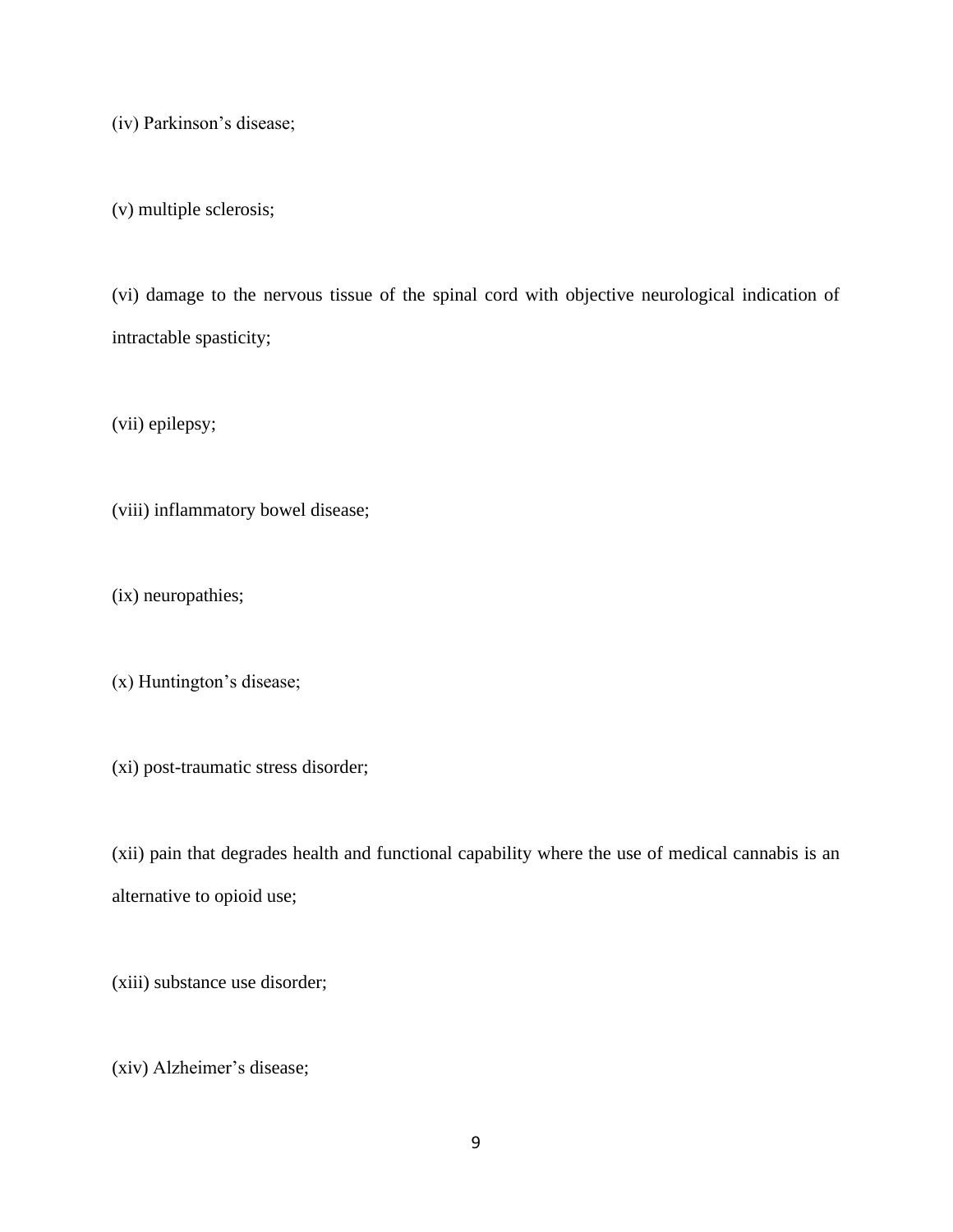(xv) muscular dystrophy;

(xvi) dystonia;

(xvii) rheumatoid arthritis;

(xviii) autism; or

(xix) any other condition certified by the practitioner.

(8) a statement that by training or experience, the practitioner is qualified to treat the condition, listed pursuant to paragraph (7) of this subdivision;

(9) a statement that in the practitioner's professional opinion and review of past treatments, the patient is likely to receive therapeutic or palliative benefit from the primary or adjunctive treatment with medical cannabis for the condition;

(10) any recommendations or limitations the practitioner makes to the certified patient or the patient's designated caregiver; and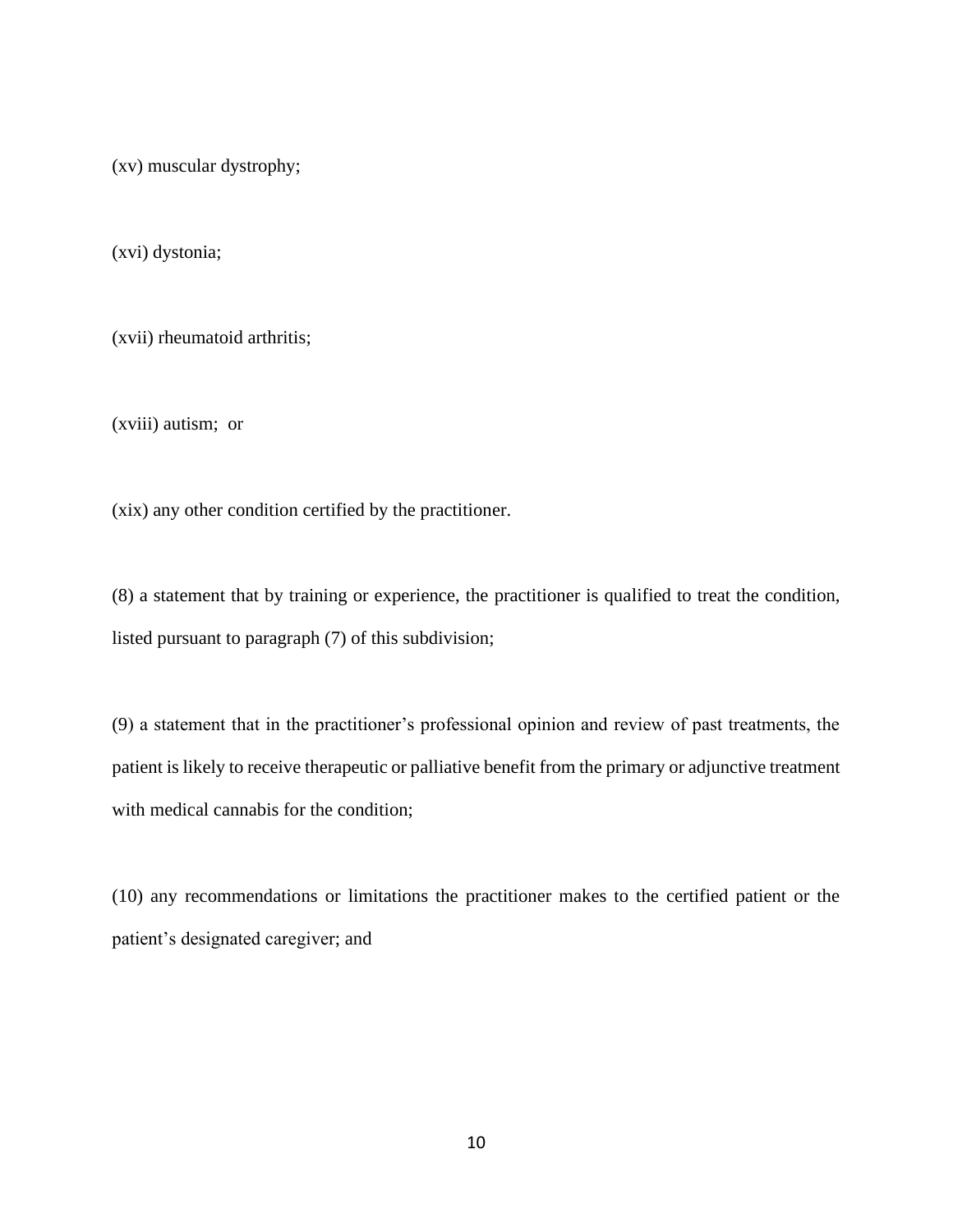(11) to the extent that a practitioner seeks to authorize the use of medical cannabis by a patient who temporarily resides in New York State for the purpose of receiving care and treatment from the practitioner, the practitioner shall so state on the patient's certification.

(b) Requirements of Patient Special Certification. The practitioner may issue a special certification if the patient's condition is progressive and degenerative or that delay in the patient's certified medical use of cannabis poses a risk to the patient's life or health. Such certification shall be on a form provided by the Office and shall contain the requirements set forth in subdivision (a) of this section.

(c) Expiration of Certification.

(1) The certification shall state the date upon which the certification shall expire, which shall be no longer than one year after the date it was issued, unless the patient is terminally ill.

(2) If the practitioner issues a certification to a patient who is terminally ill, the certification shall not expire until the patient's death or the practitioner re-issues the certification to terminate the certification on an earlier date.

(3) If the practitioner issues a certification to a patient who is not a resident of New York but is receiving care and treatment in this state, the certification shall be valid for a period of time which is no longer than the applicant is reasonably anticipated to be residing in New York State for the purposes of care and treatment, but in no event shall it be valid for more than one year after the date it was issued.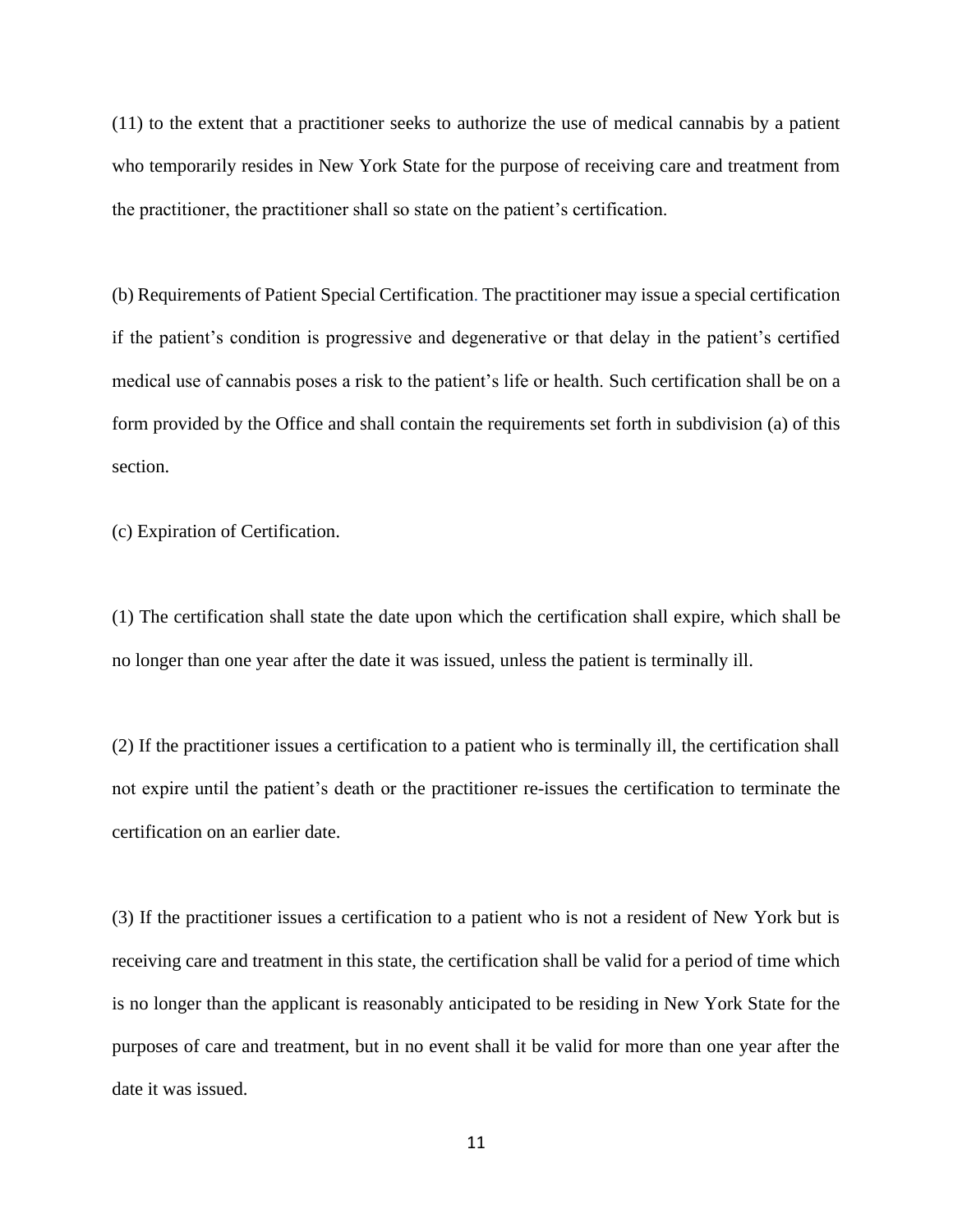(d) Submission of Certification to the Office. Practitioners shall utilize a form, which may be in an electronic format, developed by the office for the certification required in subdivision (a) of this section. The practitioner shall submit to the office, the information required by subdivision (a) of this section, in a manner determined by the office, including by electronic transmission through a secure website.

(e) Record Retention. The practitioner shall date and place their signature upon the certification, and provide the signed certification to the patient. The practitioner shall also maintain a copy of the signed certification, which shall include all information required in subdivision (a) of this section, for a period of five years, in the patient's medical record.

(f) Consultation of Prescription Monitoring Program Registry. Prior to issuing, modifying or renewing a certification, the practitioner shall consult the prescription monitoring program registry pursuant to section 3343-a of the Public Health Law for the purpose of reviewing a patient's controlled substance history. Practitioners may authorize a designee to consult the prescription monitoring program registry on their behalf, provided that such designation is in accordance with section 3343-a of the Public Health Law.

#### **Section 113.4 Application for Registration as a Certified Patient.**

(a) A person applying for issuance or renewal of a registration as a certified patient shall: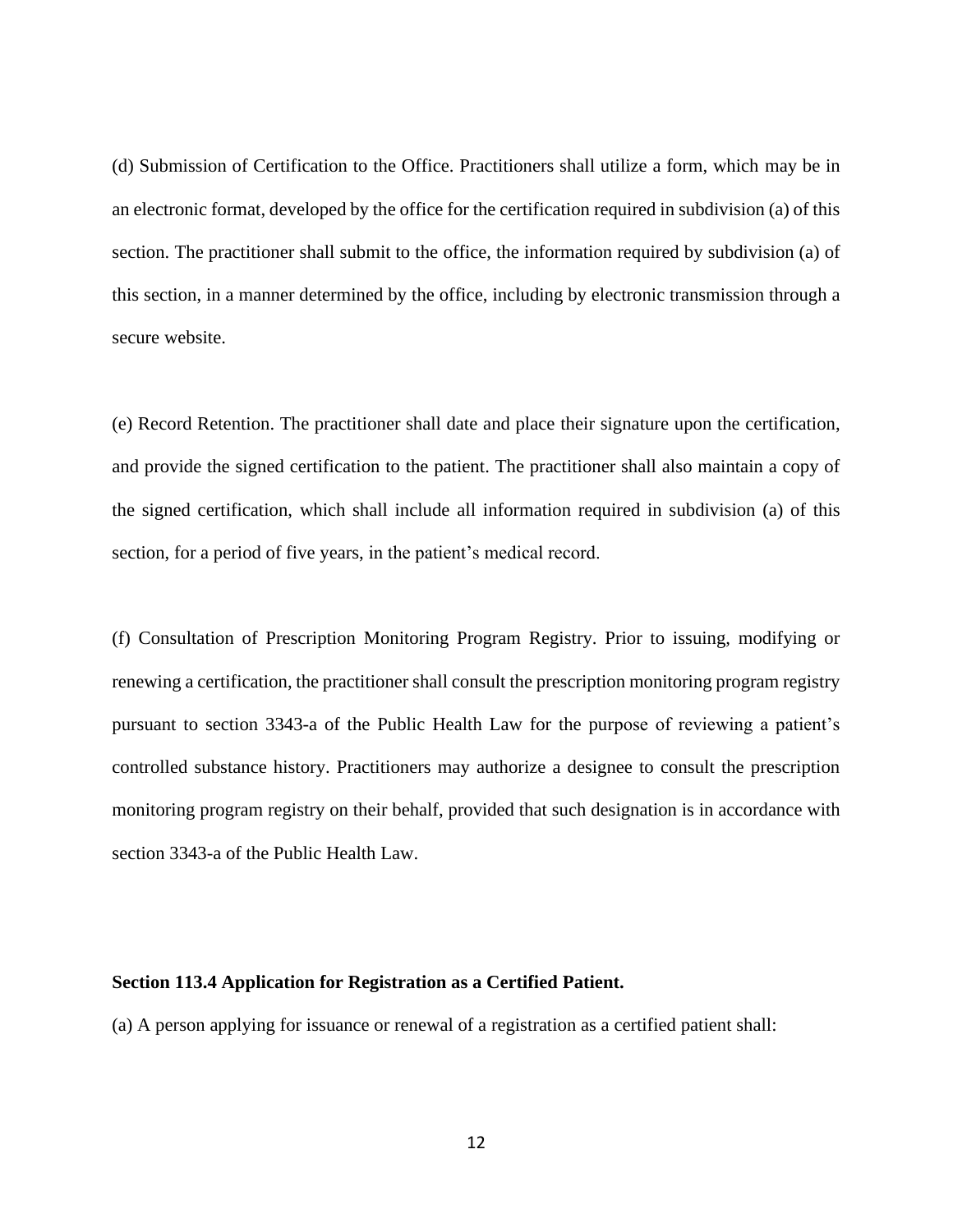(1) be a resident of New York State, or be receiving care and treatment in New York State; and

(2) possess a certification issued by an eligible practitioner.

(b) New York State residents. An applicant shall demonstrate their New York State residency by submitting to the office a copy or electronic submission of information concerning their New York State Driver's License or New York State Identification Card. If the applicant does not possess or cannot obtain a valid New York State Driver's License or New York State Identification Card, the applicant shall submit a copy of one or more of the following forms of documentation to establish that he or she is a New York resident:

(1) a copy or electronic submission of a government-issued identification card that contains the applicant's name and New York State address;

(2) a copy or electronic submission of a utility bill or other document indicating an applicant's residency issued within the previous two months that contains the applicant's name and address;

(3) a copy or electronic submission of a current lease or similar document indicating an applicant's residency within New York State; or

(4) such other documentation as approved by the office containing sufficient information to show proof of residency in New York State.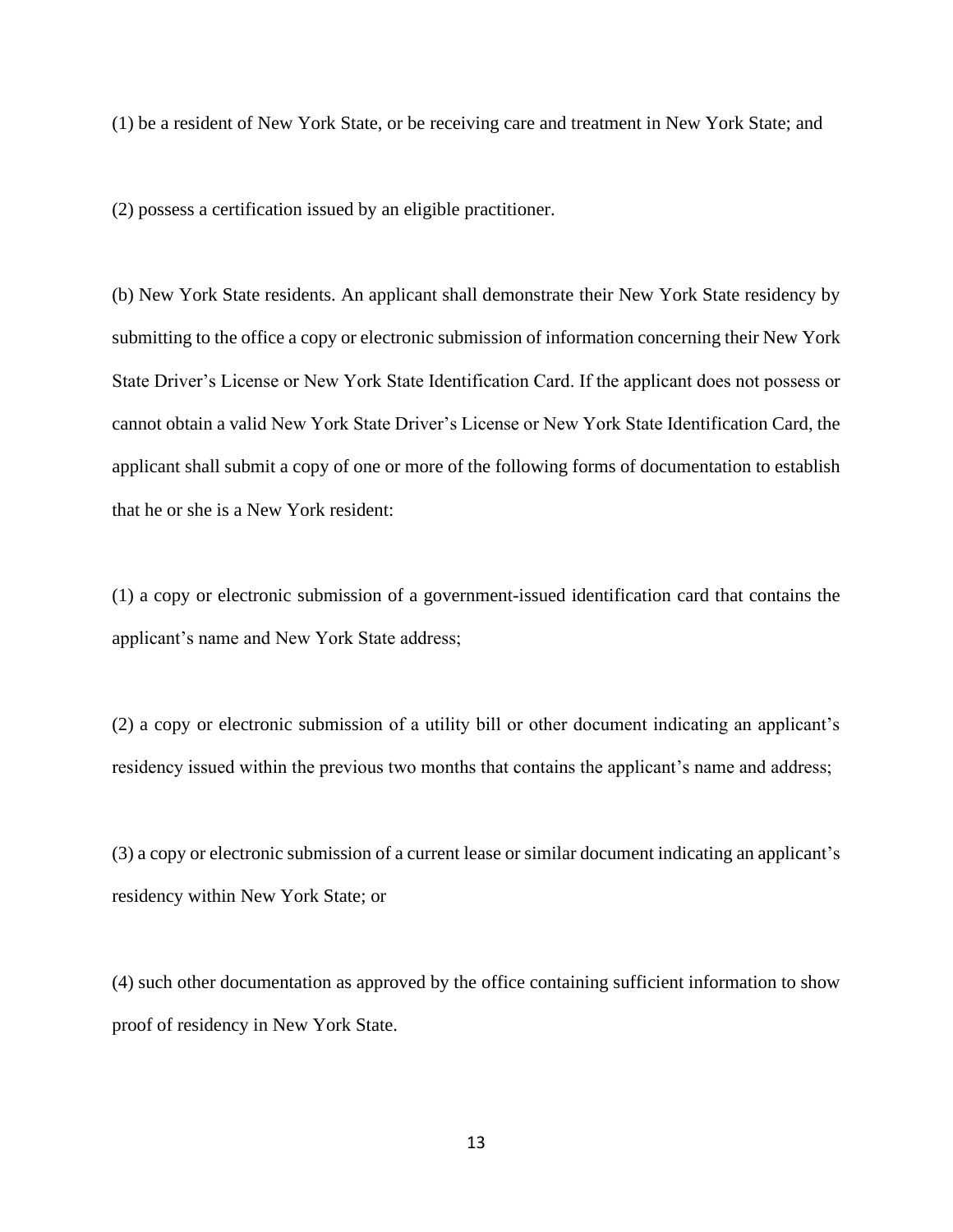(c) Non-New York State Residents. An applicant applying for registration who is not a resident of New York State but is temporarily residing in New York State and receiving care and treatment in this state from a practitioner, as defined in Article 1 of the Cannabis Law and in accordance with this Part, may qualify for registration as a certified patient if the applicant otherwise meets the requirements of Article 3 of the Cannabis Law and this Part.

(1) The applicant shall submit a copy or electronic submission of the following forms of documentation along with the application for registration:

(i) a copy or electronic submission of a state or government issued identification card that contains the applicant's name and permanent address;

(ii) proof of temporary residence in New York State, including, but not limited to a copy or electronic submission of a lease, utility bill, hospital bill, or such other documentation as approved by the office containing sufficient information to show proof of temporary residency in New York State. If the applicant is under the age of eighteen, the parent or legal guardian applying on behalf of the applicant shall submit a copy or electronic submission of such documentation to show sufficient proof of the applicant's temporary residency in New York State.

(2) Nothing in this Part shall be construed to grant to the applicant authorization to transport medical cannabis outside of New York State.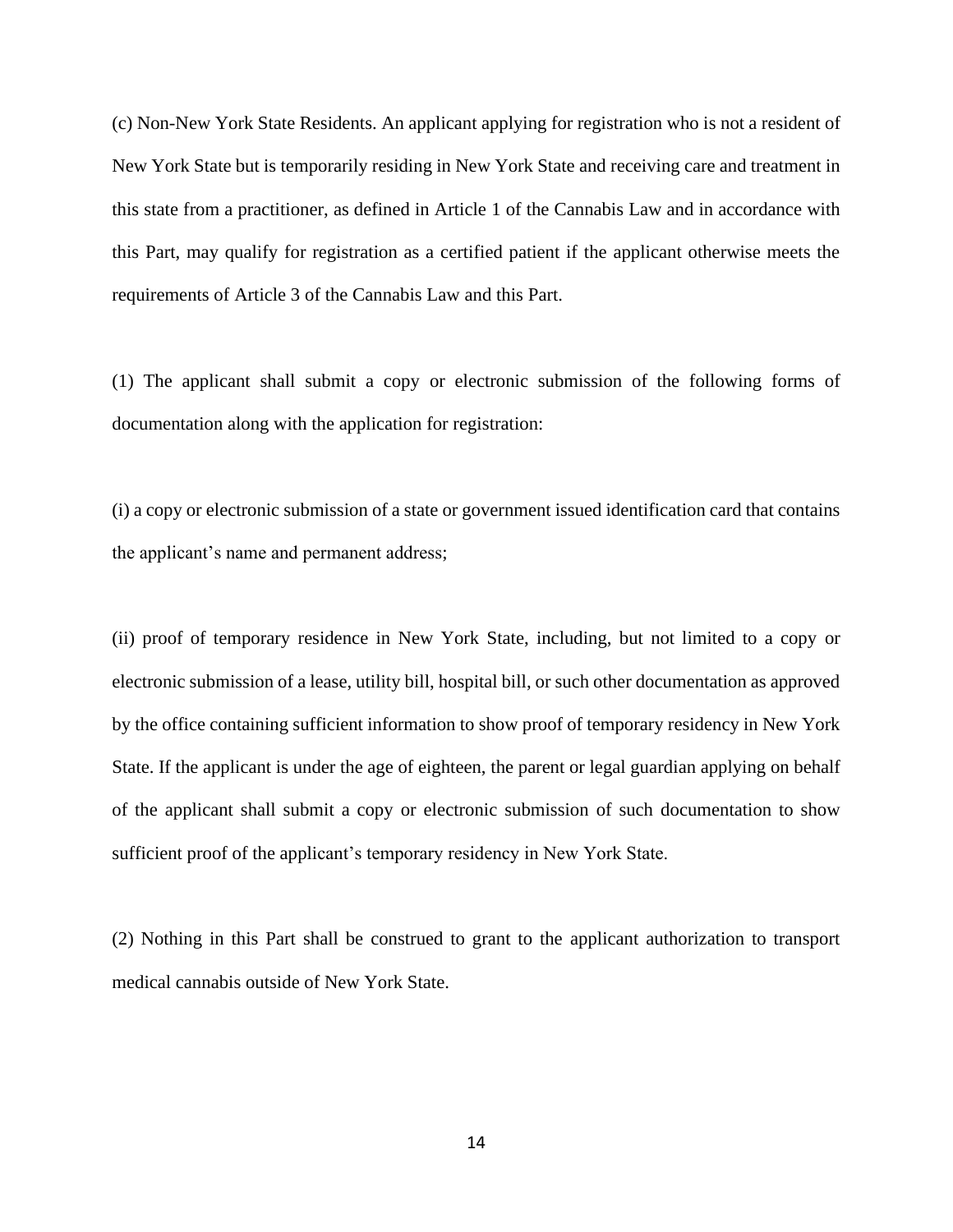(d) For new applicants, if the applicant does not have a current valid New York State Driver's license, New York State Identification Card, or government issued identification containing a photograph, the applicant shall provide a recent passport-style color photograph of the applicant's face, taken against a white background or backdrop. The photograph shall be a true likeness of the applicant's actual appearance on the date the photograph was taken and shall not be altered to change any aspect of the applicant's physical appearance. The photograph shall have been taken not more than thirty (30) days prior to the date of the application. The photograph shall be submitted in a form and manner described by the office, including as a digital file (.jpeg) when appropriate, provided, however, the office may waive the requirements of this paragraph upon good cause shown. For amendments and renewal applications, the office may utilize a previously submitted photograph if the applicant attests it is a true likeness of the applicant on the date the amendment or renewal application is submitted.

(e) The applicant shall acknowledge that a false statement in the application is punishable under section 210.45 of the penal law.

(f) If the applicant for a registry identification card is under the age of eighteen or a person who is otherwise incapable of consenting to medical treatment, the application shall be made by an appropriate person over eighteen years of age. In preparing the application, the applicant may designate up to five proposed designated caregivers, not including designated caregiver facilities, designated caregiver facility employees, or applicable cannabis research license holders who shall be either: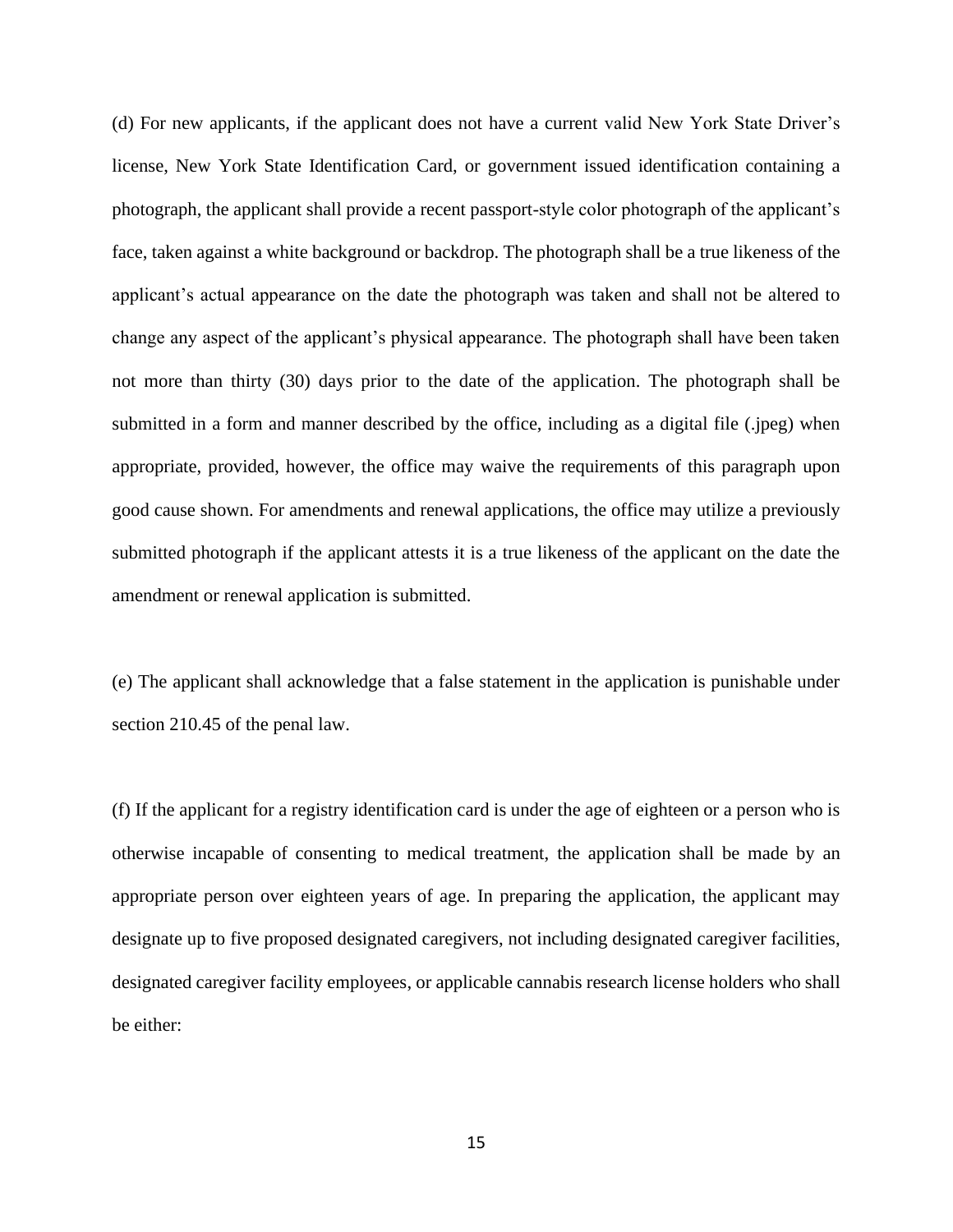(1) a parent or legal guardian of the certified patient;

(2) a person designated by a parent or legal guardian of the certified patient;

(3) an employee of a designated caregiver facility, including a cannabis research license holder; or

(4) an appropriate person approved by the office upon a sufficient showing, as determined by the office, that no parent or legal guardian is appropriate or available.

(i) As a condition of registration of a certified patient who is under the age of eighteen or is incapable of medical decision-making, the applicant shall consent, in a manner determined by the office to the certified patient's use of medical cannabis product(s), and shall acknowledge that the proposed designated caregiver(s) will control the acquisition and possession of the medical cannabis product(s) and any device used for its administration.

(ii) Once the certified patient who is under the age of eighteen or is incapable of medical decisionmaking is registered, the proposed designated caregiver(s) may apply for and, if approved, receive a designated caregiver registration in accordance with the requirements of Article 3 of the Cannabis Law and section 113.5 of this Part.

(g) Prior to issuing or renewing a registry identification card, the office may verify the information submitted by the applicant. The applicant shall provide, at the office's request, such information and documentation that may be necessary for the office to verify the information.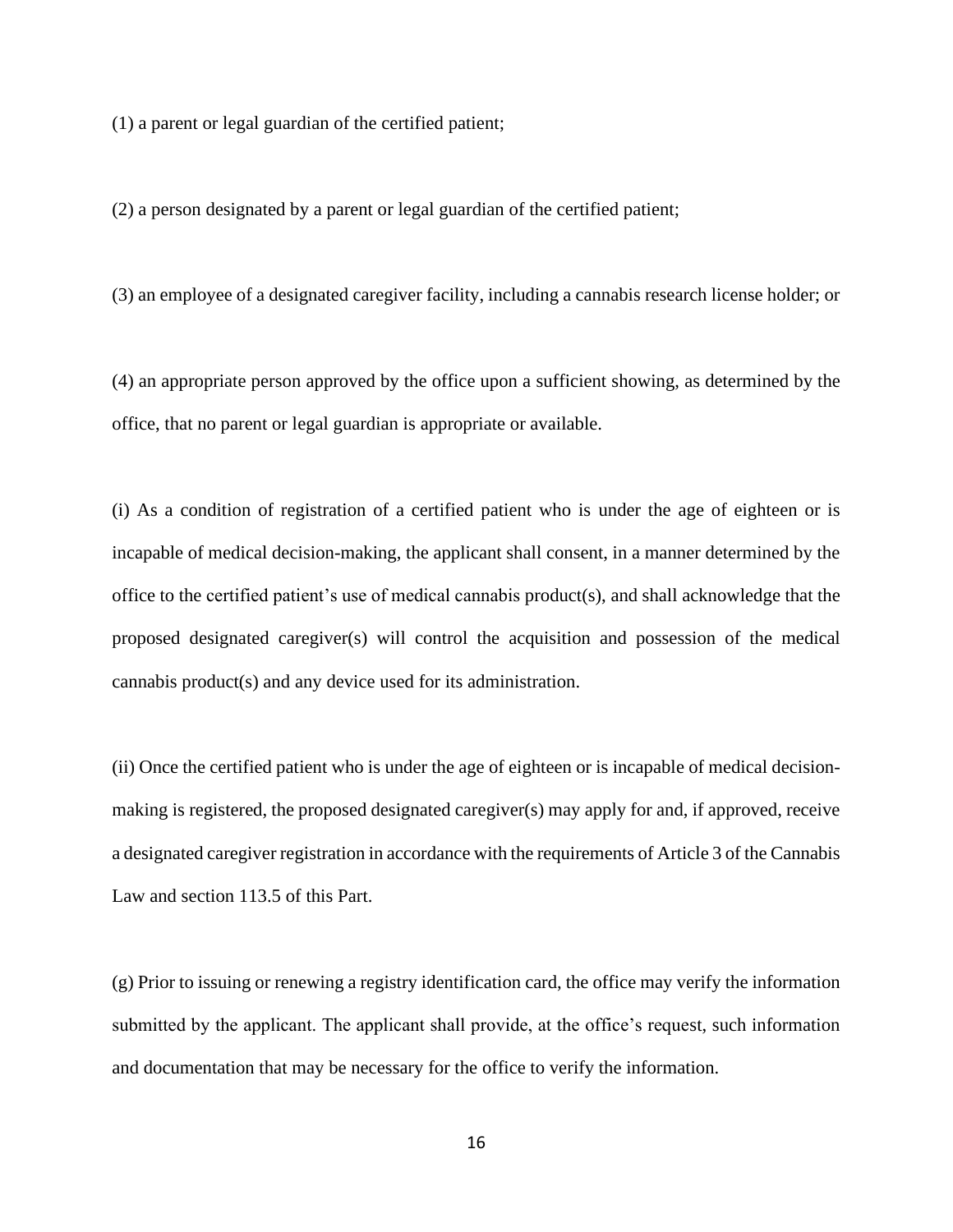(h) The office shall approve, deny, or determine incomplete or inaccurate an application to issue or renew a registry identification card as soon as is reasonably practicable.

(i) The office shall notify the applicant in writing, by email, by telephone, or in another manner as determined appropriate by the office, if an application is incomplete or factually inaccurate, and shall explain what documents or information is necessary for the office to consider the application complete and accurate.

(j) An applicant shall have thirty (30) days from the date of a notification of an incomplete or factually inaccurate application to submit the materials required to complete, revise, or substantiate information in the application. If the applicant fails to submit the required materials within such thirty-day time period, the application shall be denied by the office.

(k) Applicants whose applications are denied may submit a new application for an initial or renewal of a registry identification card.

(l) A certified patient may designate up to five designated caregivers, not including designated caregiver facilities or the employees of a designated caregiver facility, in a manner determined by the office. A designated caregiver shall be a natural person. The application for issuance or renewal of a registry identification card shall include the following information:

(1) name of the proposed designated caregiver(s);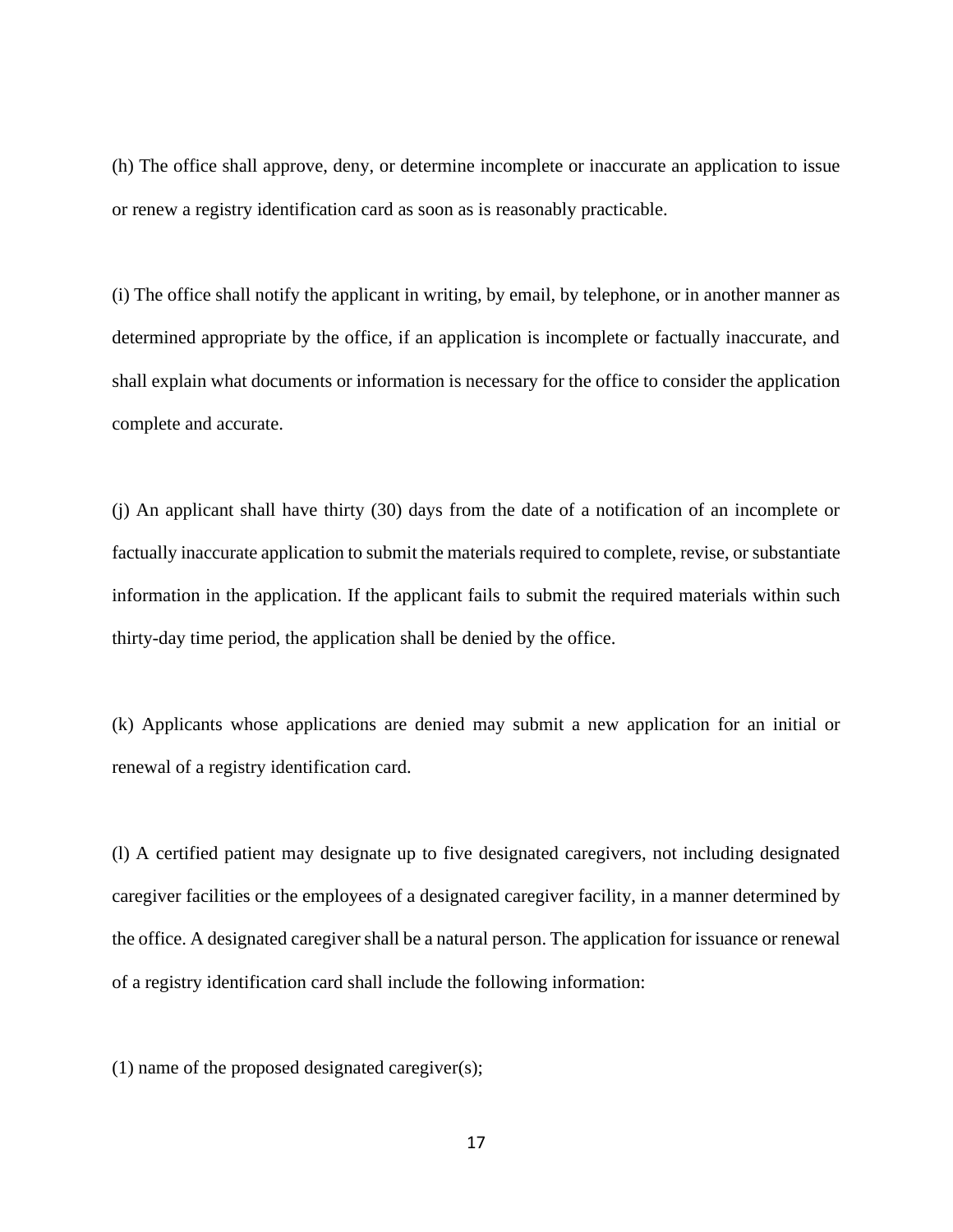(2) address of the proposed designated caregiver(s);

(3) date of birth of the proposed designated caregiver(s); and

(4) any other individual identifying information concerning the proposed designated caregiver(s) required by the office.

# **Section 113.5 Designated Caregiver Registration.**

(a) A certified patient's designation of a designated caregiver shall not be valid unless and until the proposed designated caregiver successfully applies for and receives a designated caregiver registry identification card.

(b) A natural person selected by a certified patient as a designated caregiver shall apply to the office for a registry identification card or renewal of such card on a form or in a manner determined by the office. The proposed designated caregiver shall submit an application to the office which shall contain the following information and documentation:

(1) for a proposed designated caregiver that is a natural person, the individual shall submit:

(i) the applicant's full name, address, date of birth, telephone number, email address if available, and signature;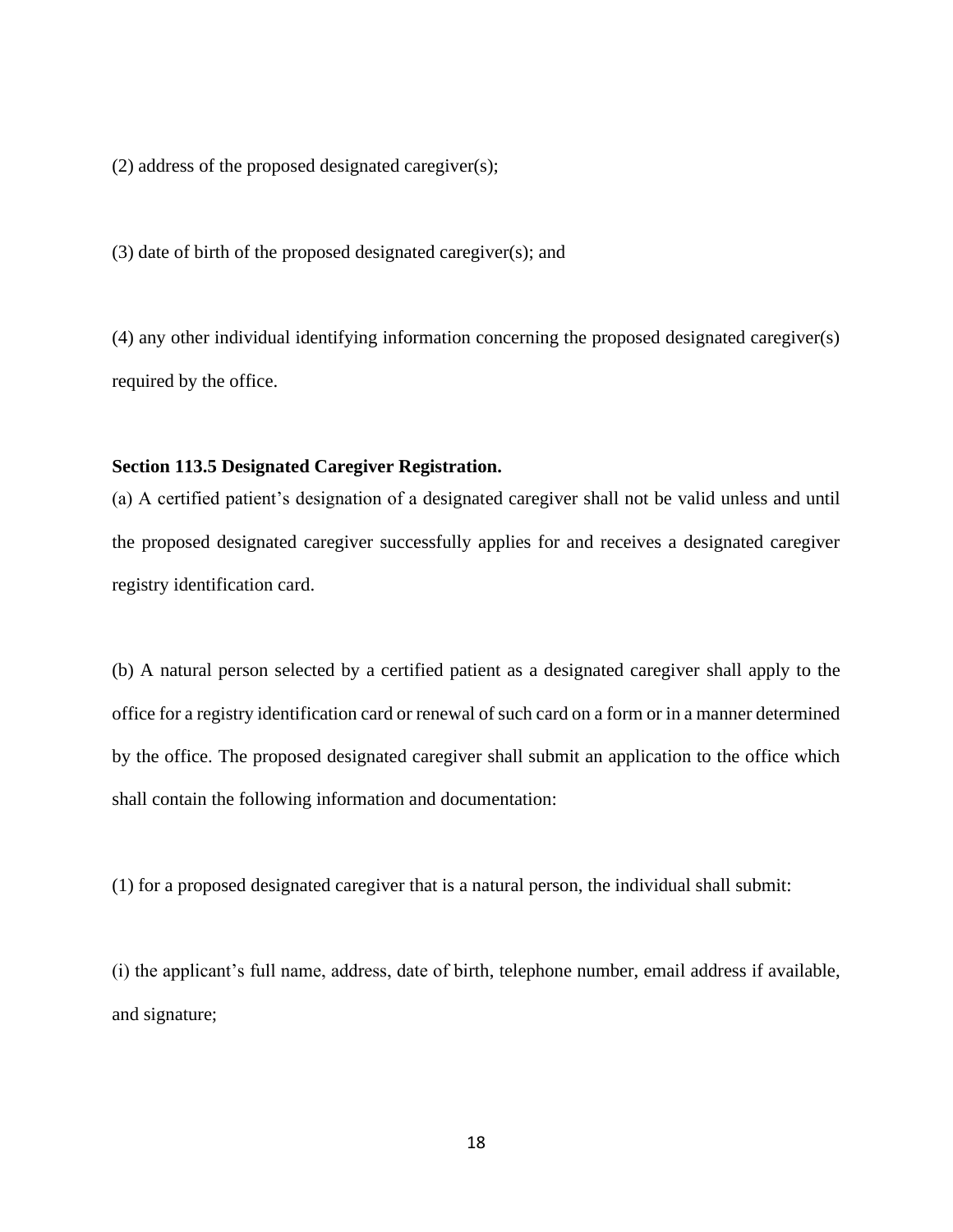(ii) if the applicant has a designated caregiver registry identification card, the registry identification number;

(iii) a statement that the applicant agrees to secure and ensure proper handling of all medical cannabis products;

(iv) acknowledgement that a false statement in the application is punishable under section 210.45 of the penal law;

(v) proof that the applicant is a New York State resident, consisting of a copy of either:

(*a*) a New York State issued driver's license; or

(*b*) a New York State non-driver identification card;

(vi) if the documentation submitted by the applicant in accordance with paragraph (v) of this subdivision does not contain a photograph of the applicant or the photograph on the documentation is not a true likeness of the applicant, the applicant shall provide one recent passport-style color photograph of the applicant's face taken against a white background or backdrop. The photograph shall be a true likeness of the applicant's appearance on the date the photograph was taken and shall not be altered to change any aspect of the applicant's physical appearance. The photograph shall have been taken not more than thirty (30) days prior to the date of the application. The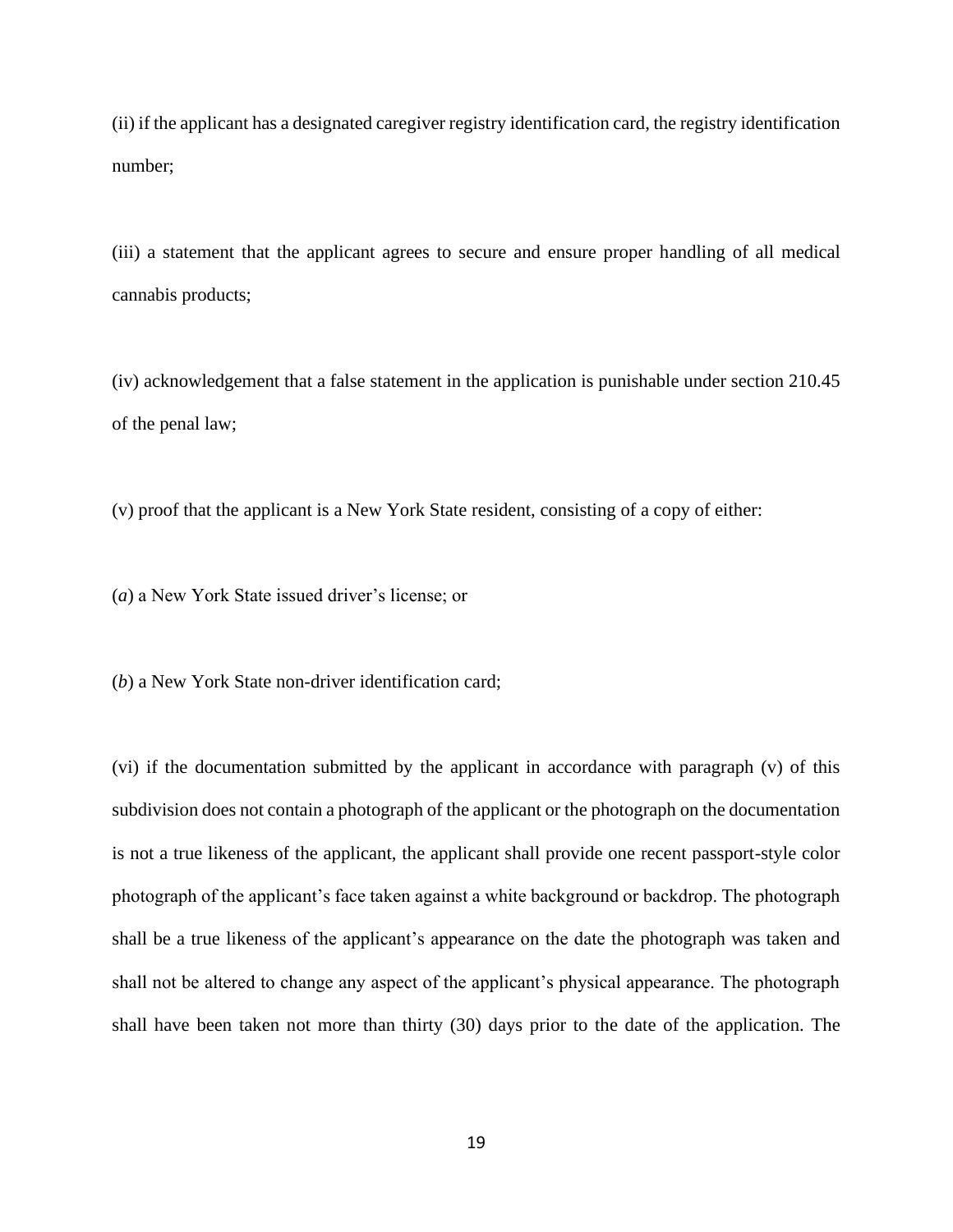photograph shall be submitted in a form and manner as directed by the office, including as a digital file (.jpeg); and

(vii) identification of all certified patients for which the applicant serves, has served or has an application pending to serve as a designated caregiver and a statement that the applicant is not currently a designated caregiver for more than four current certified patients, and that they have not submitted an application which is pending and, if approved, would cause the applicant to be a designated caregiver for more than four current certified patients;

(2) for a proposed designated caregiver facility as defined in section 113.1 of this Part, the designated caregiver facility shall submit:

(i) the facility's full name, address, operating certificate or license number where appropriate, email address, and printed name, title, and signature of an authorized facility representative;

(ii) if the facility has a prior designated caregiver facility registration, the registry identification number;

(iii) a statement that the facility agrees to secure and ensure proper handling of all medical cannabis products; and

(iv) an acknowledgement that a false statement in the application is punishable under section 210.45 of the penal law;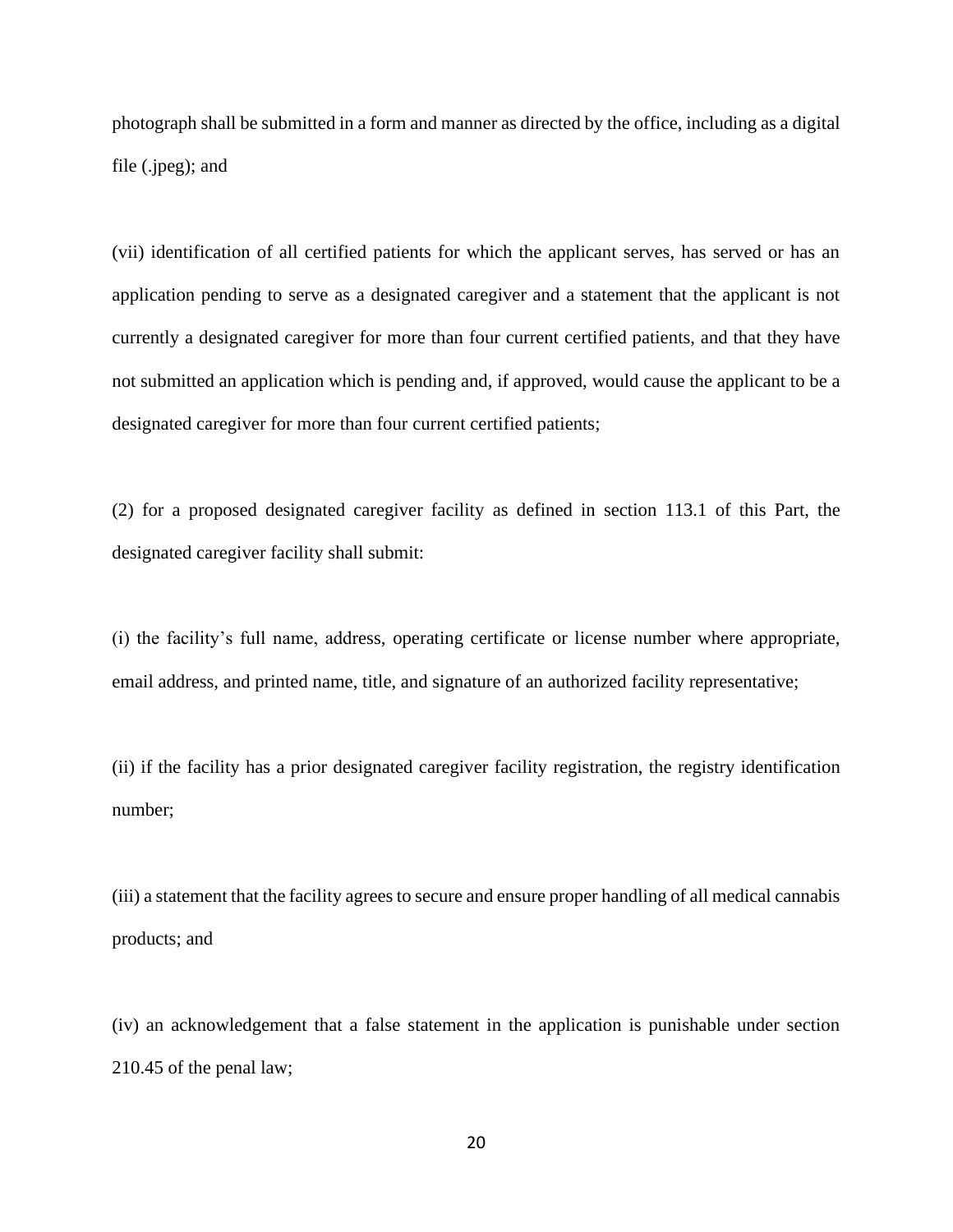(3) for a proposed designated caregiver that is a cannabis research license holder under Article 3 of the Cannabis Law, the designated caregiver shall submit;

(i) the full name of the research license holder, address, research license number, email address, and the name, title and signature of an authorized representative of the research license holder;

(ii) if the research license holder already has a designated caregiver registry identification card, the registry identification number;

(iii) a statement that the research license holder agrees to secure and ensure proper handling of all medical cannabis products;

(iv) names of the principal investigator(s) and key personnel;

(v) an acknowledgement that a false statement in the application is punishable under section 210.45 of the penal law; and

(vi) any other identifying information as determined by the office;

(c) Prior to issuing or renewing a designated caregiver registry identification card, the office may verify the information submitted by the applicant. The applicant shall provide, at the office's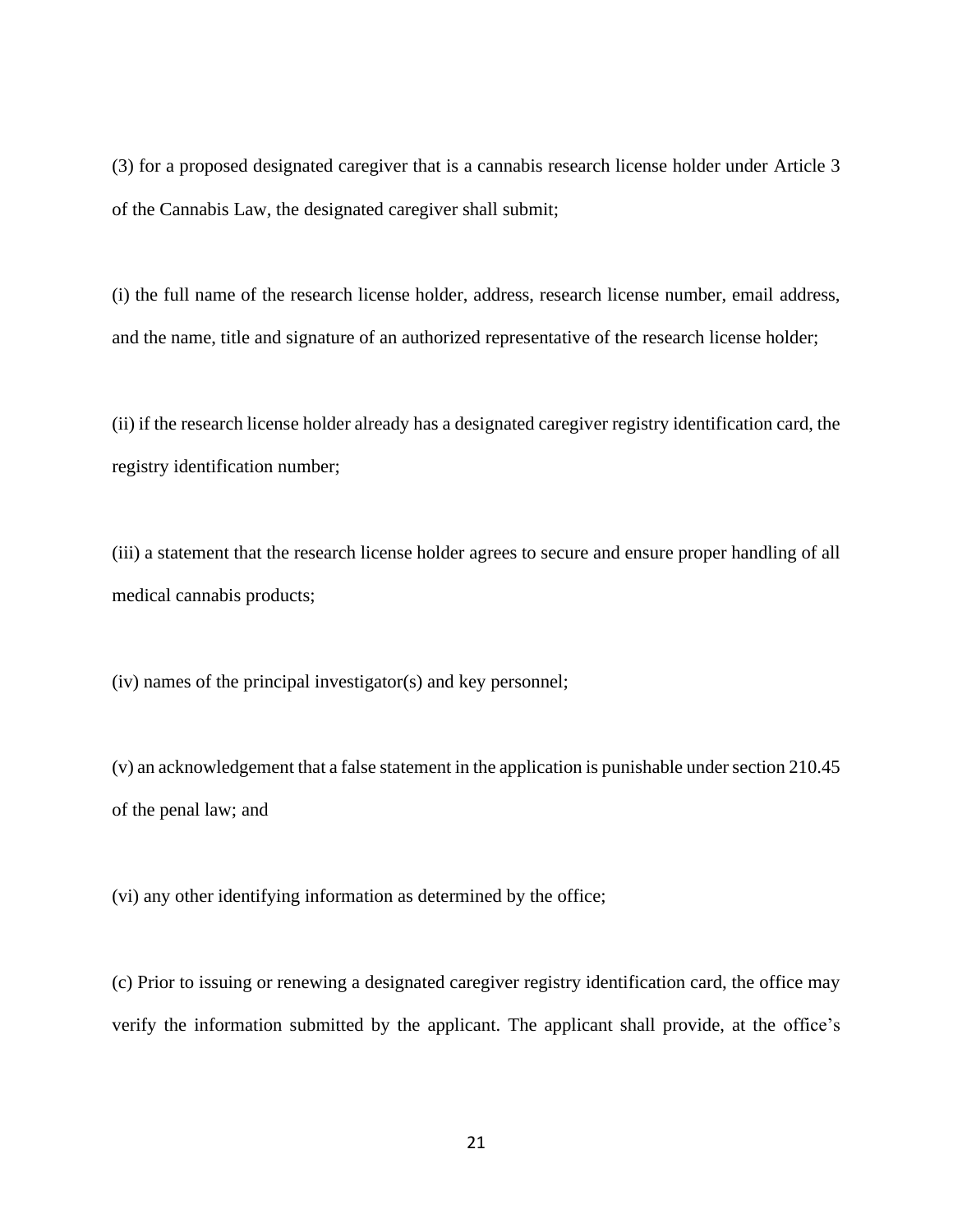request, such information and documentation, including any consents or authorizations that may be necessary for the office to verify the information.

(d) The office shall approve, deny, or determine incomplete or inaccurate an application to issue or renew a designated caregiver registry identification card as soon as is reasonably practicable.

(e) The office shall notify the applicant in writing, by email, by telephone, or in another manner as determined appropriate by the office if an application is incomplete or factually inaccurate, and shall explain what documents or information is necessary for the office to consider the application complete and accurate.

(f) An applicant shall have thirty (30) days from the date of a notification of an incomplete or factually inaccurate application to submit the materials required to complete, revise or substantiate information in the application. If the applicant fails to submit the required materials within such thirty-day time period, the application shall be denied by the office.

(g) Applicants whose applications are denied pursuant to subdivision (f) of this section may submit a new initial or renewal application for a designated caregiver registry identification card.

(h) The office shall deny a designated caregiver registry identification card for an applicant who:

(1) is already a designated caregiver for four currently certified patients or has an application pending that, if approved, would cause the proposed designated caregiver to be a designated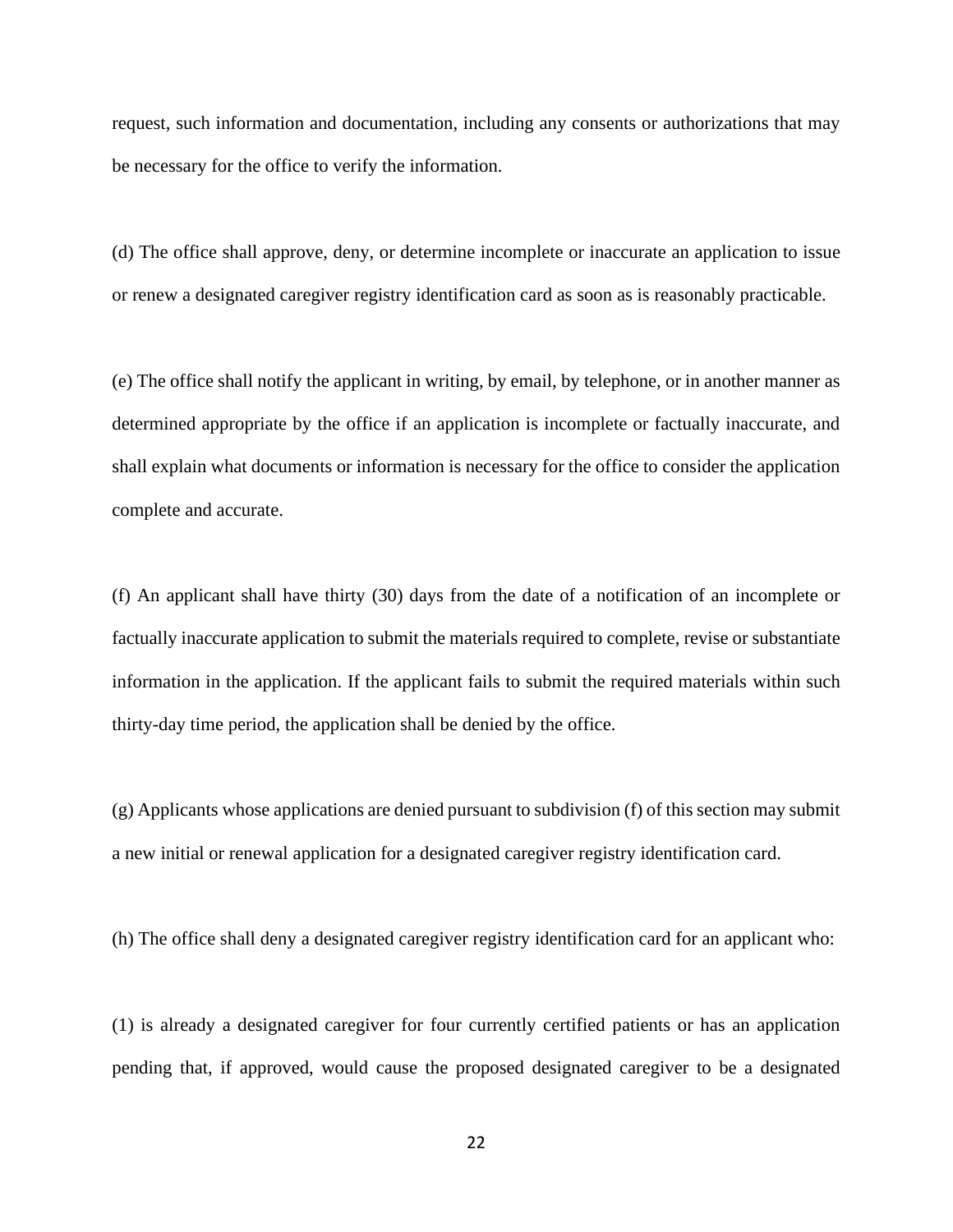caregiver for more than four currently certified patients. This provision does not apply to designated caregiver facilities or research license holders as defined in Section 113.1 of this Part; or

(2) in accordance with subdivision (e) of this section, fails to provide complete or factually accurate information in support of their initial or renewal application.

## **Part 113.6 Application for Initial Registration as a Registered Organization.**

(a) No person or entity shall produce, grow or sell medical cannabis or hold itself out as a New York State registered organization unless it has complied with Article 3 of the Cannabis Law, this Part, and is registered by the office.

(b) In order to operate as a registered organization, an entity shall file an application on forms or in a manner prescribed by the office. The application shall be signed by the chief executive officer duly authorized by the board of a corporate applicant, or a general partner or owner of a proprietary applicant. The application shall set forth or be accompanied by the following:

(1) the name, address, phone and email address of the applicant;

(2) identification of all real property, buildings and facilities that will be used in manufacturing, as defined in Section 113.1 of this Part, or dispensing of the medical cannabis products, including confirmation that the real property, buildings and facilities used for dispensing are not within five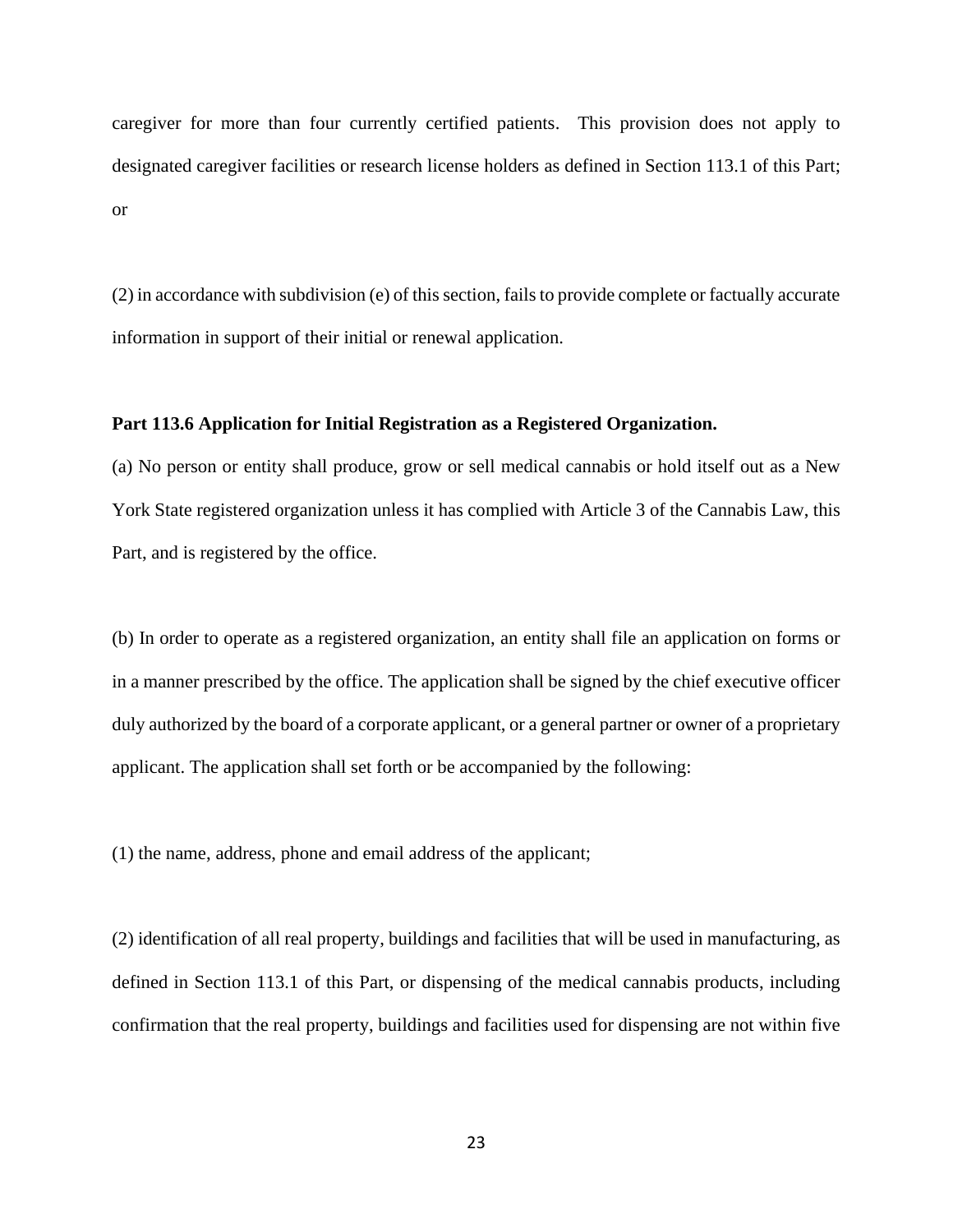hundred feet of school grounds as such term is defined in the education law or two hundred feet from a house of worship;

(3) identification of equipment, as determined by the office in the application, that will be used to carry out any manufacturing, processing, transportation, distributing, sale and dispensing activities;

(4) a business plan that includes a description of the activities, authorized by Article 3 of the Cannabis Law, to be conducted by the applicant. In addition, the plan shall include a description detailing how the applicant proposes to provide services to areas of the state, unserved or underserved as, in accordance with section 35 of the Cannabis Law; a description containing details of how the applicant proposes: to be reflective of the demographics of the state, to be representative of communities disproportionally impacted by cannabis prohibition, as set forth in guidance by the office. Unless waived by the office, the plan shall include, to the satisfaction of the office, the following information;

(i) executive summary;

(ii) entity description;

(iii) description of the products and devices to be offered or sold;

(iv) services to be offered by the applicant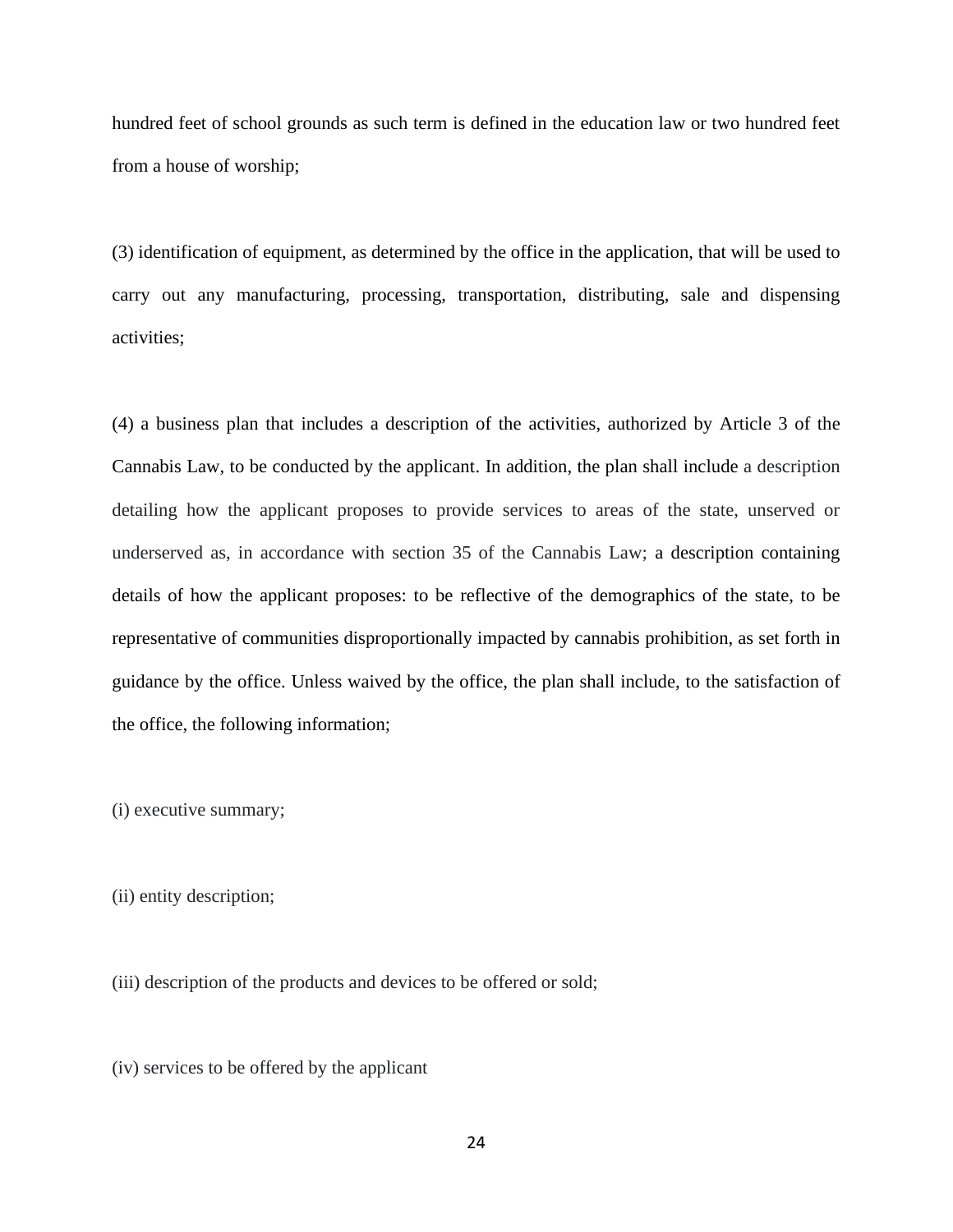(v) market analysis;

(vi) implementation strategy; and

(vii) any other information requested by the Office:

(5) a standard operating procedure manual for all proposed activities involving medical cannabis including, as applicable, methods used from cultivation of the medical cannabis through packaging, sealing and labeling of each lot of medical cannabis product. Manufacturing procedures shall include use of good agricultural practices (GAPs) for cultivation, as well as good manufacturing practices (GMPs) in accordance with Parts 111 or 117 of Title 21 of the Code of Federal Regulations, as appropriate for the type of product being manufactured and as otherwise determined appropriate by the office. All procedures must conform to all applicable federal and state rules, regulations, and laws as amended;

(6) quality assurance program with quality assurance officer oversight, including but not limited to plans to detect, identify and prevent manufacturing and dispensing incidents, to track contamination incidents and document the source of such incidents, and to conduct corrective action for these incidents;

(7) policies and procedures to document and investigate medical cannabis product returns, complaints and adverse events, and to provide for rapid voluntary or involuntary recalls of any lot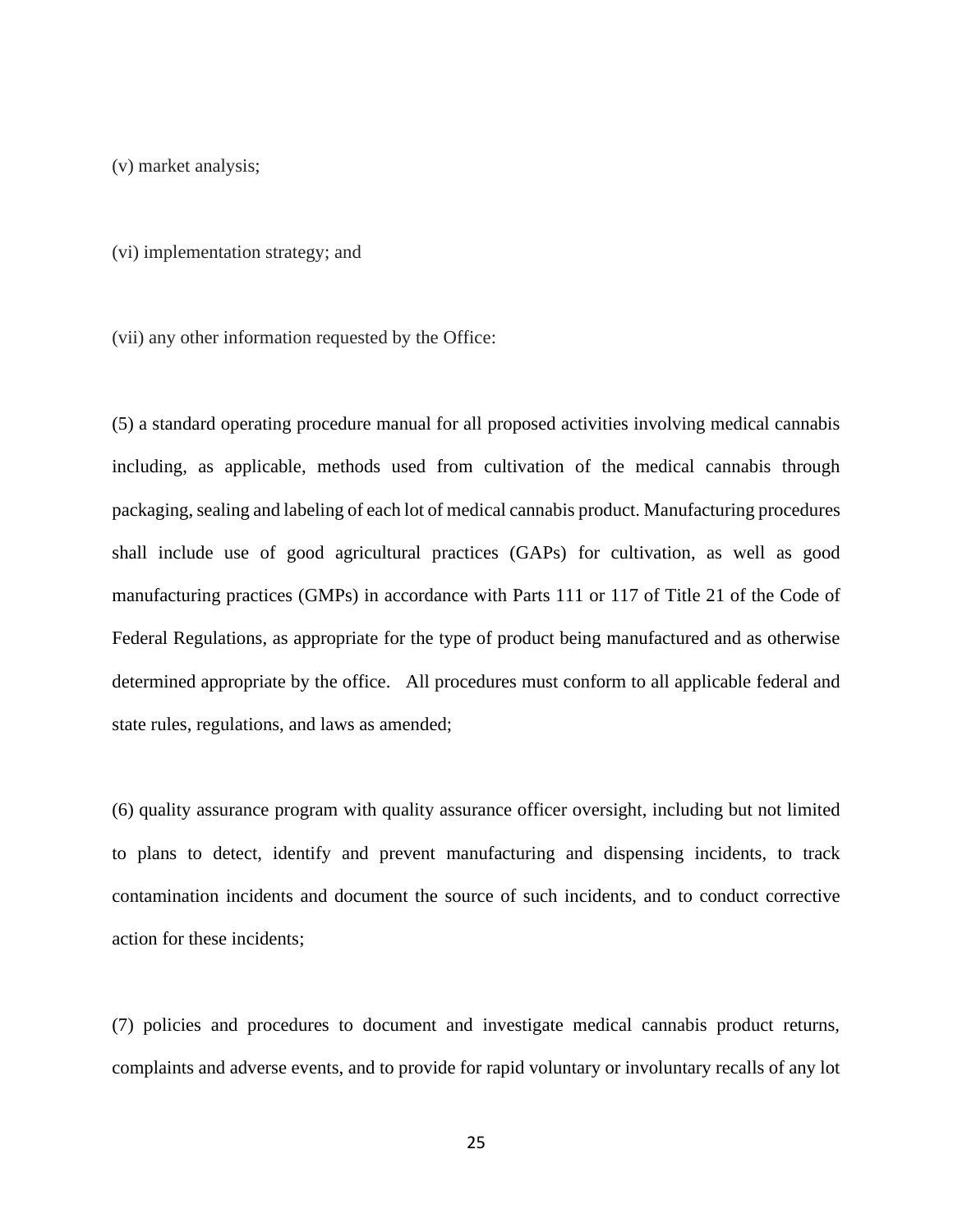of medical cannabis product. Such policies and procedures shall include a plan for any retesting of returned medical cannabis products, storage and disposal of cannabis and any manufactured medical cannabis products not passing requirements, and a requirement that the office is notified within 24 hours of the following;

(i) any adverse events that the registered organization is made aware of;

(ii) any incident involving theft, loss or possible diversion of medical cannabis;

(iii) any suspected or known security breach or other facility event that may compromise public health or safety, or which requires response by public safety personnel or law enforcement; (iv) any vehicle accidents or incidents occurring during transport of medical cannabis.

(8) description of policies, procedures, and systems to be used for tracking, record keeping, record retention and reporting surveillance relating to all activities involving medical cannabis;

(9) an attestation that the applicant will submit seed to sale data from their system of record to the office in a format as determined by the office;

(10) copies of the organizational and operational documents of the applicant, including but not limited to, as applicable: organizational charts, capitalization tables, certificate of incorporation, partnership agreement, and any other documents and/or agreements requested by the office;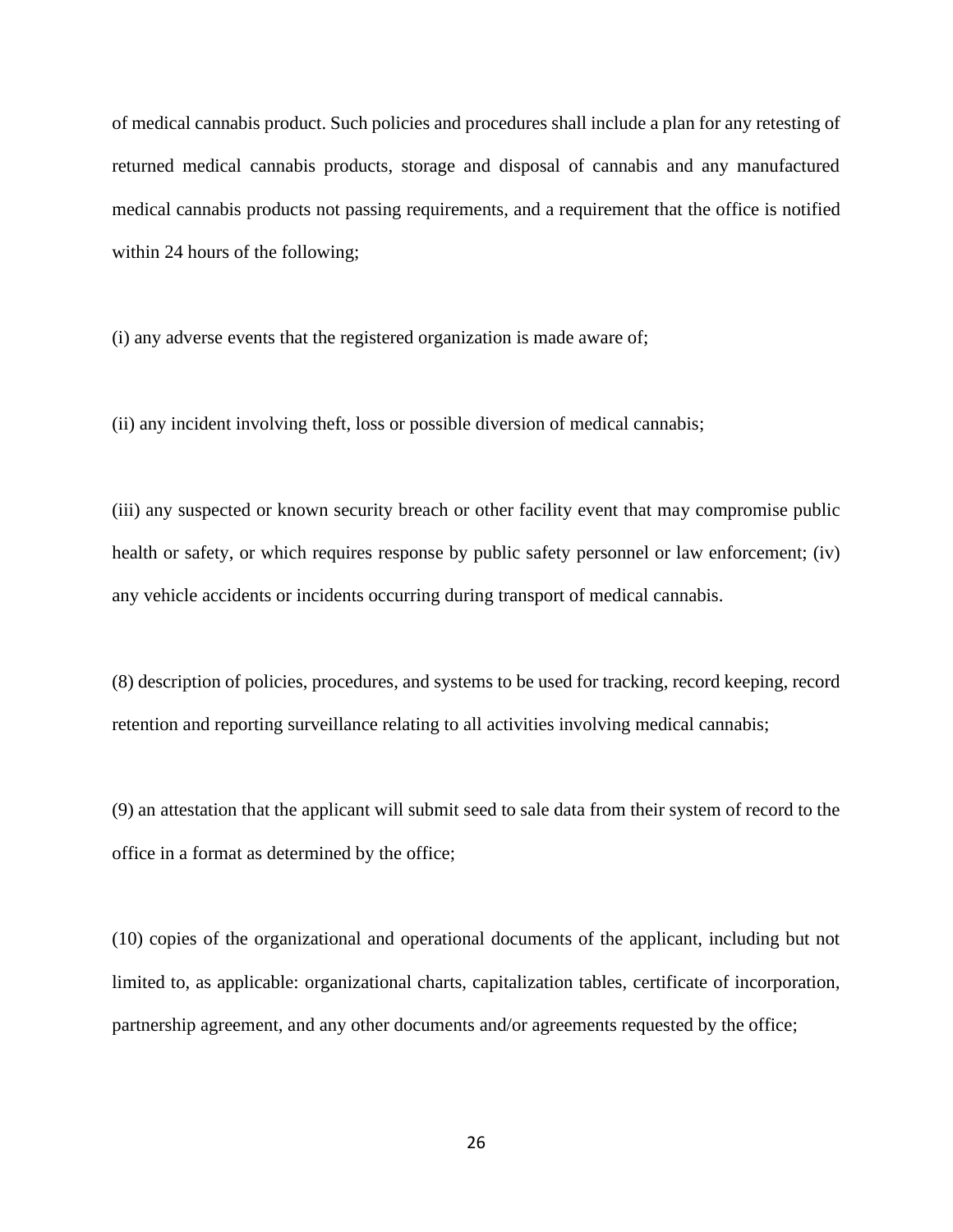(11) the name, residence address and title of each of the board members, officers, managers, owners, partners, principal stakeholders, directors and any person or entity that is a member of the applicant. Each such person (if an individual, or lawful representative, if a legal entity) shall submit an affidavit with the application setting forth: (i) any position of management, interest or ownership during the preceding ten years of a ten percent or greater interest in any other cannabis business, or applicant, located in or outside New York State, manufacturing or distributing drugs including indirect management, interest, or ownership of parent companies, subsidiaries, or affiliates; and (ii) whether such person or any such business has been convicted of a felony or had a registration or license suspended or revoked in any administrative or judicial proceeding, and if applicable, the history of violations or administrative penalties with respect to any license to cultivate, manufacture, distribute or sell adult-use cannabis or medical cannabis. In addition, any managers who are a member of the applicant or entity that is a member of the applicant who may come in contact with or handle medical cannabis, including medical cannabis products, shall be subject to a fingerprinting process as part of a criminal history background check in compliance with the procedures established by Division of Criminal Justice Services and submission of the applicable fee;

(12) documentation that the applicant has entered into a labor peace agreement, as required by section thirty five of Article 3 of the Cannabis Law, with a bona-fide labor organization that is actively engaged in representing or attempting to represent the applicant's employees. The maintenance of such a labor peace agreement shall be an ongoing material condition of registration;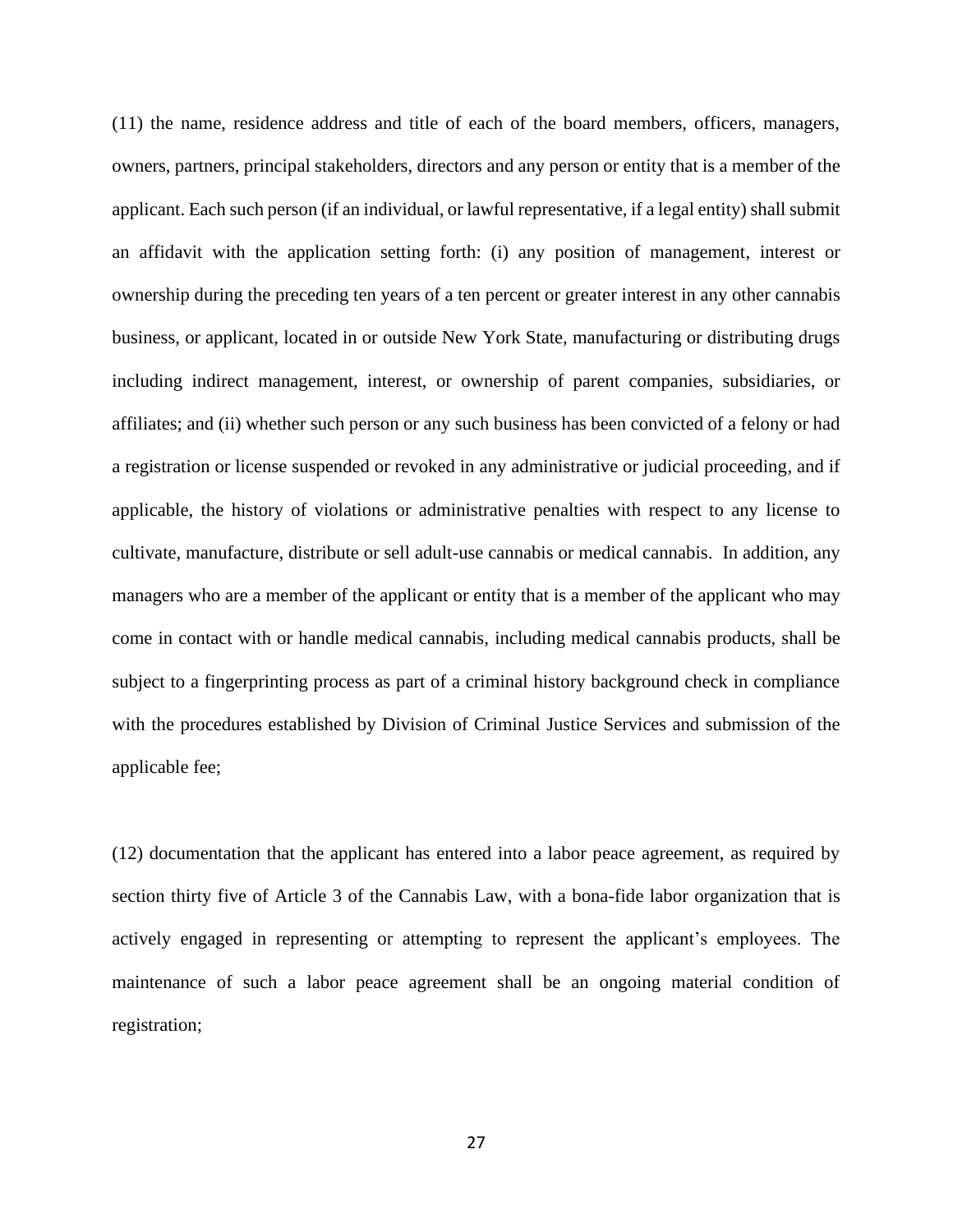(13) a statement that the applicant is able to comply with all applicable state and local laws and regulations relating to the activities in which it intends to engage under the registration;

(14) copies of all applicable executed and proposed deeds, leases, and rental agreements or executed option contracts related to the organization's real property interests, that shows that the applicant possesses or has the right to use sufficient land, buildings, and other premises as specified in the application and equipment to properly carry on the activities for which registration is sought. In the alternative, the applicant shall post a bond of not less than two million dollars; provided, however, that if the applicant posts a bond in lieu of providing the documentation requested herein, the applicant's submission of the applicable executed deeds, leases and rental agreements shall be required prior to the issuance of a registration to the applicant, if selected; In accordance with the social-equity plan established pursuant to section 87 of the Cannabis Law, the office may waive such requirements when the applicant is a social and economic equity applicant, provided, however, that prior to issuance of the registration, the applicant must submit to the office, copies of all applicable executed and proposed deeds, leases, and rental agreements or executed option contracts related to the organization's real property interests, and, provided further that whenever any applicant proposes to lease a premises for the activities described in its operating plan, the lease agreement shall clearly set forth as a purpose the manufacturing and/or dispensing of medical cannabis, as applicable, and include the following language:

(i) "The landlord acknowledges that its rights of reentry into the premises set forth in this lease do not confer on it the authority to manufacture or dispense on the premises medical cannabis in accordance with Article 3 of the Cannabis Law and agrees to provide the New York State Office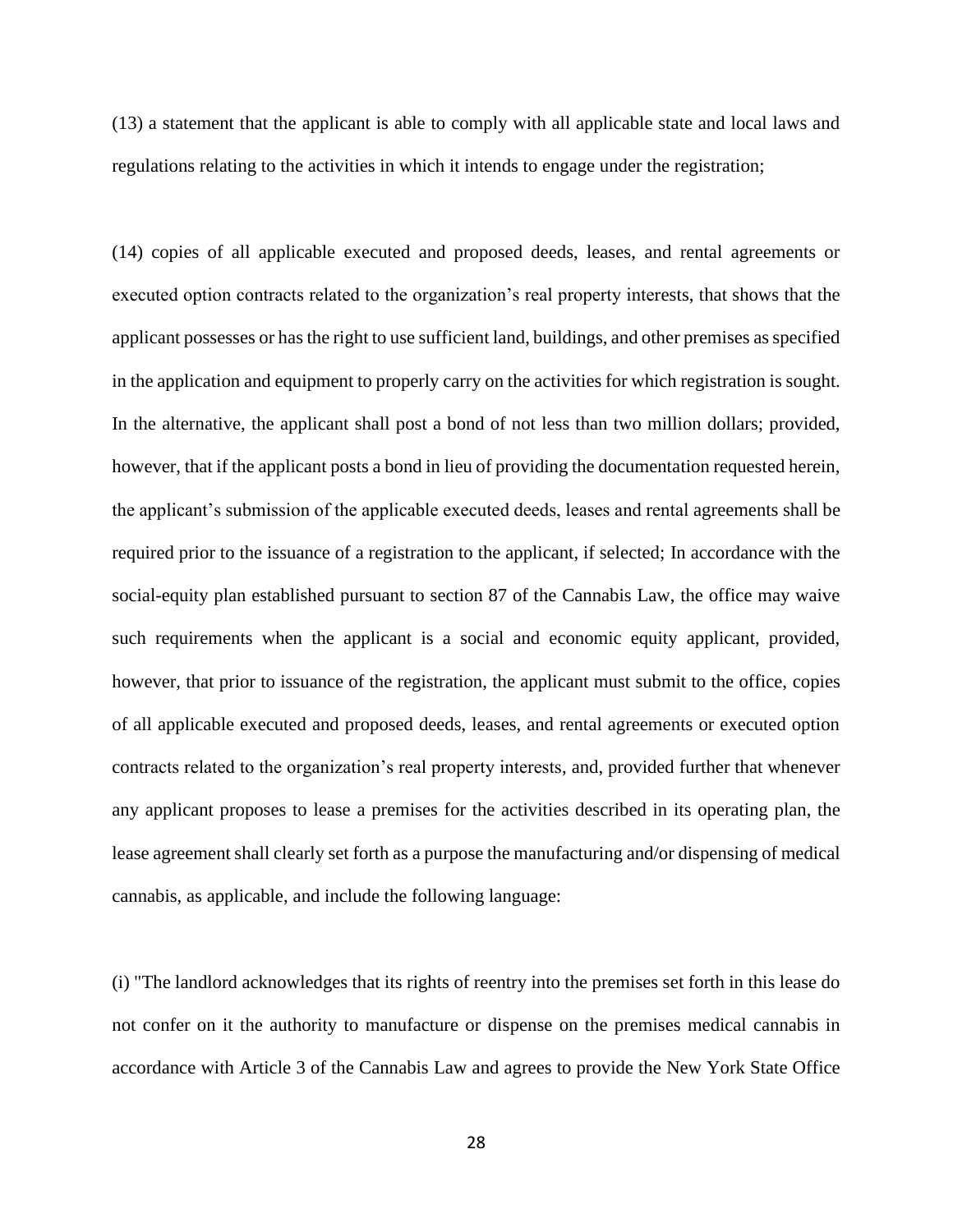of Cannabis Management, 1220 Washington Ave. Harriman Campus, Building 9, 4th Fl. Albany, NY 12226, with notification by certified mail of its intent to reenter the premises or to initiate dispossess proceedings or that the lease is due to expire, at least 30 days prior to the date on which the landlord intends to exercise a right of reentry or to initiate such proceedings or at least 60 days before expiration of the lease.";

(15) a financial statement setting forth all elements and details of any business transactions connected with the application, including but not limited to all agreements and contracts for consultation or arranging for the assistance in preparing the application;

(16) a proposed construction timetable;

(17) a statement as to whether the applicant, any controlling person of the applicant, any manager, any sole proprietor applicant, any general partner of a partnership applicant, any officer and member of the board of directors of a corporate applicant, and corporate general partner had a prior discharge in bankruptcy or was found insolvent in any court action;

(18) if any controlling person of the applicant maintains a ten percent interest or greater in any firm, association, foundation, trust, partnership, corporation, or other entity or if such entity maintains a ten percent interest or greater in the applicant, and such entity will or may provide goods, leases, or services to the registered organization, the value of which is or would be five hundred dollars or more within any one year, the name and address of the entity shall be disclosed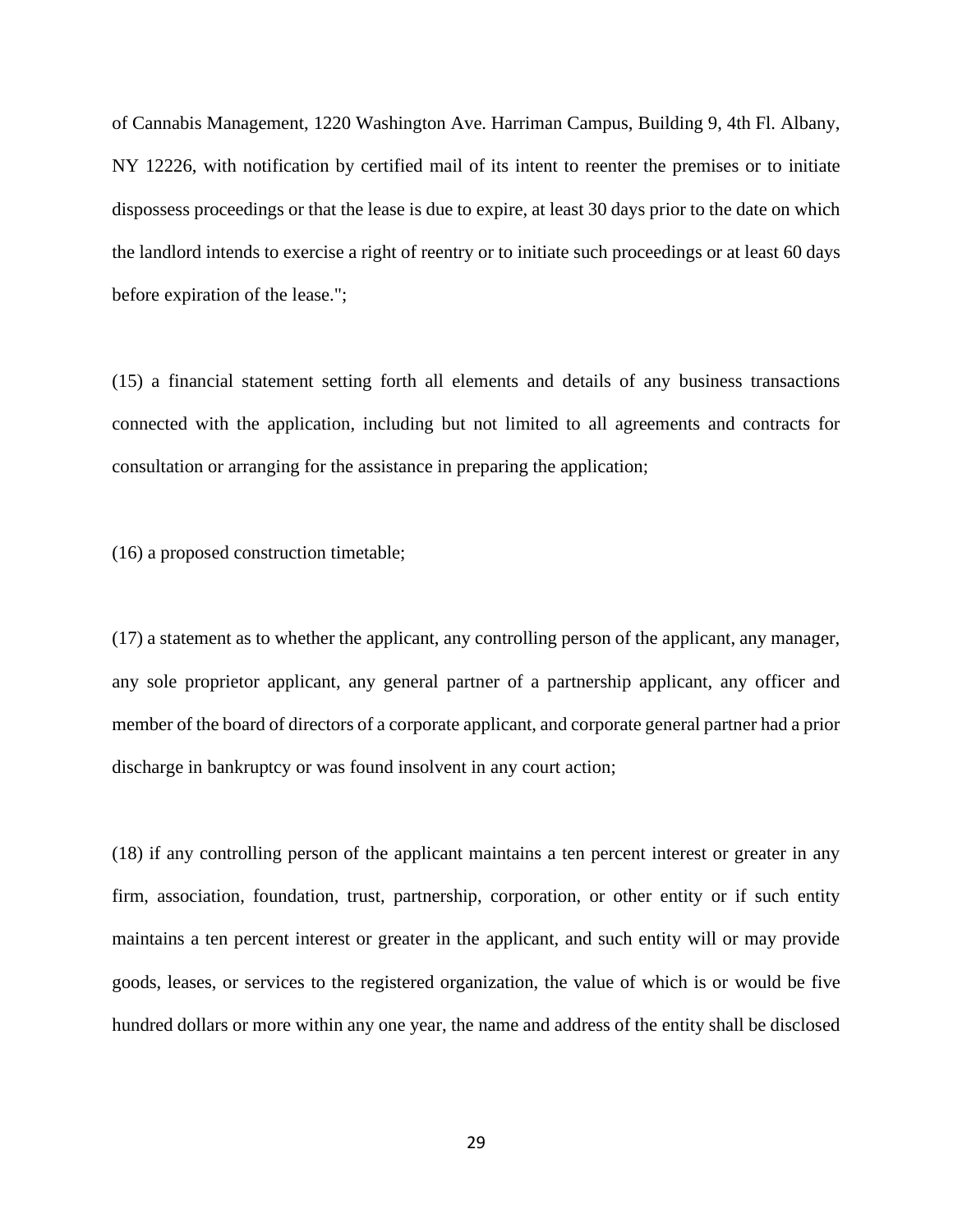together with a description of the goods, leases or services and the probable or anticipated cost to the registered organization;

(19) if the applicant is a corporate subsidiary or affiliate of another corporation, disclosure of the parent or affiliate corporation including the name and address of the parent or affiliate, the primary activities of the parent or affiliate, the interest in the applicant held by the parent or affiliate and the extent to which the parent will be responsible for the financial and contractual obligations of the subsidiary;

(20) the most recent certified financial statement of the applicant, audited by an independent certified public accountant and prepared in accordance with generally accepted accounting principles (GAAP) applied on a consistent basis, including a balance sheet as of the end of the applicant's last fiscal year and income statements for the past two fiscal years, or such shorter period of time as the applicant has been in operation;

(21) if construction, lease, rental or purchase of the manufacturing or dispensing facility has not been completed, a statement indicating the anticipated source and application of the funds to be used in such purchase, lease, rental or construction;

(22) a staffing plan for staff involved in activities related to the cultivation of cannabis, the manufacturing or dispensing of medical cannabis products or staff with oversight responsibilities for such activities, which shall include: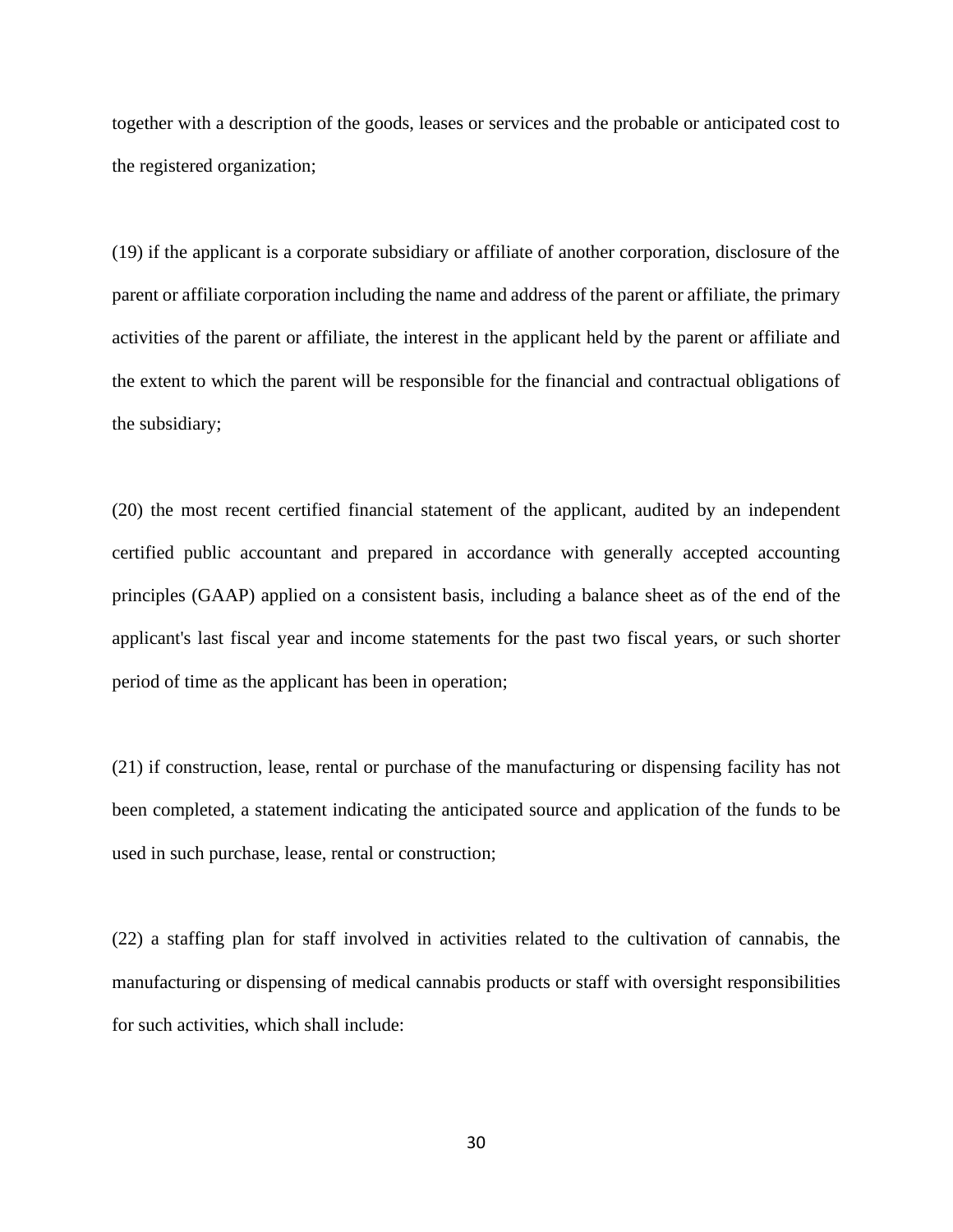(i) a senior staff member with a minimum of one (1) year experience in good agricultural practices  $(GAP);$ 

(ii) a quality assurance officer who shall exercise oversight of the organization's practices and procedures and who has documented training and experience in quality assurance and quality control procedures;

(iii) a requirement that all staff be eighteen (18) years of age or older. Any employee eighteen years of age or older and under twenty-one years of age may not have direct interaction with customers inside a registered organization's dispensing facility;

(iv) a requirement that all staff involved in the manufacturing be trained in and conform to general sanitary practices; and

(v) policies and procedures to ensure that the registered organization shall not be managed by or employ anyone who has been convicted within three years of the date of hire, of any felony related to the functions or duties of operating a business, unless the office determines that the manager or employee is otherwise suitable to be hired as set forth in section 34 subdivision 7 of Article 3, or section 137 of the Cannabis Law; and

(23) any other information as may be required by the office.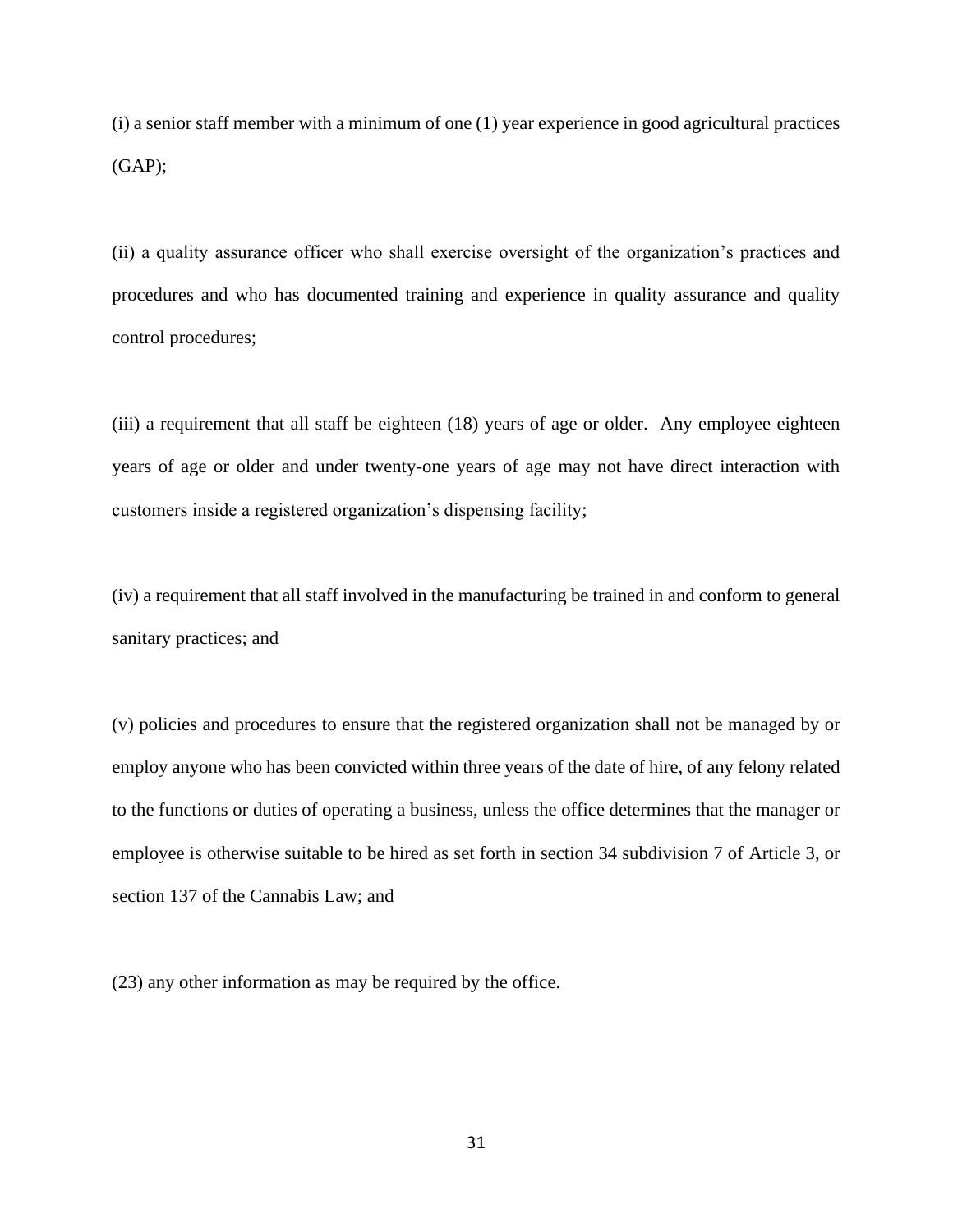(c) An application under this section may be amended while the application is pending before the office, if approved by the office upon good cause shown.

(d) The applicant shall verify the truth and accuracy of the information contained in the application. The office, in its discretion, may reject an application if it determines that information contained therein is not true and accurate.

## **Section 113.7 Consideration of Registered Organization Applications**

(a) Applicants for approval to operate as registered organizations shall submit an application to the office, containing the information required in section 113.6 of this Part, in a manner and format determined by the office.

(1) Applications, as well as renewal applications, shall be accompanied by a non-refundable application fee in the amount of \$10,000 unless the office determines otherwise due to the nature and scope, or size of the activities for which the registered organization is applying.

(2) The registration fee for the registration period, as well as any renewal registration period, shall be \$200,000, unless the office determines otherwise due to the nature and scope, or size of the activities for which the registered organization is applying. Applicants shall submit any registration fee by certified check, or another method approved by the office, at the time of submission of the application. The registration fee shall be returned to the applicant if the applicant is not granted a registration under this Part.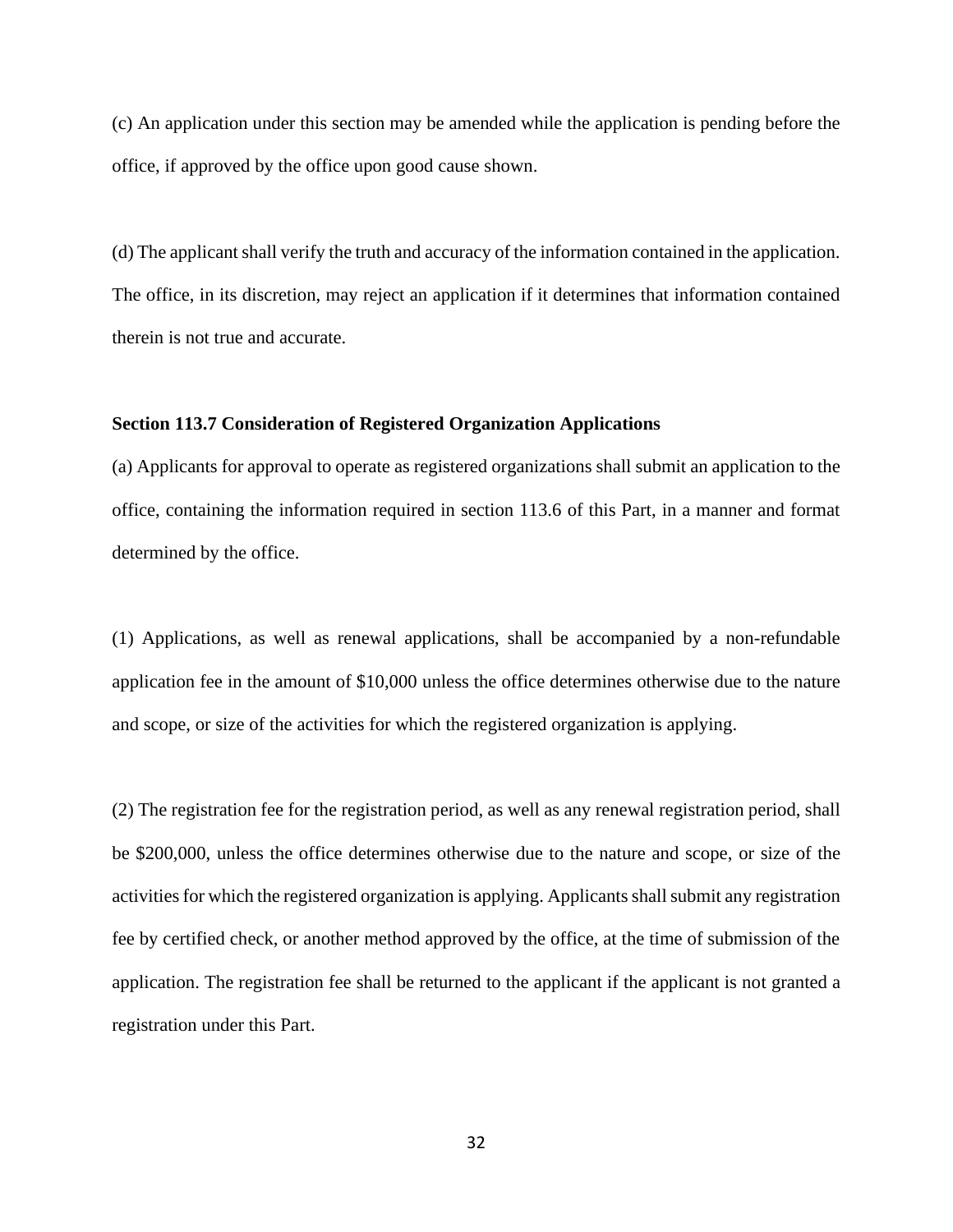(3) Only applications completed in accordance with this Part as determined by the office and for which the application and registration fees have been submitted shall be considered if submitted in a timely manner. The office shall return the registration fee to all applicants who are not granted a registration.

(b) In deciding whether to grant an application, or amendment to a registration, the board shall consider whether:

(1) the applicant will be able to manufacture medical cannabis products, each with a consistent phytocannabinoid profile (the concentration of total tetrahydrocannabinol (THC) and total cannabidiol (CBD) will define the brand) and each able to pass the required quality control testing;

(2) the applicant will produce sufficient quantities of medical cannabis products as necessary to meet the needs of certified patients;

(3) the applicant will be able to maintain effective control against diversion of cannabis and medical cannabis products;

(4) the applicant will be able to comply with all applicable state and local laws and regulations;

(5) the applicant is ready, willing and able to properly carry on the activities set forth in this Part;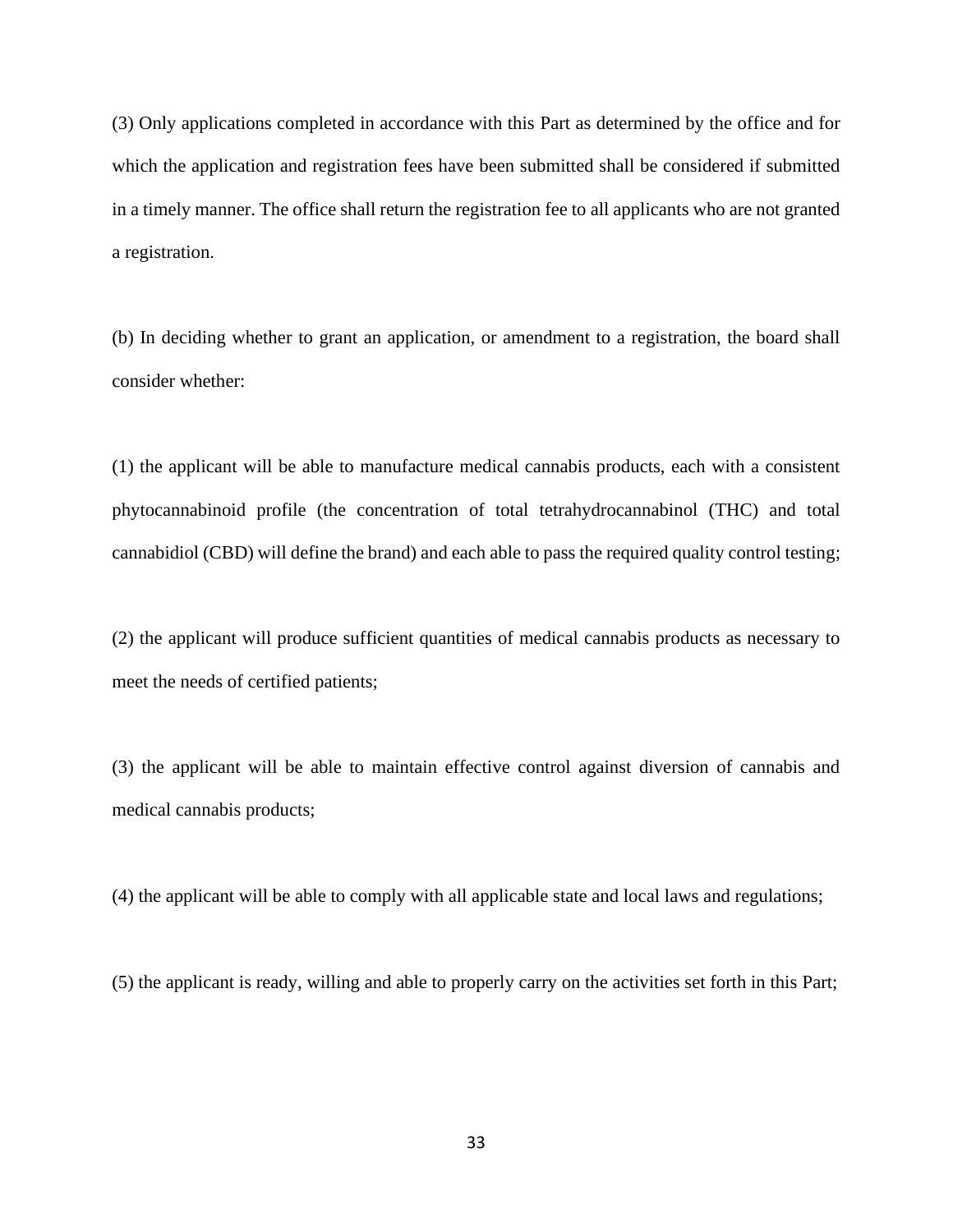(6) the applicant possesses or has the right to use sufficient real property, buildings and equipment to properly carry on the activity described in its operating plan;

(7) it is in the public interest that such registration be granted including;

(i) whether the number of registered organizations in an area will be adequate to reasonably serve the area, including whether there is sufficient geographic distribution across the state;

(ii) whether the registered organization is a minority owned business, woman owned business enterprise, or both, a service-disabled veteran-owned business, or from communities disproportionately impacted as those terms are defined in section 87 of the Cannabis Law and as determined by the office;

(iii) whether the registered organization provides education and outreach to practitioners;

(iv) whether the registered organization promotes the research and development of medical cannabis and patient outreach;

(v) the affordability of medical cannabis products offered by the registered organization;

(vi) whether the registered organization is culturally, linguistically, and medically competent to provide services to unserved and underserved areas;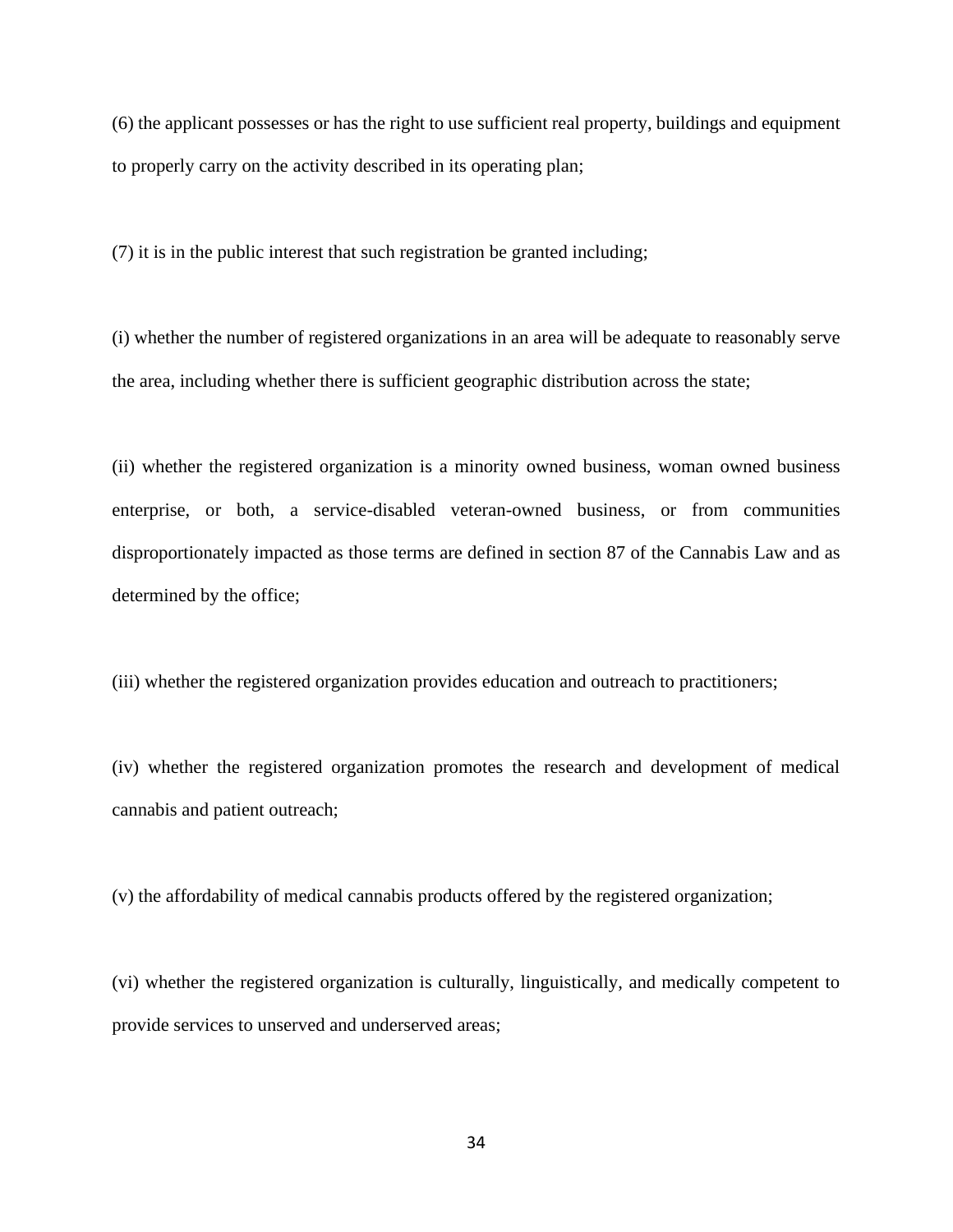(vii) whether the registered organization is reflective of the demographics of the state, and representative of communities disproportionately impacted by cannabis prohibition;

(viii) whether the registered organization promotes racial, ethnic and gender diversity in their workforce; and

(ix) whether the registered organization minimizes or eliminates adverse environmental impacts, including but not limited to water energy and water usage, carbon emissions, waste, pollutants, and single-use plastics.

(8) the moral character and competence of board members, officers, managers, owners, partners, principal stakeholders, directors, and members of the applicant's organization;

(9) the applicant has entered into a labor peace agreement with a bona-fide labor organization, as defined in Article 1 of the Cannabis Law, that is actively engaged in representing or attempting to represent the applicant's employees; and

(10) evaluation of the applicant's proposed business plan and suitability of the proposed manufacturing and dispensing facilities, including but not limited to the suitability of the location and construction timeline for the proposed facilities.

35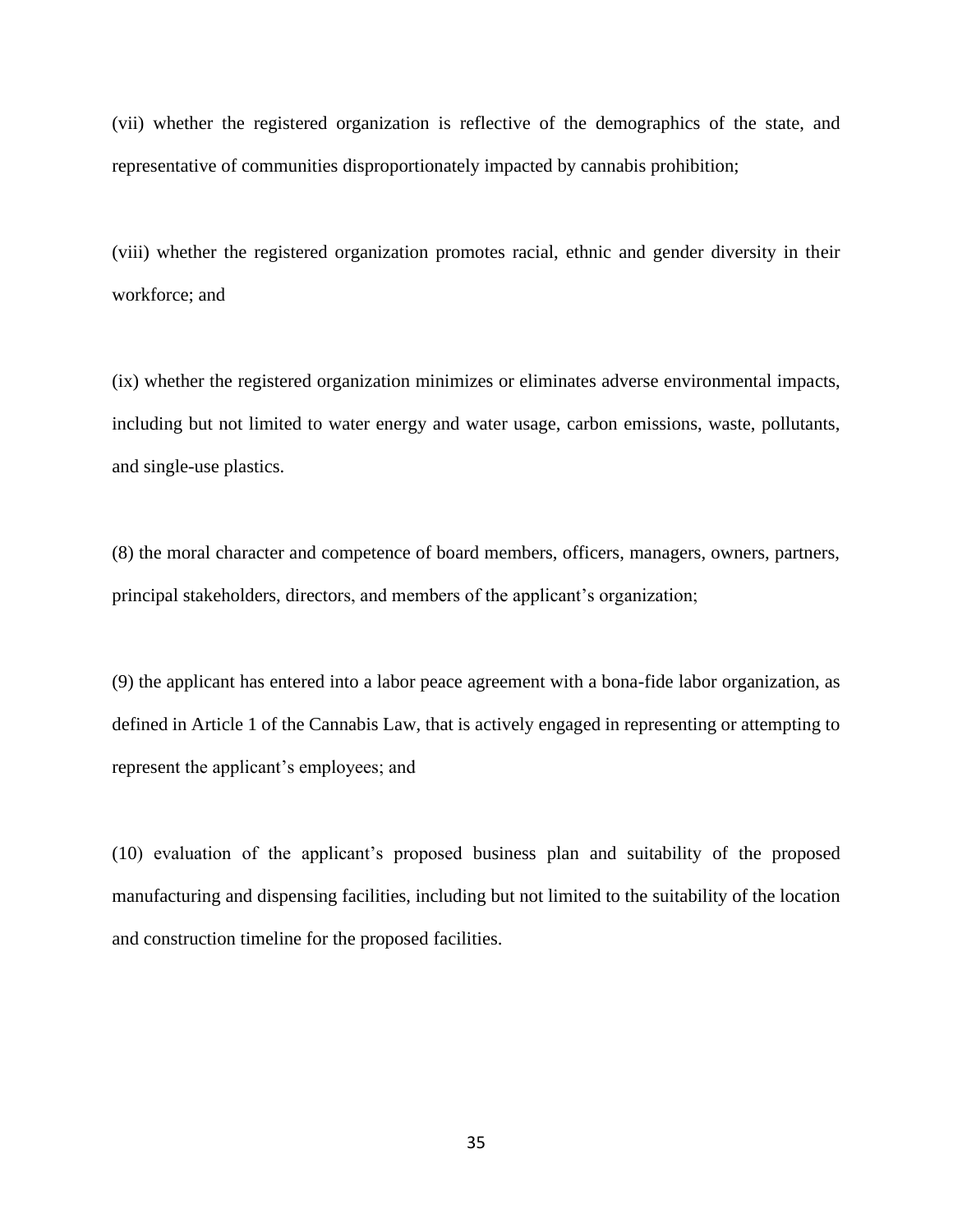(c) The applicant shall allow reasonable access to the office or its authorized representatives for the purpose of conducting an on-site survey or inspection of the applicant's proposed manufacturing or dispensing facilities.

(d) If the office is not satisfied that the applicant should be issued a registration, the office shall notify the applicant in writing of those factors upon which further evidence is required. Within 30 days of the receipt of such notification, the applicant may submit additional material to the office or demand a hearing, or both.

(e) Upon application to the office, a registered organization's registration may be amended to allow the registered organization to relocate within the state or to add or delete permitted registered organization activities or facilities. The office shall consider whether to grant or deny the application for amendment of the registration utilizing the criteria set forth in subdivision (b) of this section. The fee for such amendment shall be \$250.

(f) Registrations issued shall be valid for two years from the date of issuance.

#### **113.8 Applications for Renewal of Registration as Registered Organization**

(a) An application to renew any registration issued under this Part shall be filed with the office not more than six months nor less than four months prior to the expiration thereof. If a renewal application is not filed at least four months prior to the expiration thereof, the office may determine that the registration shall have expired and become void on such expiration date.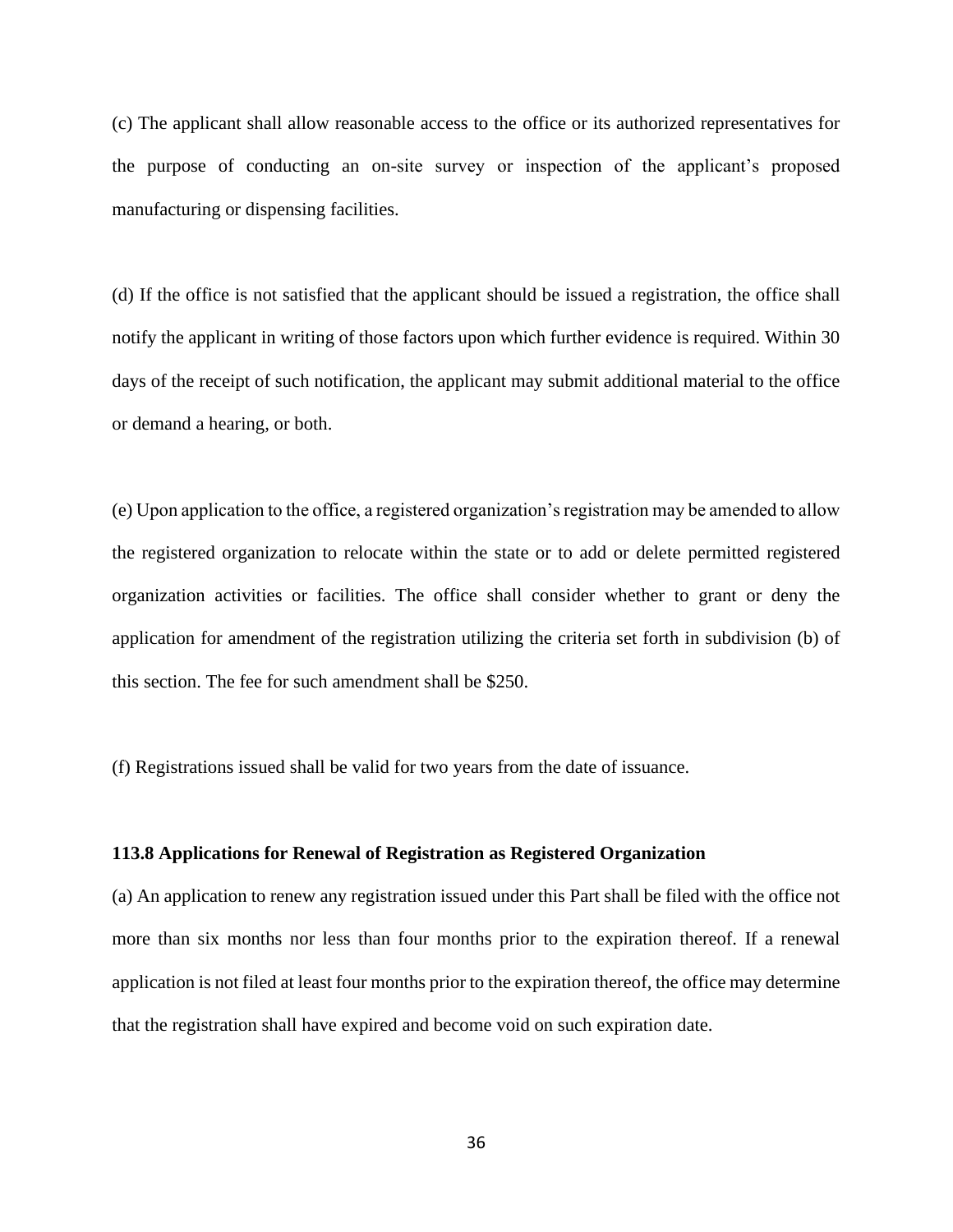(b) Applications shall be accompanied by a non-refundable application fee and a registration fee as set forth in Section 113.7 of this Part, made by certified check. Only applications completed in accordance with this Part as determined by the office and for which the application and registration fees have been submitted shall be considered if submitted in a timely manner. The registration fee shall be returned to the applicant if the applicant is not granted a renewal registration under this section.

(c) The application for renewal shall include such information prepared in the manner and detail as the office may require, including but not limited to:

(1) any material change as determined by the office in the information, circumstances or factors listed in section 113.6 of this Part;

(2) every known complaint, charge or investigation, pending or concluded during the period of the registration, by any governmental or administrative agency with respect to:

(i) each incident or alleged incidence involving the theft, loss, or possible diversion of medical cannabis manufactured, distributed, or dispensed by the registered organization; and

(ii) compliance by the applicant with local or state laws, or regulations of the board, including but not limited to, with respect to any substance listed in section thirty-three hundred six of the Public Health Law;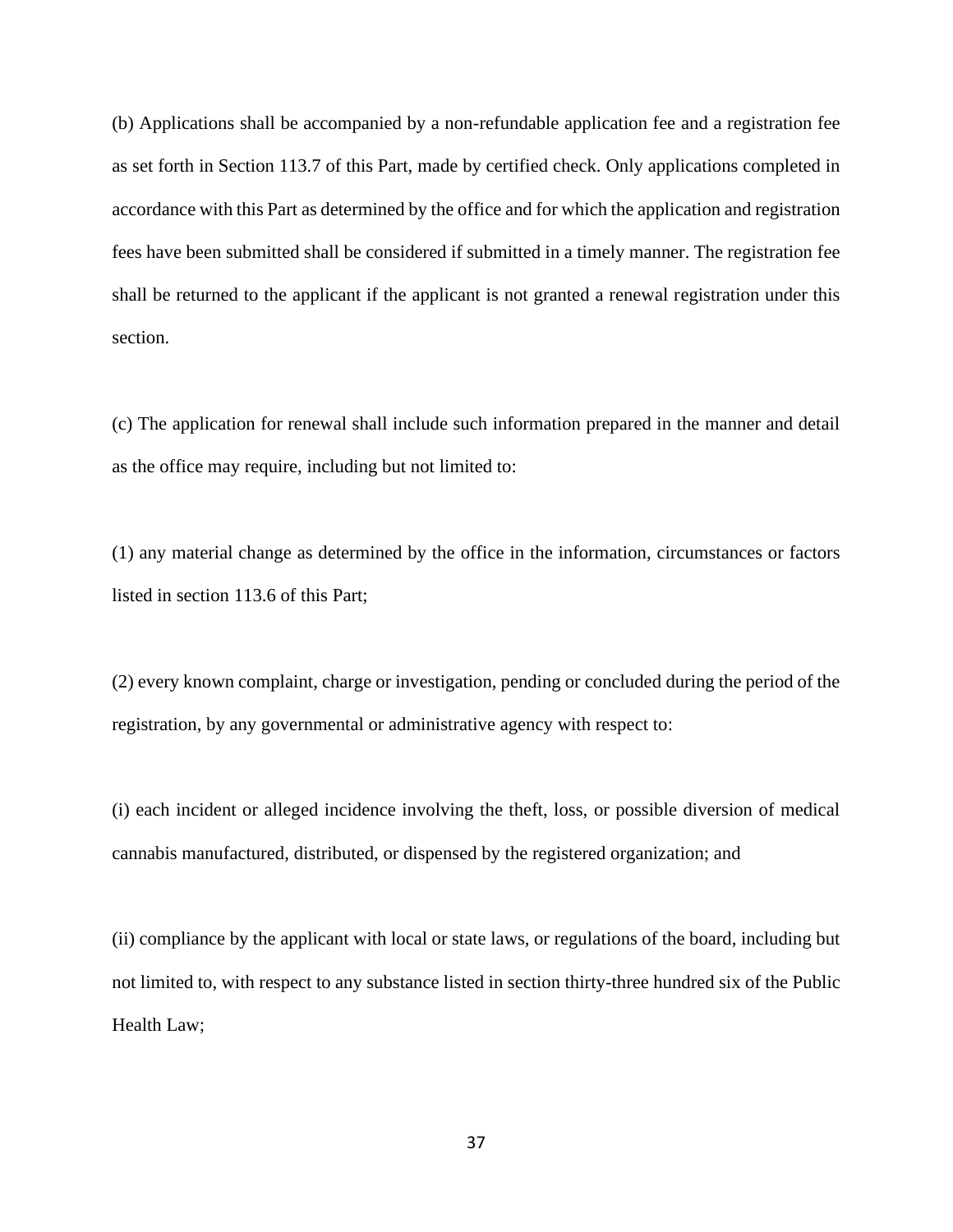(3) information concerning the applicant's ability to carry on the activity for which it is registered, including but not limited to medical cannabis product shortages or wait lists occurring during the registration period; and

(4) a summary of quality assurance testing for all medical cannabis products produced in the prior year including but not limited to the percentage of lots of each brand and form passing all required testing, the percentage of lots failing contaminant testing, the percentage of lots failing brand requirements, all recalls of product lots and all adverse events reported.

(d) The office shall consider applications for renewal in accordance with the criteria set forth in section 113.7 of this Part.

(e) If the office determines that the applicant's registration should not be renewed, the office shall serve upon the applicant or their attorney of record, in person or by registered or certified mail, an order directing the applicant to show cause why their application for renewal should not be denied. The order shall specify in detail the respects in which the applicant has not satisfied to the office, that the registration should be renewed.

(1) Within ten (10) business days of receipt of such an order, the applicant may submit additional material to the office or demand a hearing, or both. If a hearing is demanded, the office shall fix a date as soon as reasonably practicable.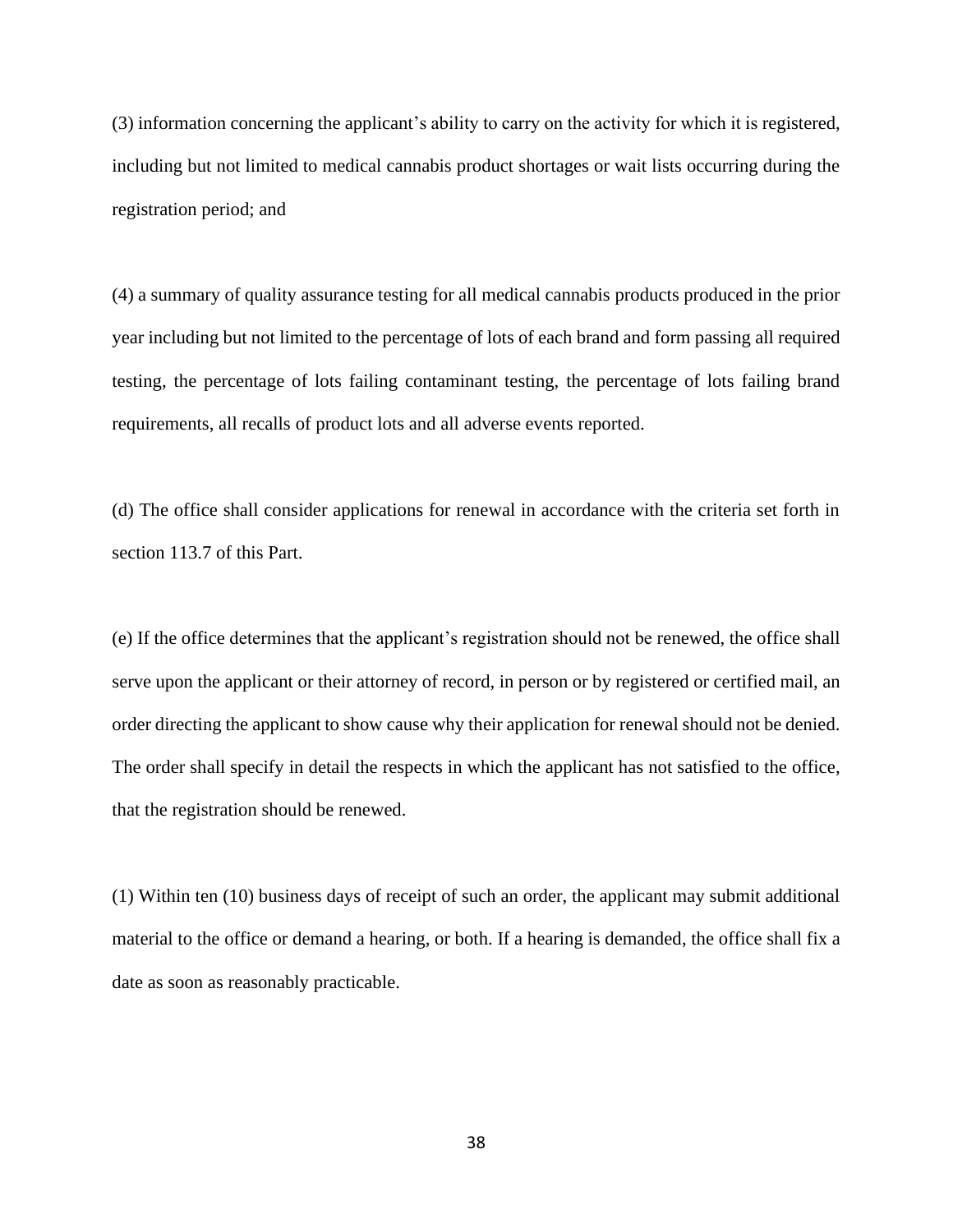(2) If the applicant fails to submit additional material to the office within ten (10) business days as requested, and the applicant does not demand a hearing within such time period, the application for renewal of registration shall be denied.

# **Section 113.9 Registrations Non-transferable**

(a) Registrations issued under this Part shall be effective only for the registered organization and shall specify:

(1) the name and address of the registered organization;

(2) name of the contact person for the registered organization;

(3) the activities the registered organization is permitted to perform under the registration for each approved location; and

(4) the real property, buildings and facilities that may be used for the permitted activities of the registered organization.

(b) Registrations are not transferable or assignable, including, without limitation, to another registered organization.

(c) A registered organization shall not change its composition, including but not limited to, a change in ownership, structure or control, without notification to the office and prior written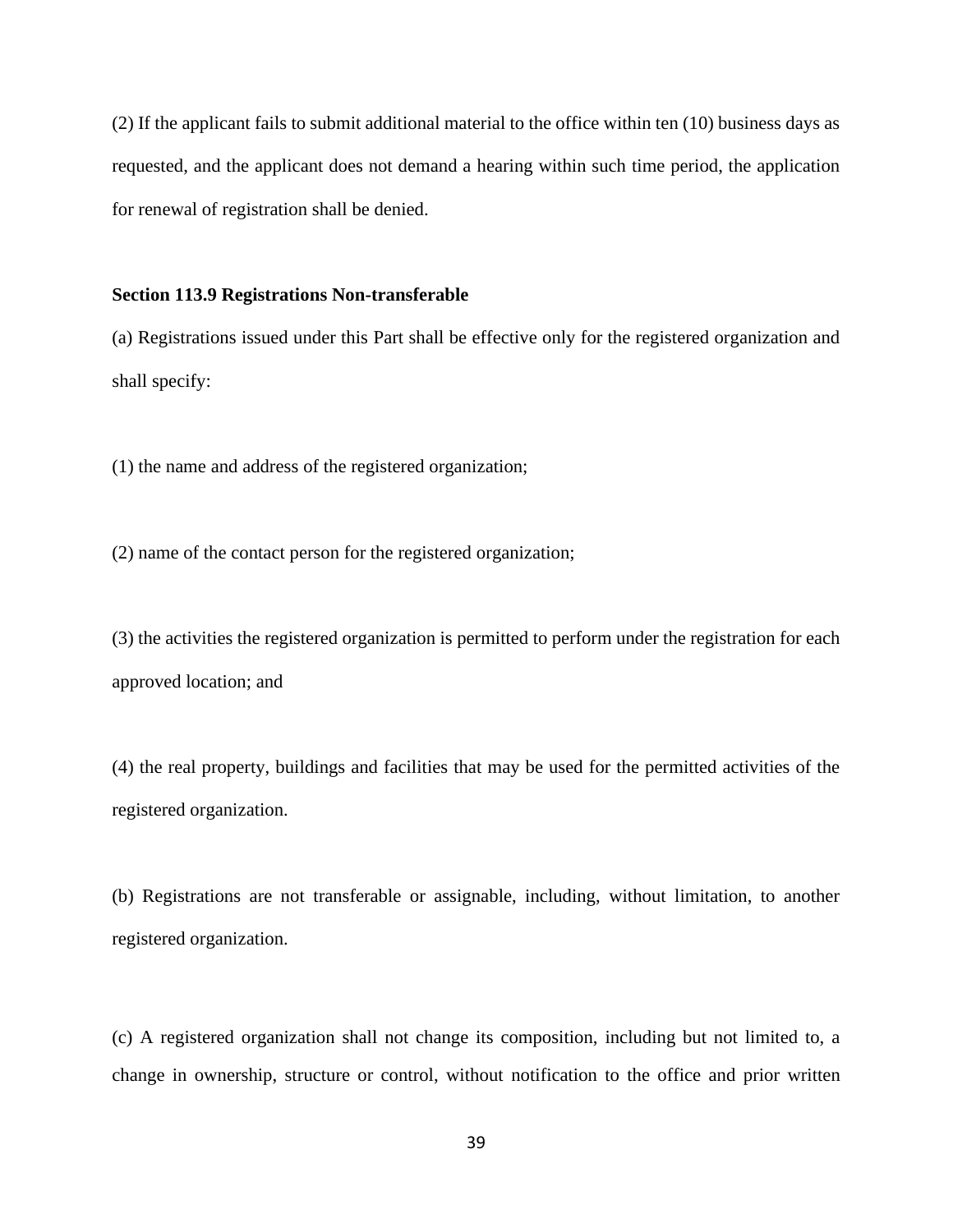approval of the office. Failure to notify the office and receive prior written approval of such changes may result in civil penalties or revocation of the registered organization's registration. For purposes of this subdivision, a change shall include, but not be limited to:

(1) the sale or acquisition of 5% or more equity in the registered organization or in an entity holding a controlling interest in the registered organization, except for the following situations;

i.Passive investments whereby the individual investor buys and holds a diversified mix of assets and who does not participate in the day-to-day decisions of running the company and has no control over the registered organization; or

ii.Where an individual owns employee stock options which gives the employee a right to buy or exercise a set number of shares of the registered organization's stock but does not convey actual ownership or control over the registered organization; or

(2) any change in control, where an individual, corporation or entity will be in a position to control the decision-making of a registered organization, including but not limited to:

(i) control of more than 50% of the voting rights or has the power to appoint more than 50% of the directors;

(ii) any individual or entity who has an agreement that specifies the way in which they may vote, to work collectively, and in the aggregate, have 50% or more of voting rights or has the power to appoint more than 50% of the directors;

(iii) contract away the rights to control the organization or the right to exercise control over the business, or other rights as determined by the office, to a person or entity that is not a member of the governing body of the organization; or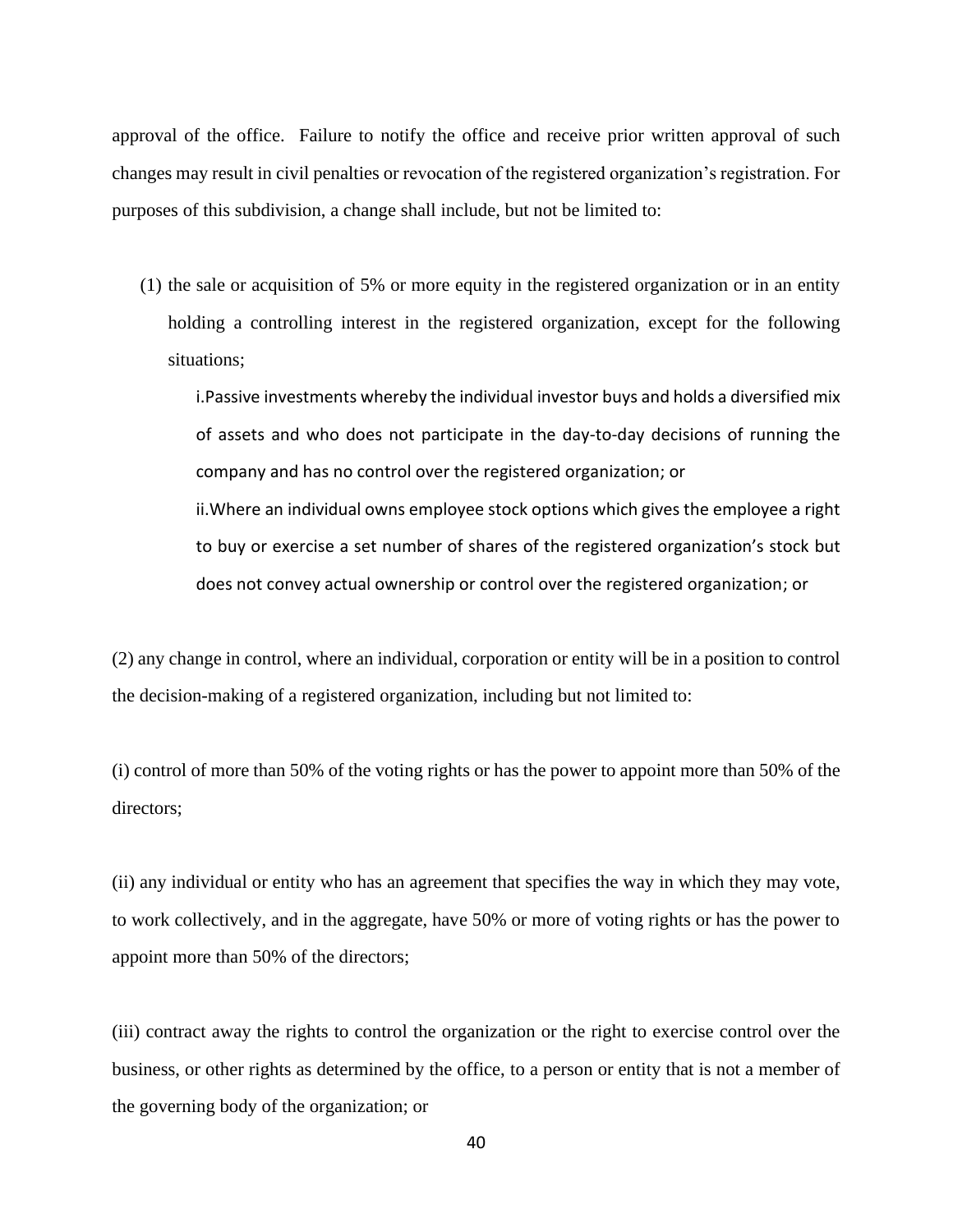(iv) right to veto significant events which may include, but are not limited to, any sale of all or substantially all of the organization's assets, a merger or consolidation, a change in ownership or control, liquidation, dissolution of an organization, or other events as determined by the office.

(3) the appointment or removal of any member of the governing body of such organization, including but not limited to those who have control in the appointment of members to the governing body; or

(4) any officer, owner, partners, directors, or any person or entity who has the power to direct or cause the direction of the management and policies of the organization.

(d) Registered organizations seeking to materially change their composition pursuant to subdivision (c) of this section, shall submit an application to the office at least 60 days prior to the proposed date of execution, acquisition or change. In determining whether to approve such application, the office may set terms or conditions under which it may allow the continued operation of the registered organization. The office shall consider whether to grant or deny the application utilizing the criteria set forth in section 113.7 of this Part. The fee for such amendment shall be \$250.

### **Section 113.10 Failure to Operate**

(a) A registration shall be surrendered to the office upon written notice and demand if the registered organization fails to begin operations, to the satisfaction of the office, of a manufacturing or dispensing facility within the six months of the date of issuance of the registration.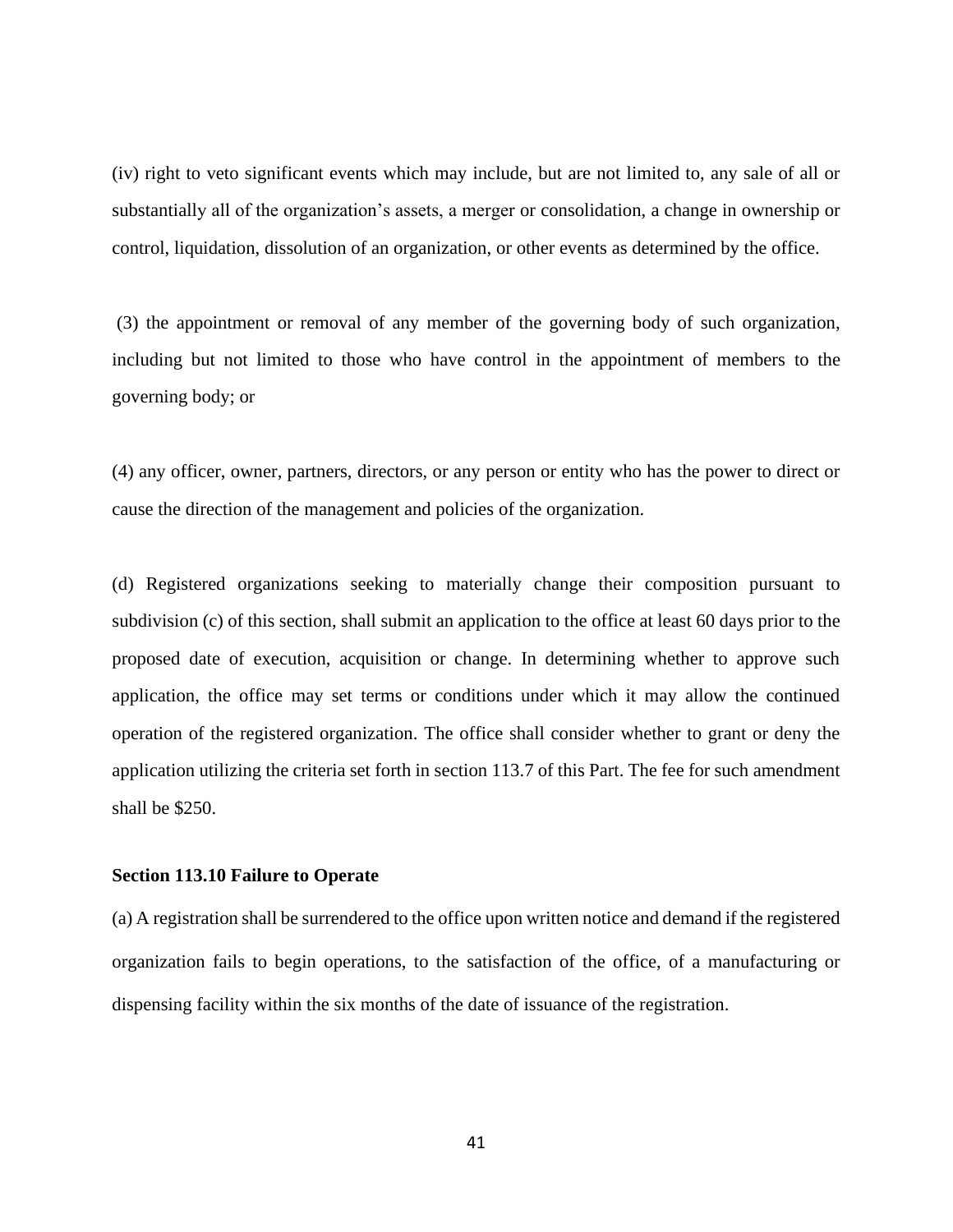(b) A registered organization who is required to surrender its registration in accordance with this section shall not be entitled to any refund of fees paid to the office.

# **Section 113.11 Registered Organizations; General Requirements**

(a) In addition to the requirements in Cannabis Law and as otherwise set forth in this Part, a registered organization shall:

(1) Except for the operating plan which must be onsite and readily accessible at each facility, make its books, records, operating plan, manufacturing and dispensing facility architectural and engineering design drawings, including a description of energy sources, type and location of engineering systems in use for heating, cooling, ventilation and electrical distribution, water supply and sewage, policies and procedures, and manufacturing and dispensing facilities, available to the office or its authorized representatives for monitoring, on-site inspection, and audit purposes, including but not limited to periodic inspections or evaluations of facilities, methods, procedures, materials, staff and equipment to assess compliance with requirements set forth in Article 3 of the Cannabis Law and this Part;

(i) Any deficiencies documented in a statement of findings by the office shall require that the registered organization submit a written plan of correction in a format acceptable to the office within 15 calendar days of the issue date of the statement of findings. A plan of correction shall address all deficiencies or areas of noncompliance cited in the statement of findings and shall: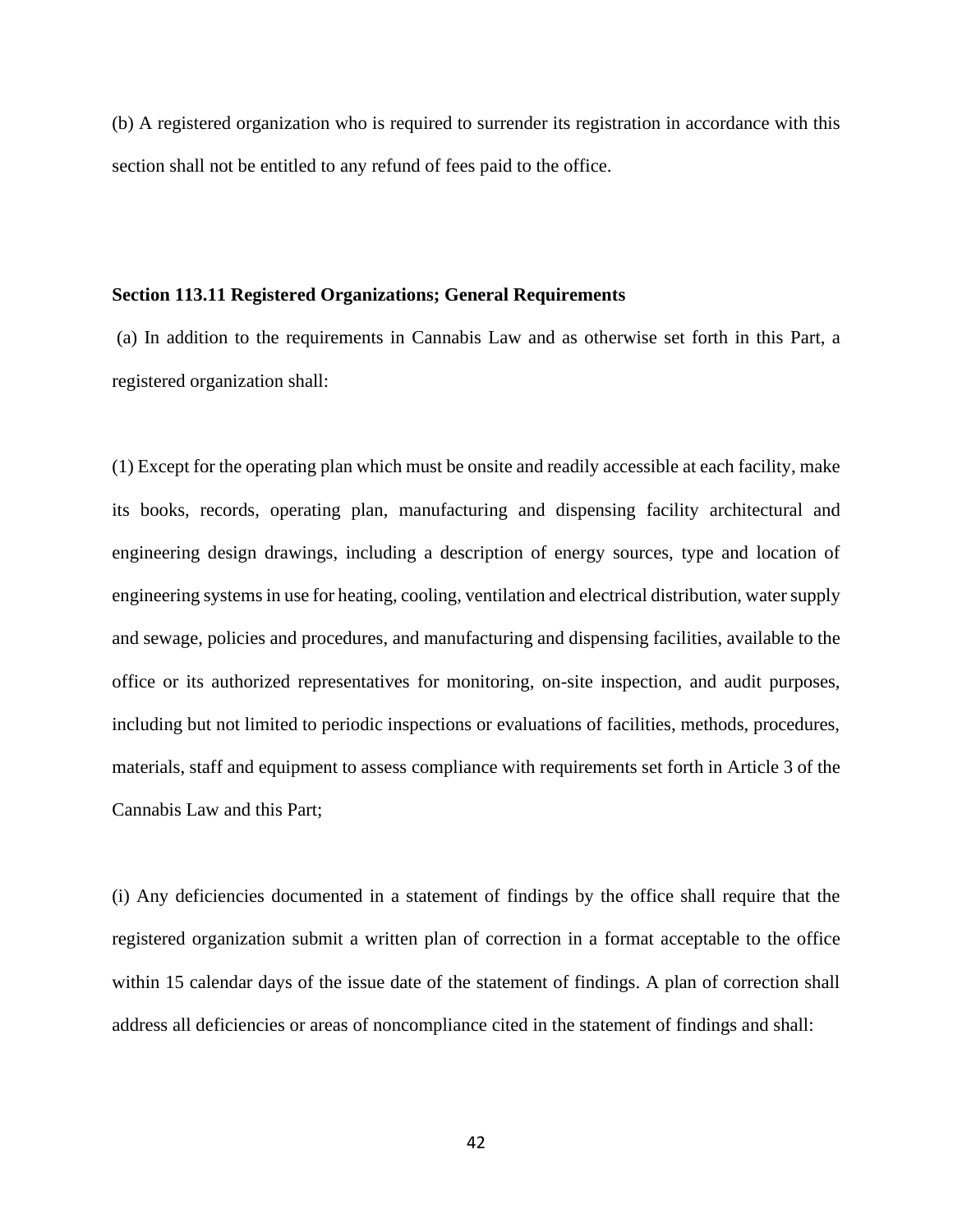(*a*) contain an assessment and analysis of the events and/or circumstances that led to the noncompliance;

(*b*) contain a procedure addressing how the registered organization intends to correct each area of noncompliance;

(*c*) contain an explanation of how proposed corrective actions will be implemented and maintained to ensure noncompliance does not recur;

(*d*) contain the proposed date by which each area of noncompliance shall be corrected;

(*e*) address any inspection finding which the office determines jeopardizes the immediate health, safety, or well-being of certified patients, designated caregivers or the public. Such a finding shall be deemed a critical deficiency and shall require immediate corrective action to remove the immediate risk, followed by the submission of a preliminary corrective action plan within 24 hours of notification by the office of the critical deficiency. The office will acknowledge receipt within 24 hours and respond as soon as practicable to notify if the plan is accepted or needs modification. If the corrective action plan needs modification, the registered organization shall modify the plan until it is in its final form, as accepted by the office;

(ii) Upon written approval of the office, the registered organization shall implement the plan of correction. Failure by the registered organization to implement a plan of correction as directed by the office may result in a civil penalty.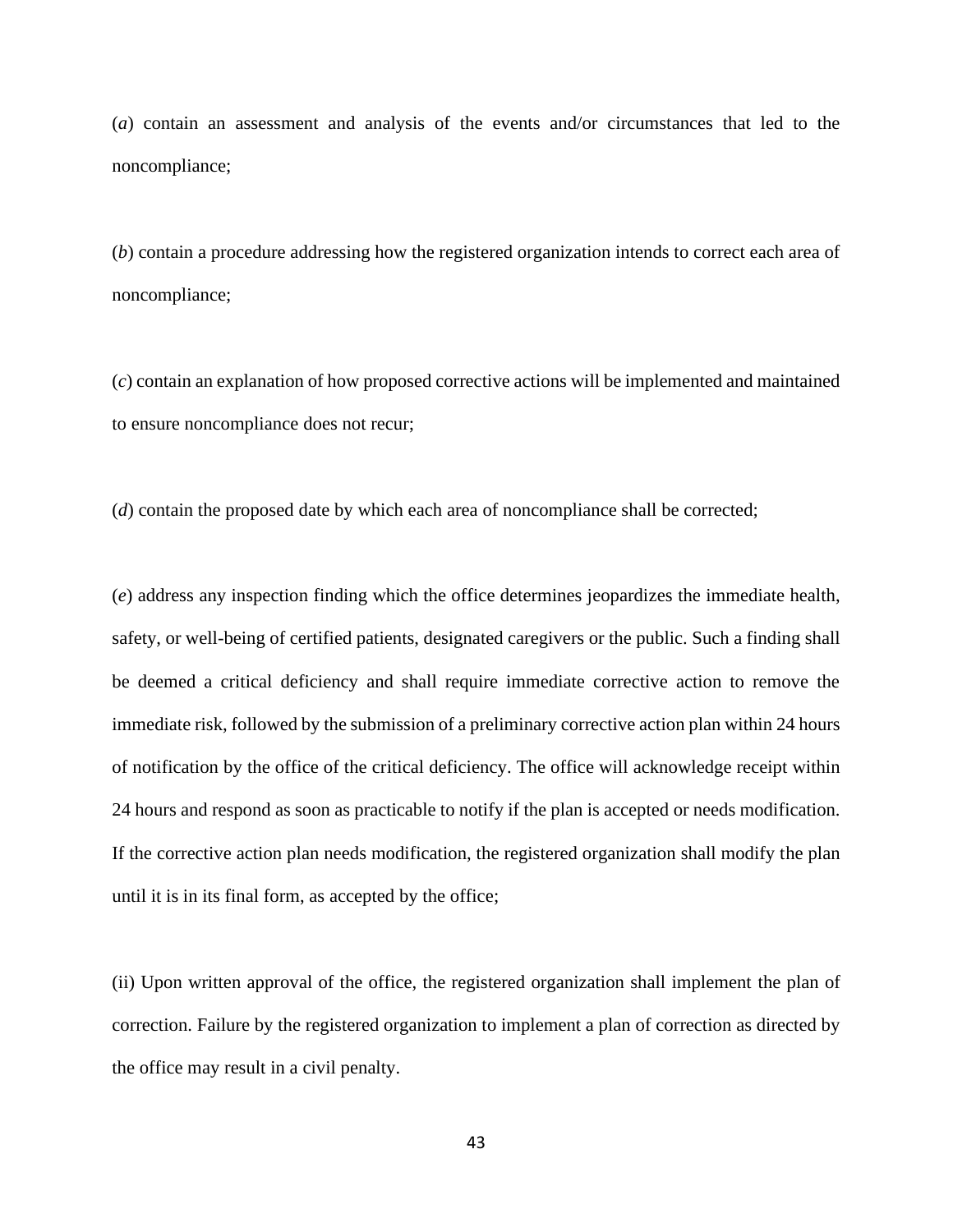(2) only manufacture and dispense medical cannabis products in New York State in accordance with Article 3 of the Cannabis Law and this Part;

(3) only dispense medical cannabis products in an indoor, enclosed, secure facility located in New York State;

(4) submit medical cannabis product(s), samples and manufacturing materials to the office upon request;

(5) retain a subset of each lot of medical cannabis product to allow for testing in the future if requested by the office;

(i) retained samples shall be stored unopened as indicated on the label and in the original packaging;

(ii) retained samples must be readily identifiable as belonging to its specific lot;

(iii) The quantity retained shall be a statistically representative number of samples to allow for complete testing of the product at least two times and shall be retained by the registered organization for at least thirty days following the date of expiration.

(6) implement policies and procedures to notify the office within 24 hours of the following: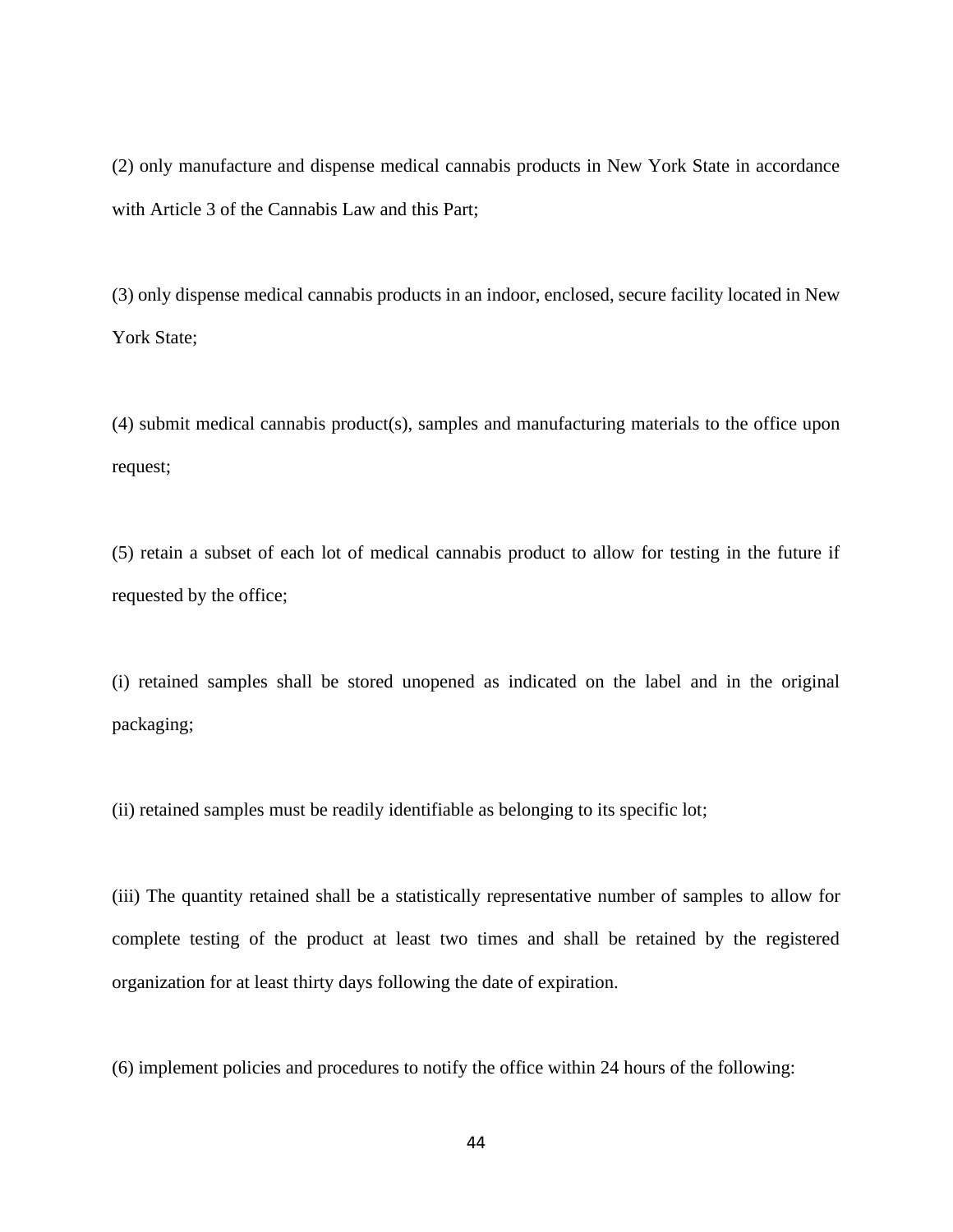(i) any adverse events;

(ii) any incident involving theft, loss or possible diversion of medical cannabis products;

(iii) any suspected or known security breach or other facility event that may compromise public health and/or safety, or which requires response by public safety personnel or law enforcement; and

(iv) any vehicle accidents or incidents occurring during transport of medical cannabis products.

(7) Within ten days of the occurrence of one of the above events, the registered organization shall submit a complete written incident report to the office detailing the circumstances of the event, any corrective actions taken, and where applicable, confirmation that appropriate law enforcement authorities were notified.

(8) quarantine any lot of medical cannabis product as directed by the office, and not transport, distribute, dispense or destroy such lot unless prior approval is obtained from the office;

(9) dispose of unusable medical cannabis products that have failed laboratory testing or any cannabis used in the manufacturing process pursuant to section 113.25 of this Part;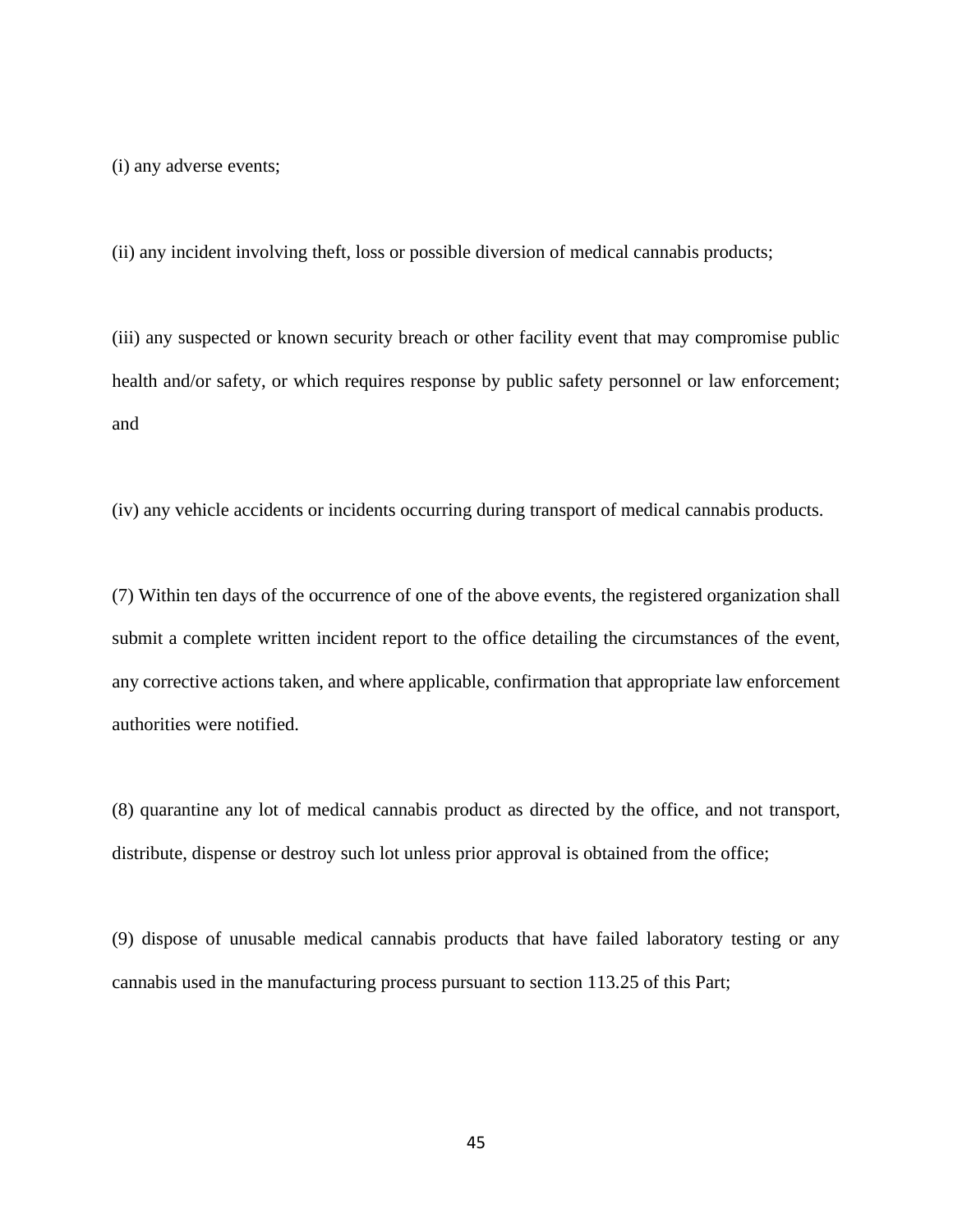(10) maintain records required by Article 3 of the Cannabis Law and this Part for a period of five (5) years, unless otherwise stated, and make such records available to the office upon request. Such records shall include:

(i) documentation, including lot numbers where applicable, of all materials used in the manufacturing of the medical cannabis product to allow tracking of the materials including but not limited to soil, soil amendment, nutrients, hydroponic materials, fertilizers, growth promoters, pesticides, fungicides, and herbicides;

(ii) cultivation, manufacturing, packaging and labeling production records; and

(iii) laboratory testing results.

(11) post the certificate of registration issued by the office in a conspicuous location on the premises of each manufacturing facility and dispensing facility; and

(12) amend its operating plan as directed by the office.

(13) provide all employees with adequate training and proper safety equipment where necessary.

(b) Registered organizations shall not:

(1) dispense medical cannabis products from the same location where the cannabis is grown or manufactured, except for the operation of home delivery services;

46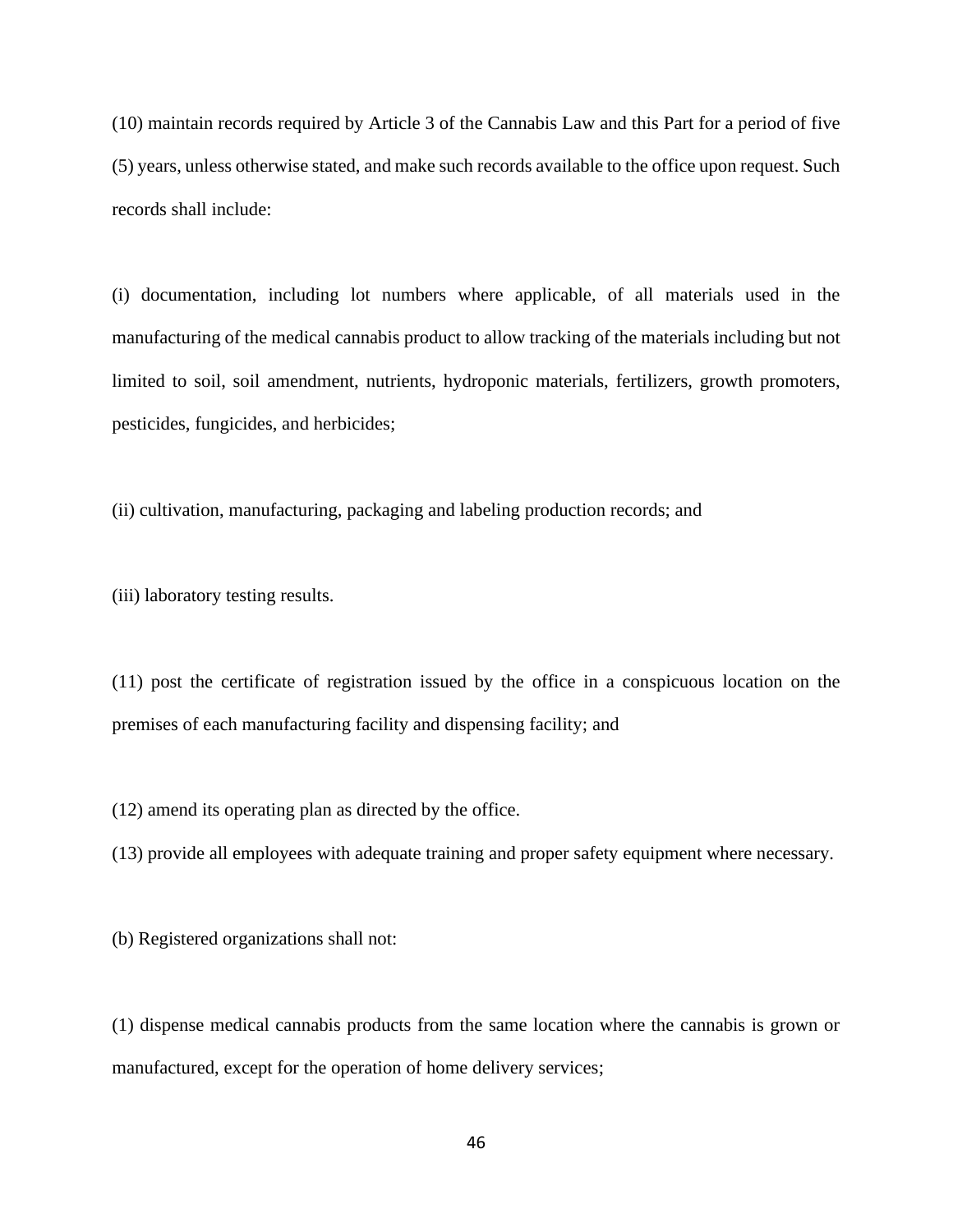(2) grow cannabis or produce medical cannabis at any site other than a facility or site approved by the office and set forth in the registered organization's registration;

(3) distribute products or samples at no cost except as may be allowed by the office;

(4) make substantial alterations to the structure or architectural design of a manufacturing or dispensing facility without prior written approval of the office;

(5) modify, remodel, expand, reduce or make other physical, non-cosmetic alternations to a registered facility, or change the location of a registered facility, without receipt of prior written approval of the office;

(6) materially modify or revise its operating plan, including its policies and procedures related to cultivation, processing, manufacturing, distributing or dispensing policies or procedures, without prior written approval of the office;

(7) locate a dispensing facility on the same street or avenue and within five hundred feet of school grounds as such term is defined in the education law or two hundred feet from a house of worship. The measurements in this paragraph of this subdivision are to be taken in straight lines from the center of the nearest entrance of the premises sought to be used as a dispensing facility to the center of the nearest entrance of such school or house of worship; or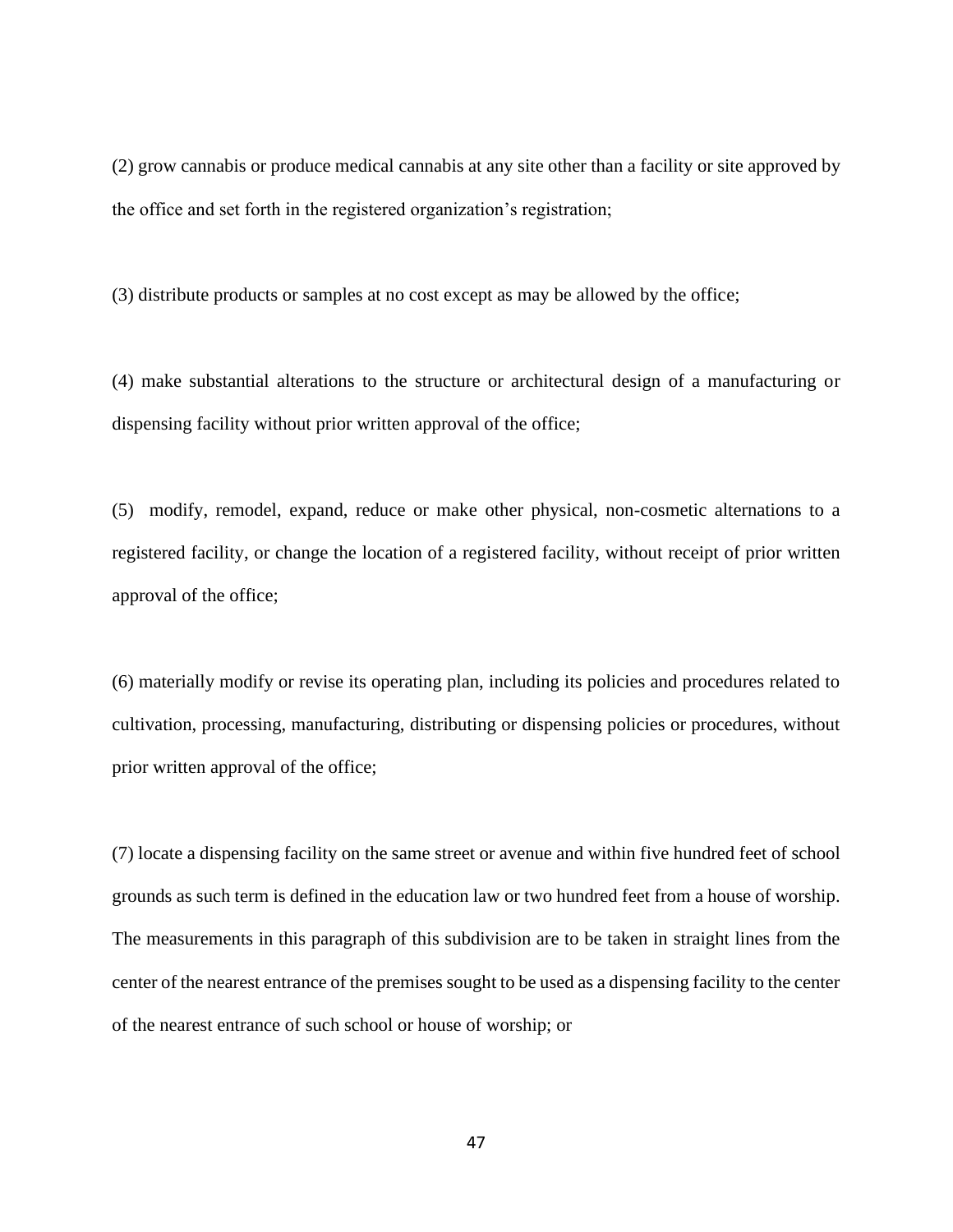(8) change the name of the registered organization, including the name by which the organization does business, without receipt of prior written approval of the office.

(c) In the event that a registered organization elects to cease operation of all permitted activities and to surrender its registration, the following provisions shall apply:

(1) The registered organization shall notify the office in writing at least 120 days prior to the anticipated date of closure of the manufacturing and each dispensing facility.

(2) Such written notice shall include a proposed plan for closure. The plan shall be subject to office approval in accordance with office protocols, and shall include timetables and describe the procedures and actions the registered organization shall take to:

(i) notify affected certified patients and designated caregivers of the closure;

(ii) properly destroy, transfer or otherwise dispose of all the registered organization's supply of cannabis and medical cannabis products in accordance with the requirements set forth in section 113.25 of this Part;

(iii) maintain and make available to the office all records required to be maintained under this Part for a period of five years; and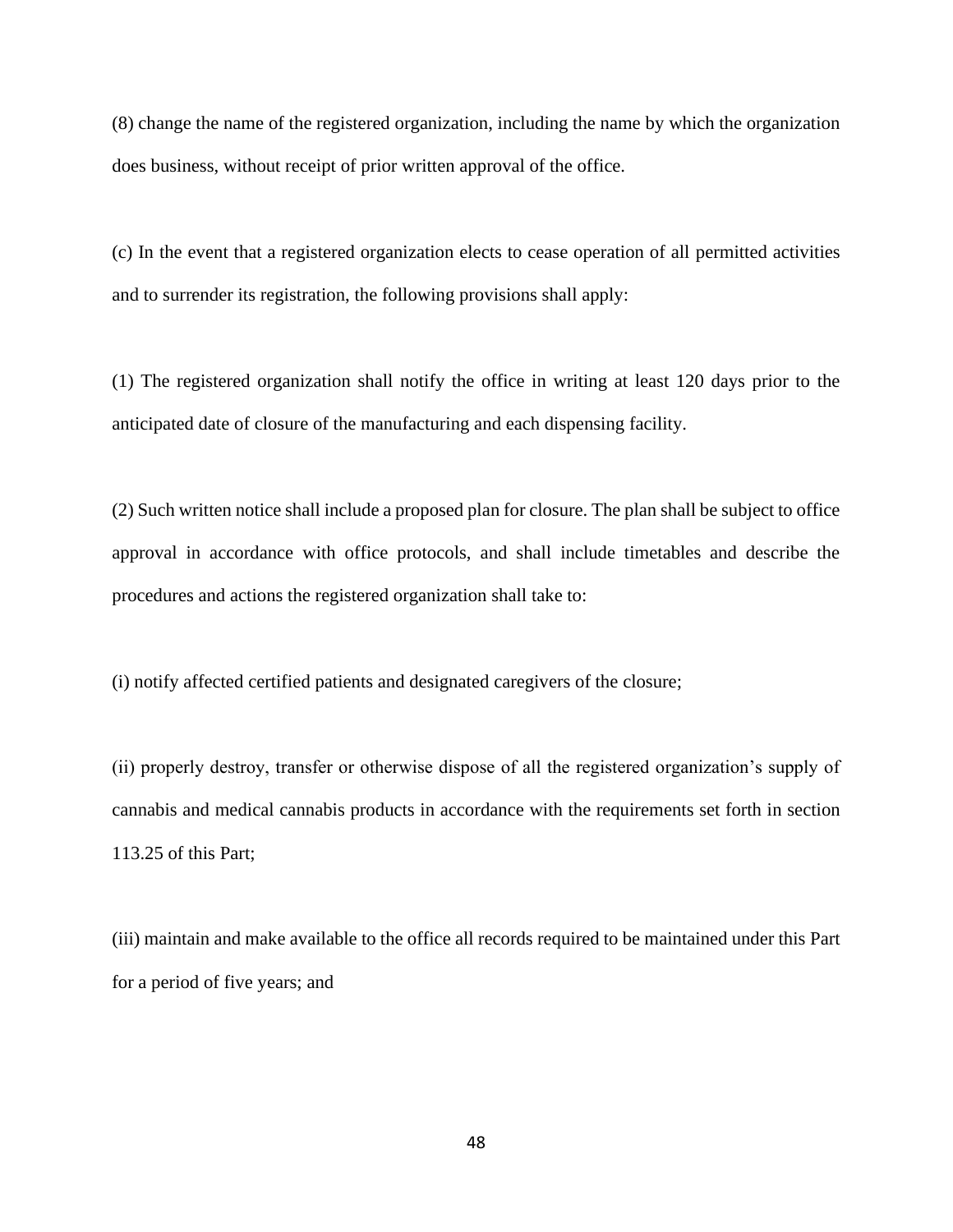(iv) maintain compliance with these regulations and any other conditions required by the office until the approved closure date.

(3) A registered organization shall take no action to close a manufacturing or dispensing facility prior to office approval of the plan for closure.

(4) A registered organization's failure to notify the office of intent to cease any operations, failure to submit an approvable plan, and/or to execute the approved plan may result in the imposition of civil penalties, not to exceed \$2,000, and shall be a basis for the office to revoke the registration of the registered organization under such terms as the office determines is appropriate based on public health and safety considerations. In addition, the office reserves the right to exercise any other remedies available to it.

(d) If a registered organization's application for renewal of registration is denied, the registered organization shall submit a proposed plan for closure in accordance with this section.

### **Section 113.12 Manufacturing Requirements for Medical Cannabis Products**

(a) A registered organization shall use either carbon dioxide  $(CO<sub>2</sub>)$ , and/or alcohol for phytocannabinoid extraction. A registered organization shall only use carbon dioxide that is of a supply equivalent to food or beverage grade of at least 99.5% purity; and alcohol used shall be of a grade that meets or exceeds specifications of official compendiums as defined in section 321 of Title 21 of the United States Code (USC). A registered organization shall obtain prior written approval from the office if it seeks to use any other extraction method.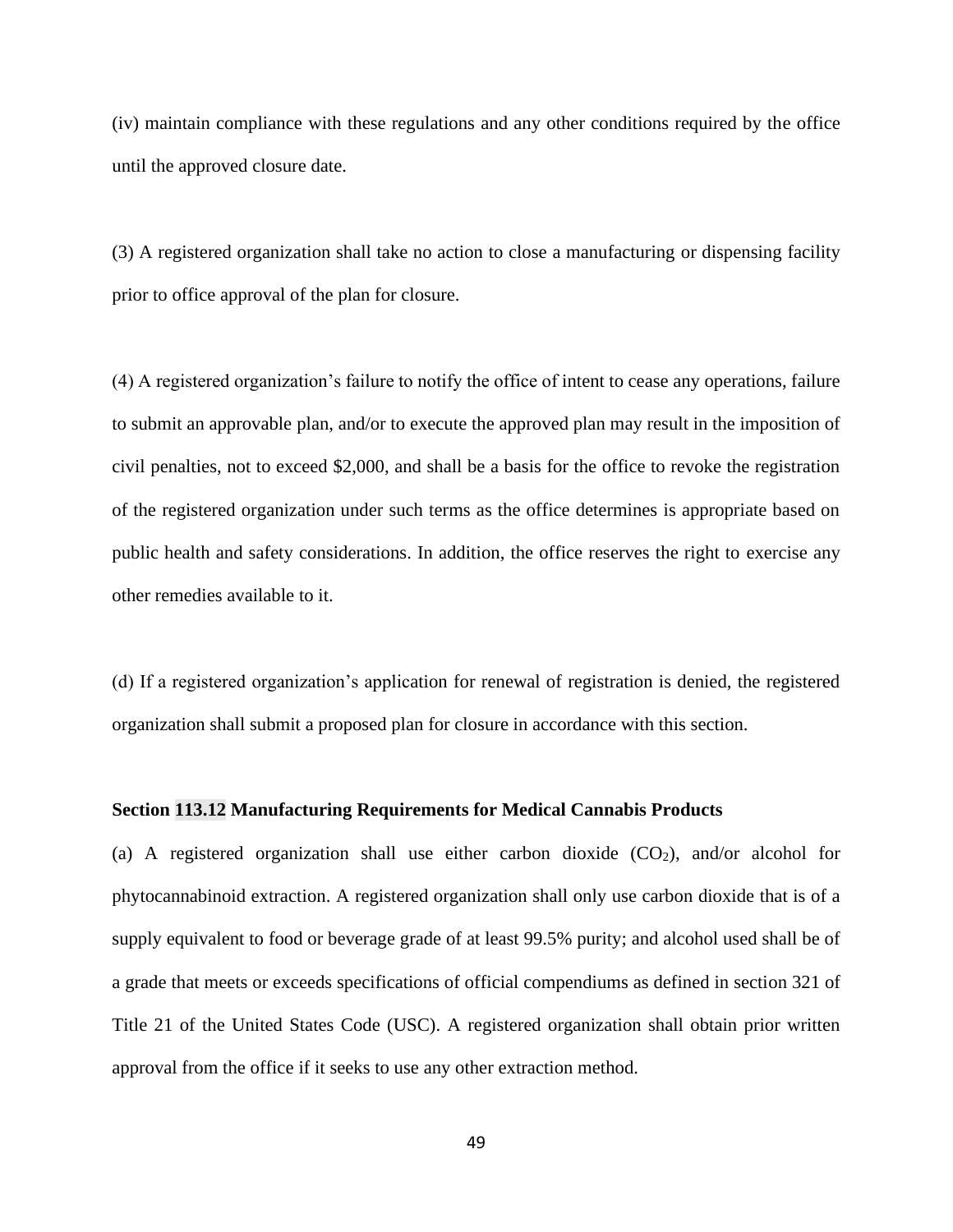(b) A registered organization shall only produce such brands and forms of medical cannabis as approved by the office and according to the following requirements:

(1) Each medical cannabis product brand, in its final form, shall be defined as having a specific concentration of total Tetrahydrocannabinol (THC) and total Cannabidiol (CBD) and shall have a consistent phytocannabinoid profile. The concentration of the following phytocannabinoids, at a minimum, must be reported:

(i) Tetrahydrocannabinol (THC);

(ii) Tetrahydrocannabinol acid (THCA);

(iii) Cannabidiol (CBD);

(iv) Cannabinadiolic acid (CBDA);

(v) any other marketed phytocannabinoid;

(vi) any other phytocannabinoid component at  $> 0.2$  percent of the phytocannabinoid profile; and

(vii) terpenoid content, if the registered organization will be marketing or advertising terpenoid content, or including terpenoid content as a part of the medical cannabis product labeling.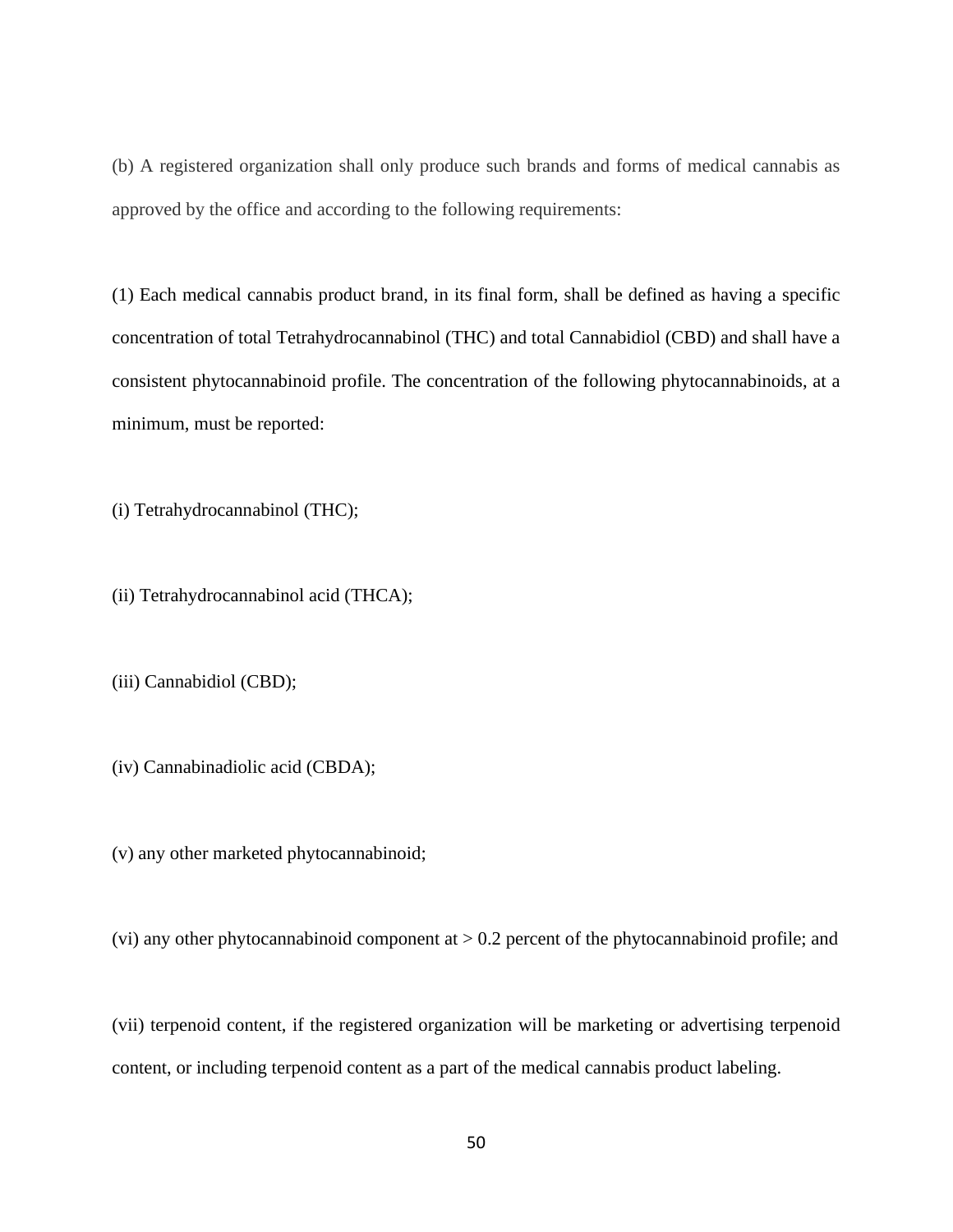(2) The final medical cannabis product shall not contain less than 90 percent, nor more than 110 percent, of the concentration of total THC or total CBD as indicated on the label for the brand. However:

(i) Where the total THC concentration is less than 5 milligrams per dose, the concentration of total THC shall be within 0.5 milligrams per dose;

(ii) Where the total CBD concentration is less than 5 milligrams per dose, the concentration of total CBD shall be within 0.5 milligrams per dose; and

(iii) Unless otherwise approved by the office, the concentration of total THC and CBD in milligrams per single dose for any sample of a brand lot submitted for testing must be within 25 percent of the mean concentration of total THC and CBD in milligrams per single dose for that submitted lot with the exception that, for brands with a specified total THC and CBD concentration less than 2 milligrams per single dose, the concentration of each sample for that low concentration phytocannabinoid shall be within 0.5 milligrams per dose of the mean concentration.

(3) The registered organization shall offer and make available to patients at least one brand that has a low THC and a high CBD content (e.g., a 1:20 ratio of THC to CBD).

(4) The registered organization shall offer and make available at least one brand that has approximately equal amounts of THC and CBD.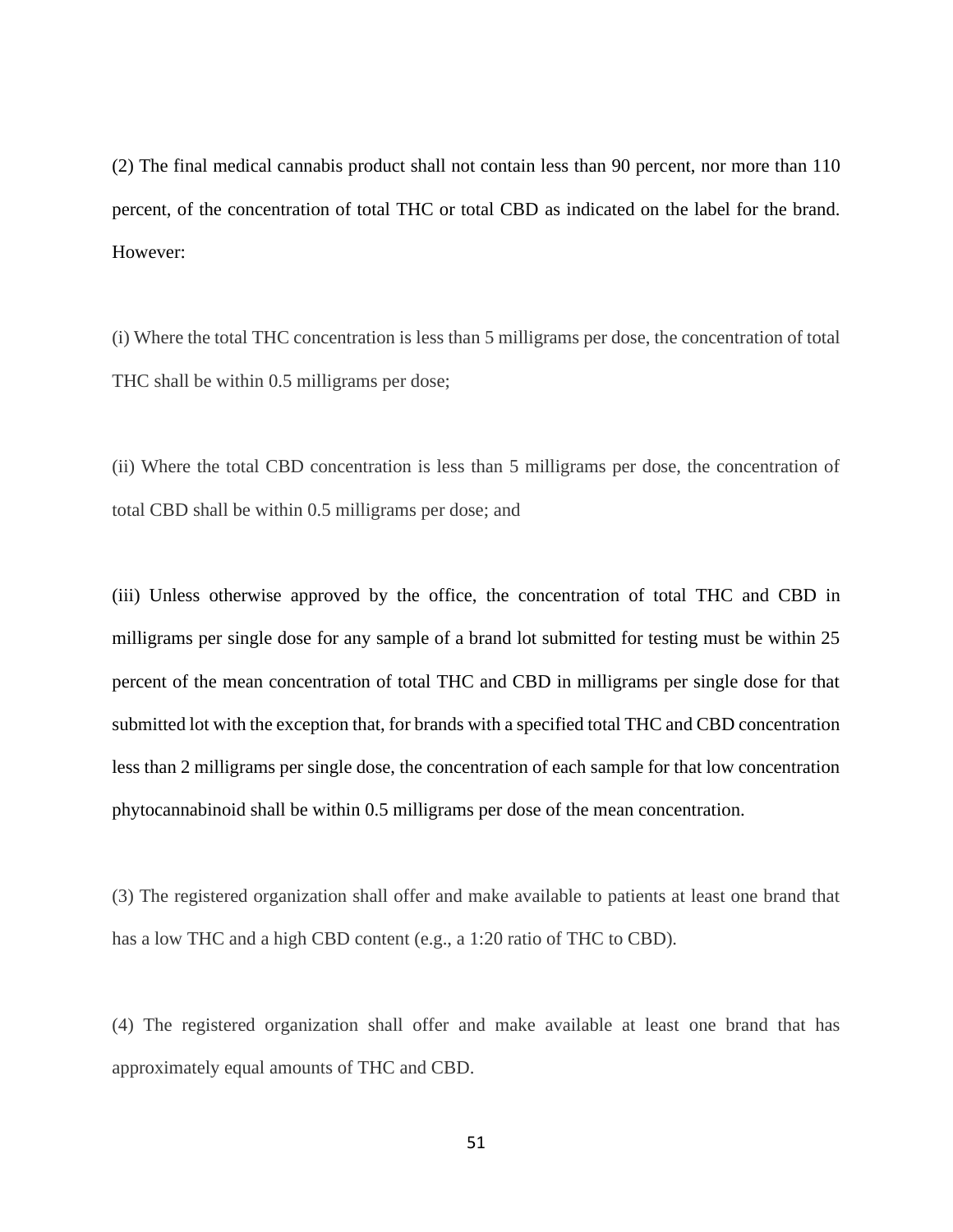(5) For each brand offered, the registered organization shall only utilize a distinct name which has been approved by the office. No reference shall be made to any specific medical condition.

(6) Each registered organization shall have a manufacturing schedule that ensures the ability to produce adequate supply of any offered brand, unless otherwise allowed by the office, to ensure continuity of care for certified patients.

(c) The registered organization shall not add any additional ingredients or excipients to medical cannabis products outside of the ingredients or excipients approved by the office for the brand unless it has first obtained prior written approval of the office.

(1) Excipients for all forms of administration must be demonstrated safe for use in the proposed form and approved by the office.

(2) All vaporized and inhaled medical cannabis products shall meet the following additional requirements:

(i) unless prior written approval of the office is received, medical cannabis vaporization devices shall be a closed system with a pre-filled disposable cartridge that attaches to a rechargeable battery, or a single-use product that cannot be recharged;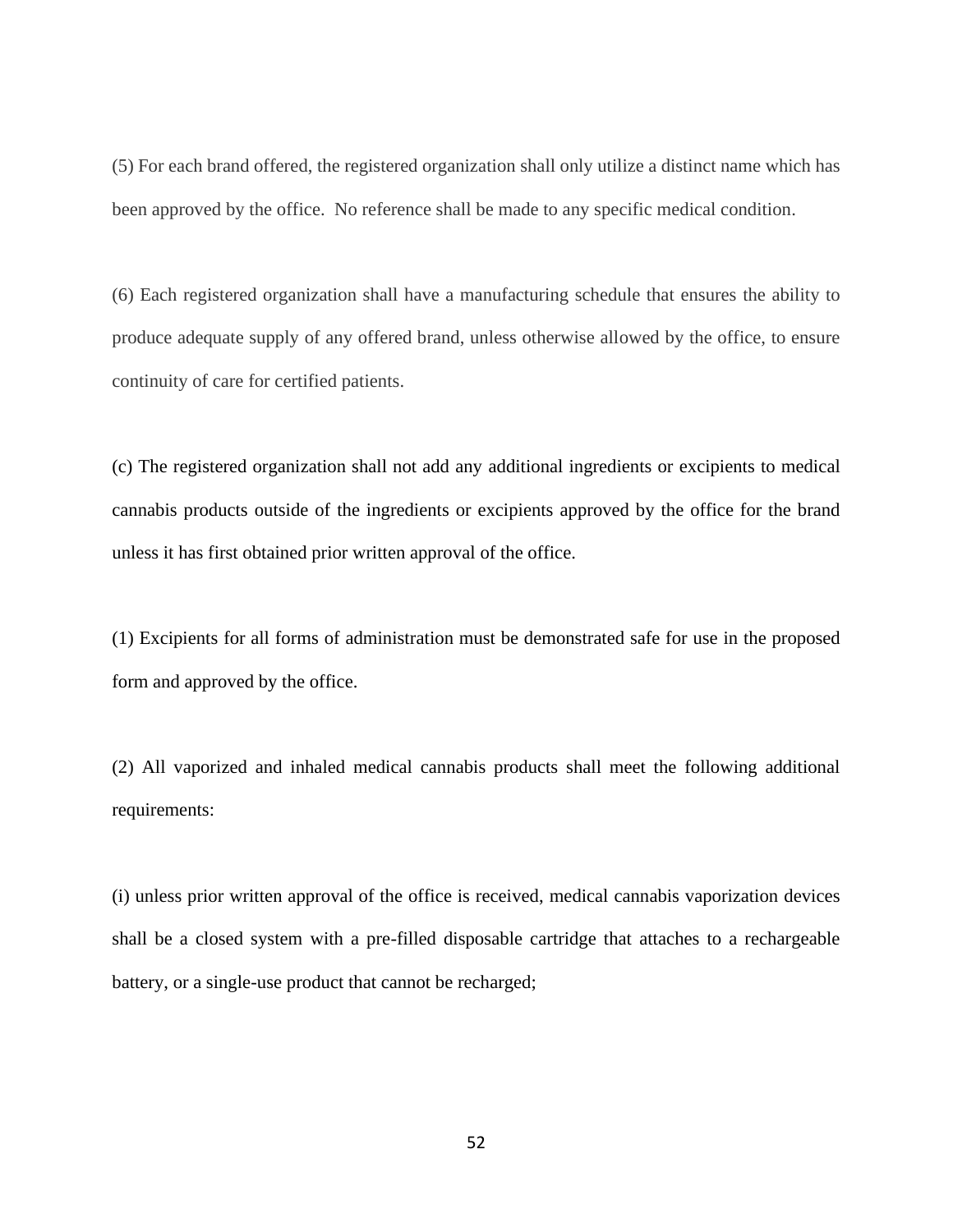(ii) electronic vaporization devices shall have internal or external temperature controls to prevent combustion and have a heating element made of inert material such as glass, ceramic or stainless steel and not plastic or rubber;

(iii) except for cannabis or hemp-derived terpenes, excipients and ingredients must be pharmaceutical grade unless otherwise approved by the office, and shall not include:

(*a)*synthetic terpenes;

(*b*) polyethylene glycol (PEG); 26

(*c*)vitamin E acetate;

(*d*)medium chain triglycerides (MCT oil);

(*e*) medicinal compounds;

(*f*) illegal or controlled substances;

(*g*) artificial food coloring;

(*h*) benzoic acid;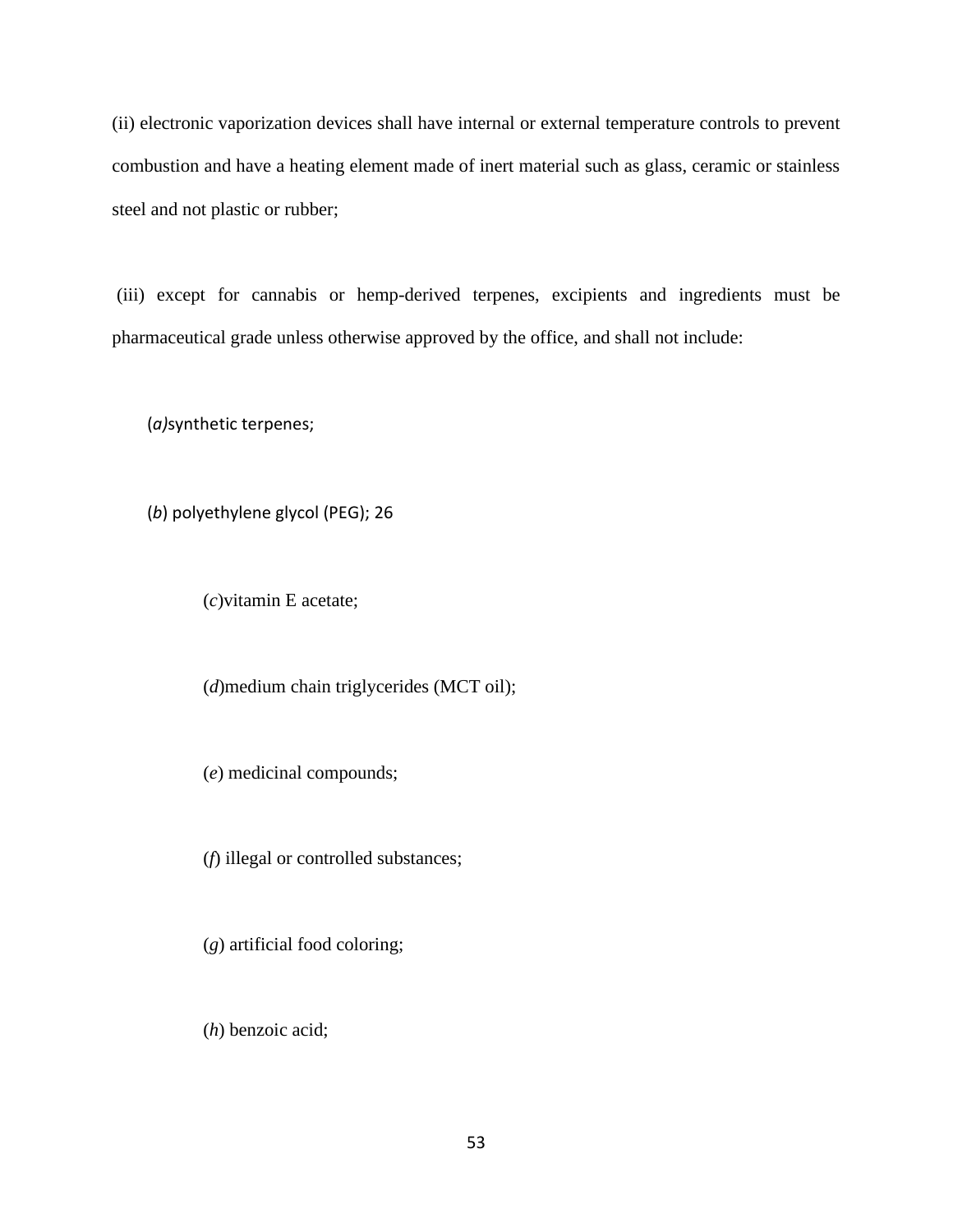(*i*) diketones; and

(*j*) any other compound or ingredient as determined by the office;

(iv) not contain any flavors or flavoring agents, except for cannabis-derived or hemp-derived terpenes; and

(d) A registered organization shall:

(1) use good agricultural practices (GAPs);

(2) use good manufacturing practices (GMPs);

(3) conform to all applicable laws and rules of New York State;

(4) use water from a public water supply or present a plan, approved by the office, which demonstrates the ability to obtain sufficient quantities of water of equal or greater quality as that from a public water supply and to monitor the quality of such water on an ongoing basis;

(5) upon prior written notice to the office, only use pesticides that are registered by the New York State Department of Environmental Conservation or that specifically meet the United States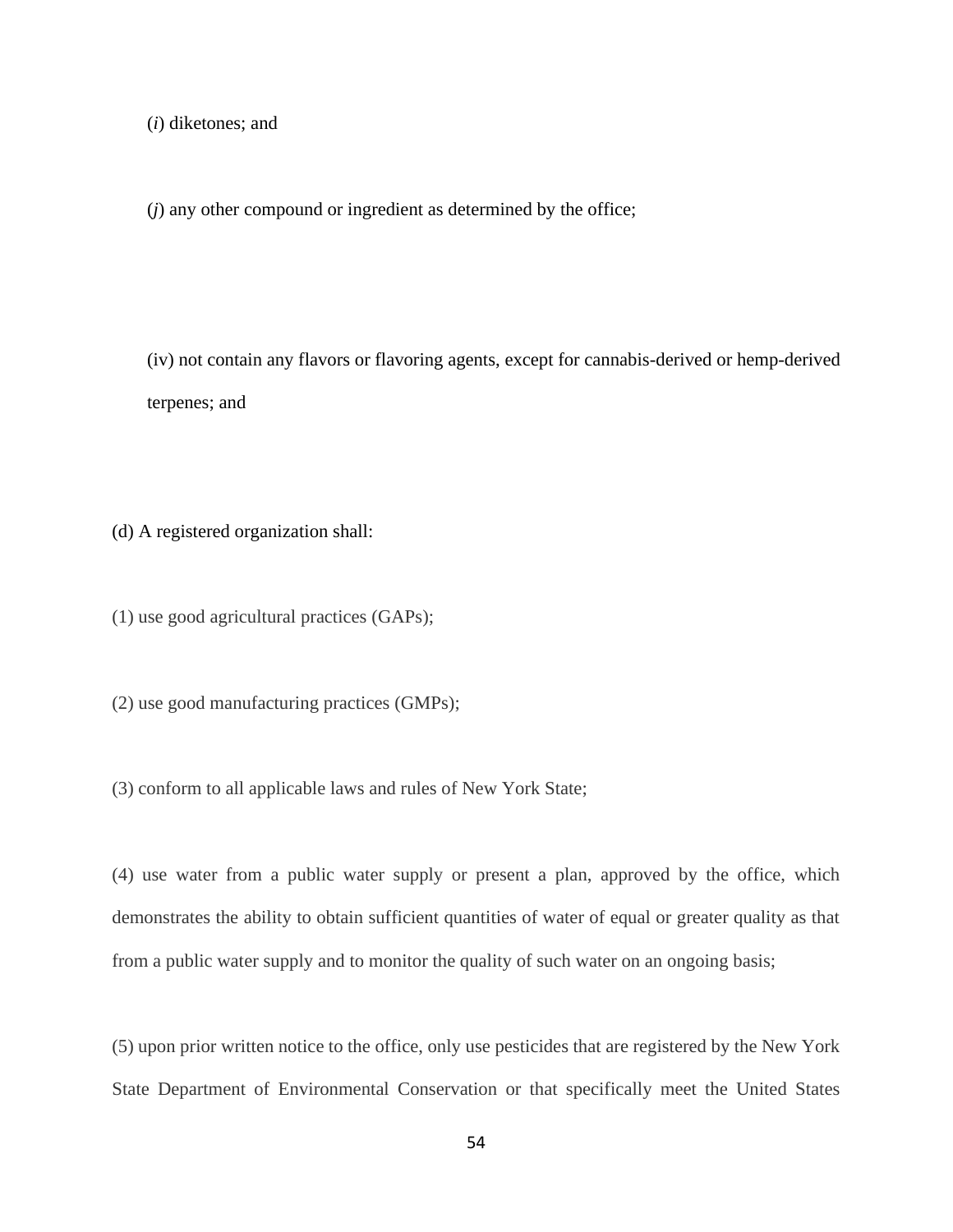Environmental Protection Agency registration exemption criteria for Minimum Risk Pesticides, and only in accordance with section 325.2(b) of title 6 of the NYCRR;

(6) process the leaves and flowers of the female cannabis plant only, in a safe and sanitary manner;

(7) perform visual inspection of the harvested plant material to ensure there is no mold, mildew, pests, rot or gray or black plant material;

(8) have a separate secure area for temporary storage of any medical cannabis or medical cannabis product that needs to be destroyed; and

(9) provide continual environmental monitoring for temperature, ventilation and humidity at all locations in the manufacturing facility where unprocessed leaf and flower material is stored, until further extraction or other processing is completed.

(e) Production of any medical cannabis product shall be in accordance with general sanitary conditions. Poisonous or toxic materials, including but not limited to insecticides, rodenticides, detergents, sanitizers, caustics, acids and related cleaning compounds must be stored in a separate area from the cannabis and medical cannabis products in prominently and distinctly labeled containers, except that nothing herein precludes the convenient availability of detergents or sanitizers to areas where equipment, containers and utensils are washed and sanitized.

(f) Medical cannabis products shall be limited to the following forms of administration: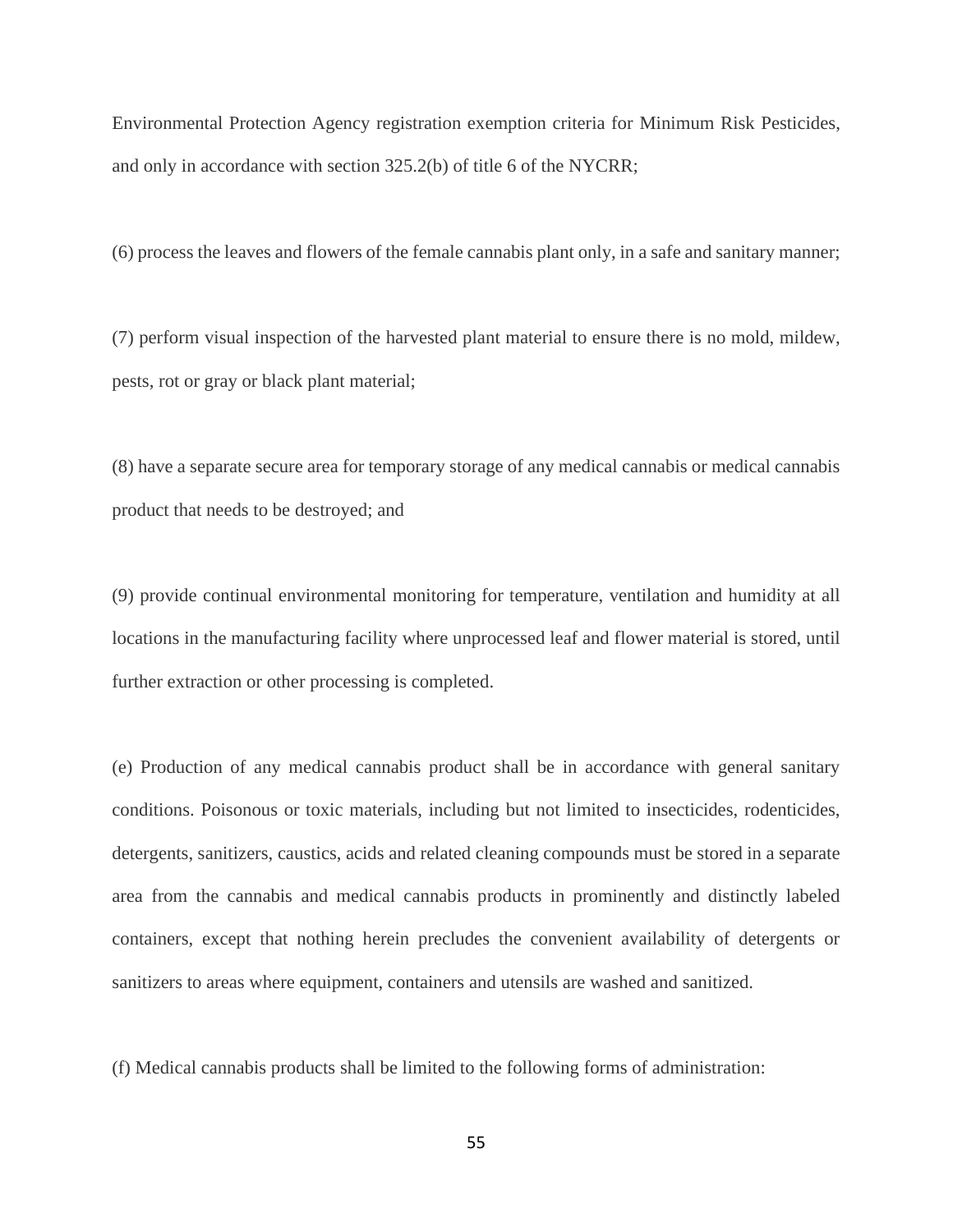(1) metered liquid or oil preparations;

(2) solid and semisolid preparations (e.g. capsules, chewable and effervescent tablets, lozenges);

(3) metered ground plant preparations;

(4) whole flower;

(5) topical forms and transdermal patches; or

(6) any other form approved by the office.

(g) Medical cannabis may not be incorporated into food or beverage products by the registered organization, unless approved by the office.

(h) The registered organization shall package the final form of the medical cannabis product at the manufacturing site. The original seal shall not be broken except for quality testing at an approved laboratory, for adverse event investigations, by the office, by the certified patient or designated caregiver, designated caregiver facility, an authorized cannabis research license holder, or by the registered organization for internal quality control testing or disposal.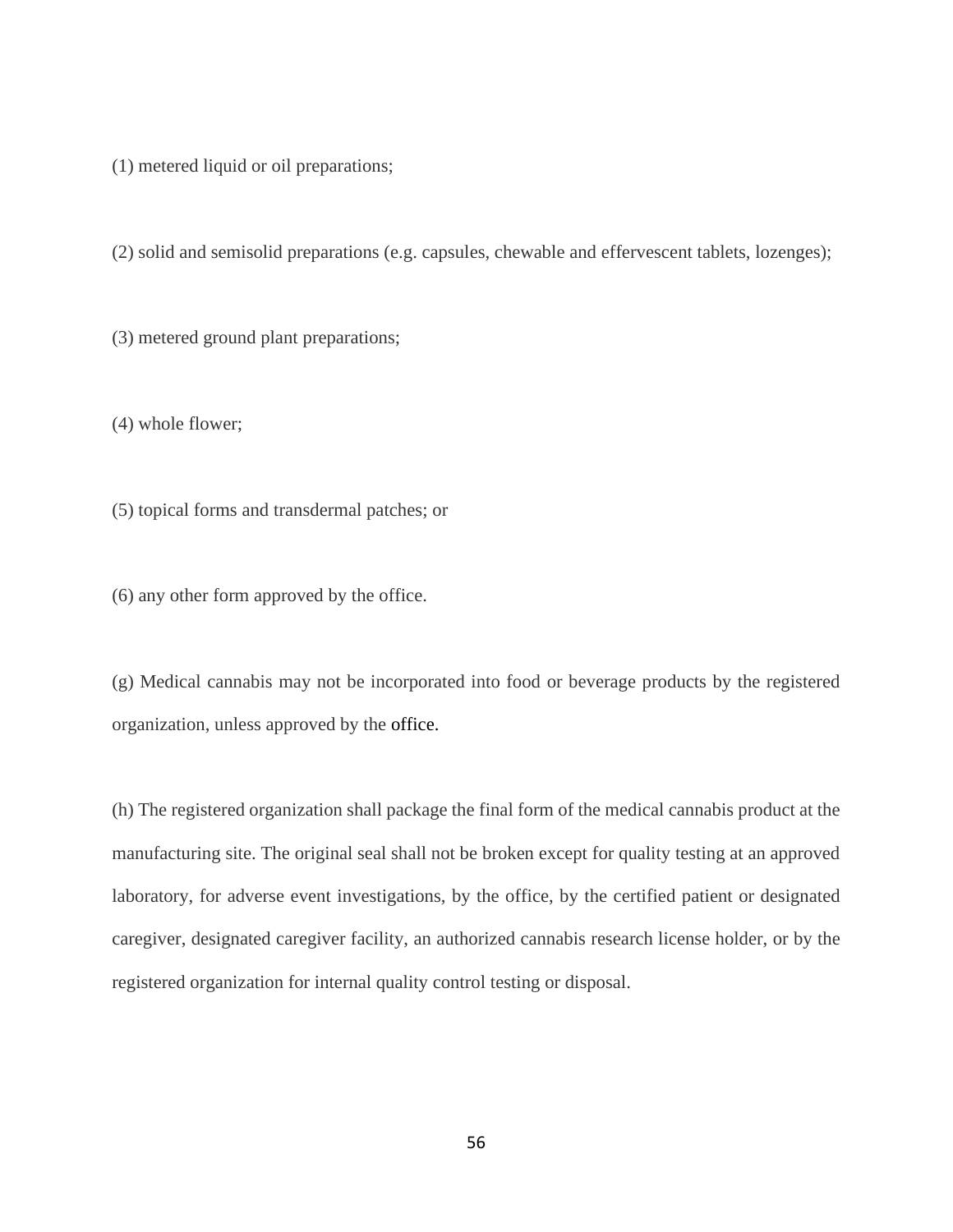(i) The registered organization shall package the medical cannabis product such that it is childresistant, unless otherwise approved by the office, tamper-proof/tamper-evident, and in a resealable package that minimizes oxygen exposure. Packaging must be in a manner that prevents the degradation of the medical cannabis product.

(1) No packaging or labeling shall imitate a candy label or use cartoons or other images popularly used to advertise to children or otherwise be marketed to anyone under 18 years of age.

(2) Registered organizations may implement a recycling program for medical cannabis product packaging with prior written approval of the office.

(j) The registered organization shall identify each lot of medical cannabis product with a lot unique identifier.

(k) Each medical cannabis product shall be affixed with a product label that has been approved by the office prior to use. Each product label shall be applied at the manufacturing facility, be easily readable, firmly affixed and include:

(1) the name, address and registration number of the registered organization;

(2) the medical cannabis product form and brand designation;

(3) the single dose total THC (THC + THCA x  $0.877$ ) and total CBD (CBD + CBDA x  $0.877$ ) content for the product, and the individual THC, THCA, CBD and CBDA content for the product, each set forth in milligrams (mg);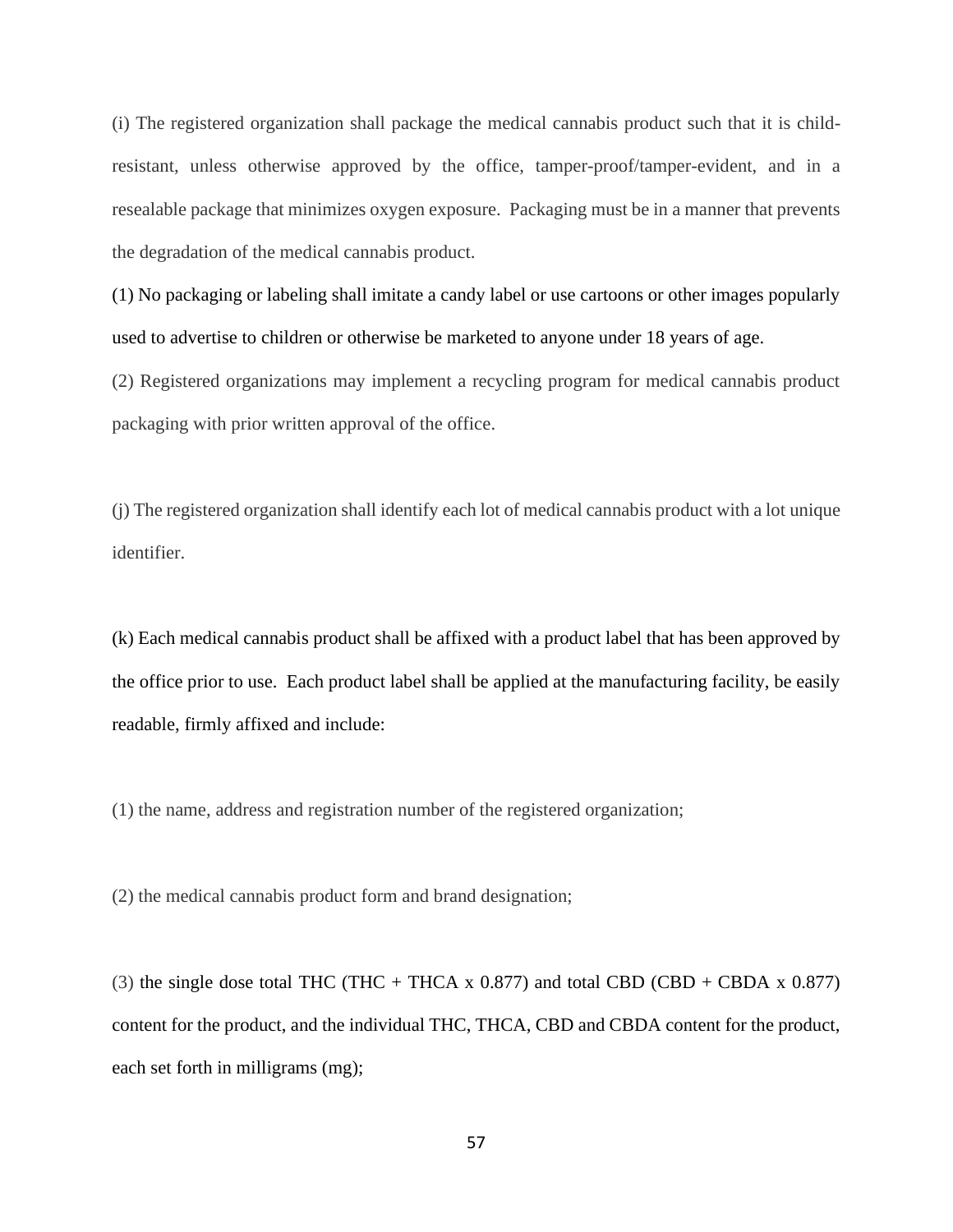(4) any other marketed phytocannabinoids;

(5) the medical cannabis product lot unique identifier (lot number or bar code);

(6) the quantity included in the package;

(7) a list of all ingredients in descending order of predominance by weight in the product;

(8) the date packaged;

(9) the date of expiration of the unopened product, based on stability studies in accordance with paragraph  $113.11(m)(2)$  of this Part, or a tentative expiration date approved by the office;

(10) the proper storage conditions;

(11) language stating:

(i) "Medical cannabis products must be kept in the original container in which they were dispensed and removed from the original container only when ready for use by the certified patient";

(ii) "Keep secured at all times";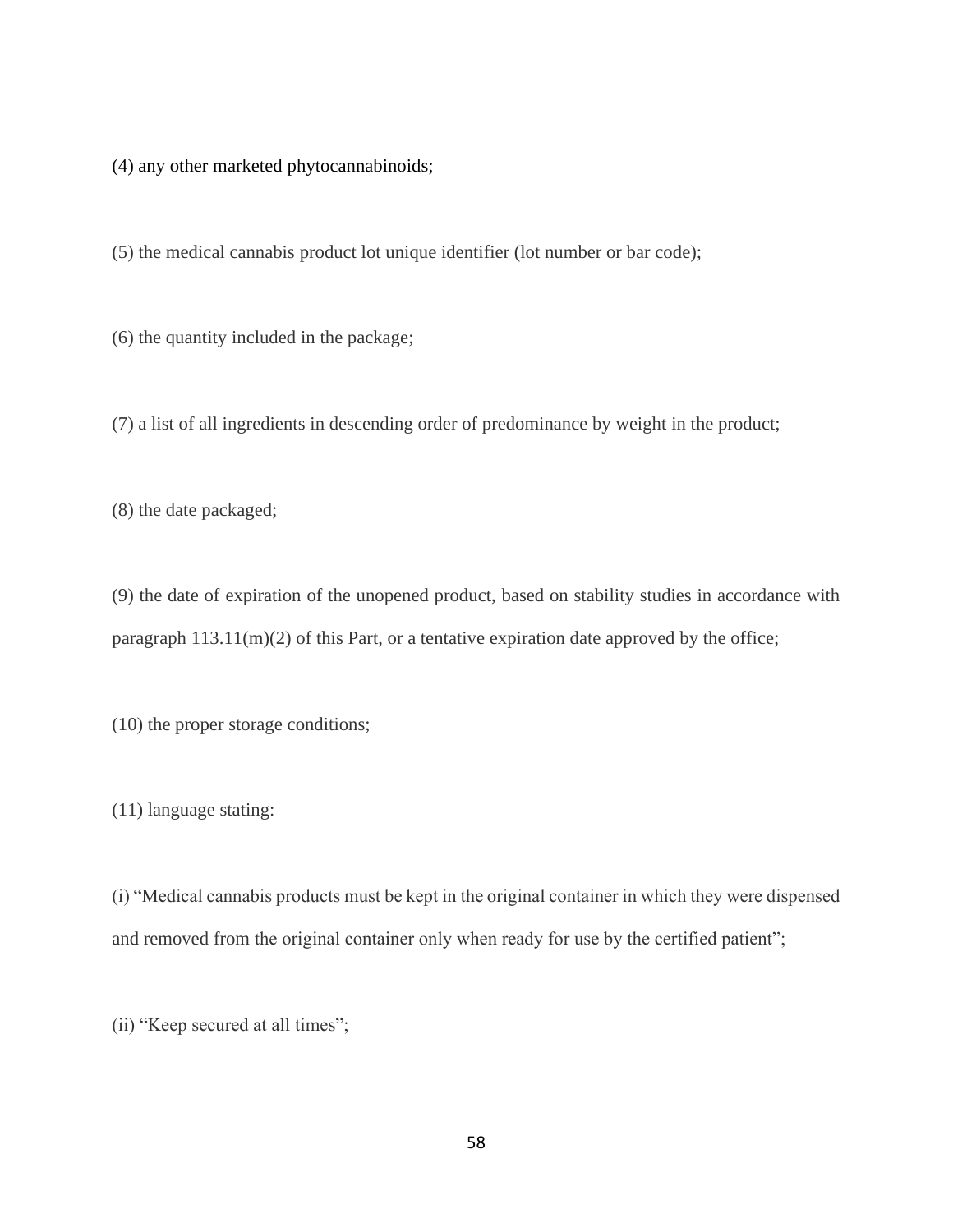(iii) "May not be resold or transferred to another person";

(iv) "This product might impair the ability to drive";

(v) "KEEP PRODUCT AWAY FROM CHILDREN (unless medical cannabis product is being given to the child under a practitioner's care"); and

(vi) "This product is for medicinal use only. Women should not consume during pregnancy or while breastfeeding except on the advice of the certifying practitioner, and in the case of breastfeeding mothers, including the infant's pediatrician."

(l) For each lot of medical cannabis product produced by the registered organization, a predetermined number of final medical cannabis products shall be collected and submitted, in a manner approved by the Office, for final product testing to an independent laboratory/laboratories permitted by the office. The registered organization must review the testing results provided by the independent laboratory/laboratories to verify that the concentration of cannabinoids is consistent with the brand and verify that contaminants do not exceed limits, as defined in guidance provided by the office, prior to the medical cannabis product being released from the manufacturer to any dispensing facility.

(1) Unless prior written approval is received from the office, based on a sufficient showing by the registered organization that there is no risk to public health or safety, any lot not meeting the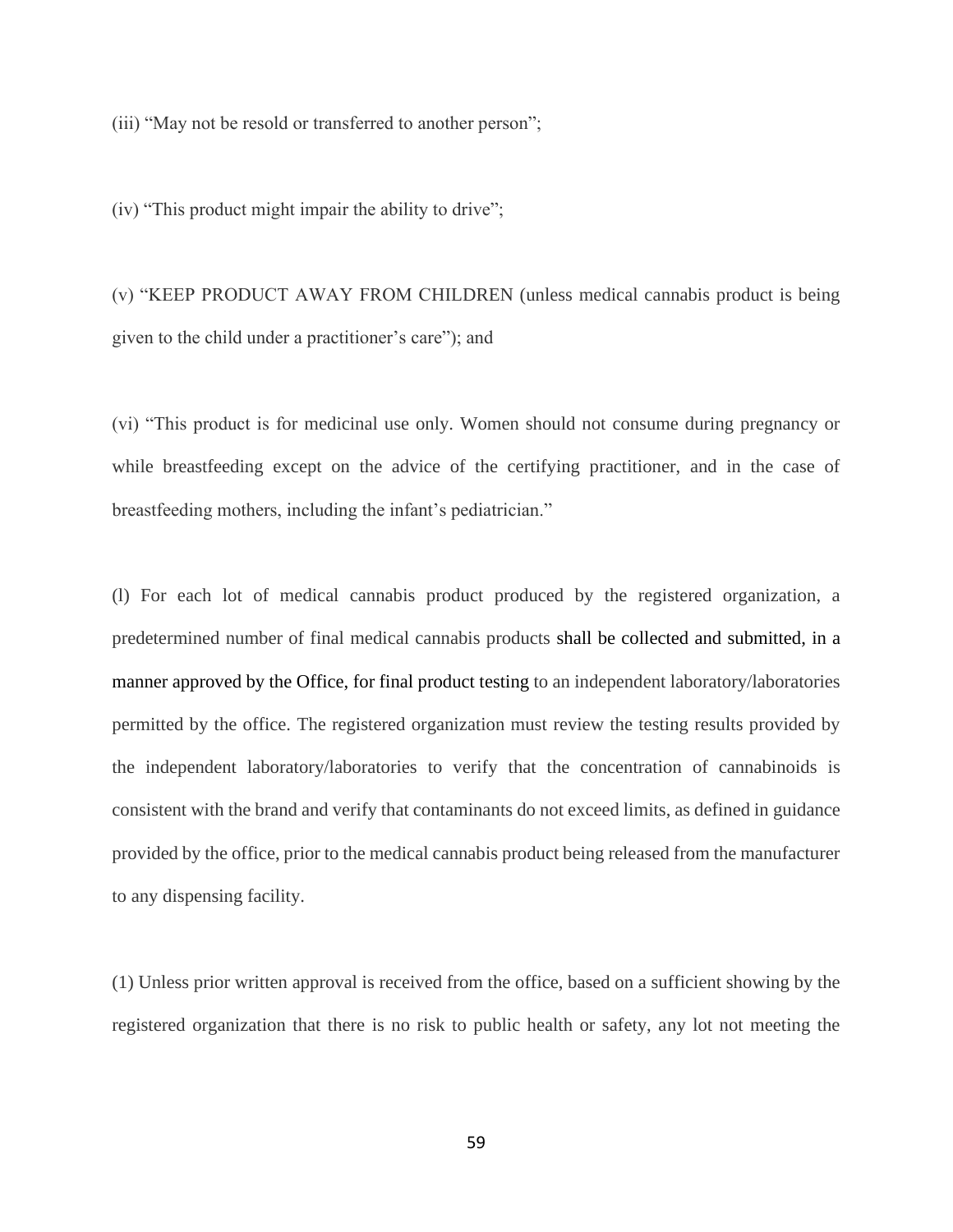minimum testing standards for contaminants, shall be rejected and destroyed by the registered organization in accordance with section 113.25 of this Part.

(2) Any lot not meeting the minimum standards or specifications for brand consistency shall be reported to the office and not dispensed by a registered organization without prior written approval from the office.

(3) The registered organization shall keep and maintain records documenting submission of medical cannabis products to approved laboratories as required herein, and the results of the laboratory testing. The registered organization shall provide the office with such records upon request.

(m) The registered organization shall demonstrate the stability of each medical cannabis product produced (each brand in each form) by testing both the unopened and opened product in accordance with section 113.15(h) of this Part:

(1) the stability of opened products shall be validated under the conditions (light, temperature and humidity), specified for storage of the product and an expiration date for opened product shall be determined;

(2) the stability of unopened products (e.g., sealed packages or vials) shall be validated by ongoing stability testing and an expiration date for unopened products shall be determined;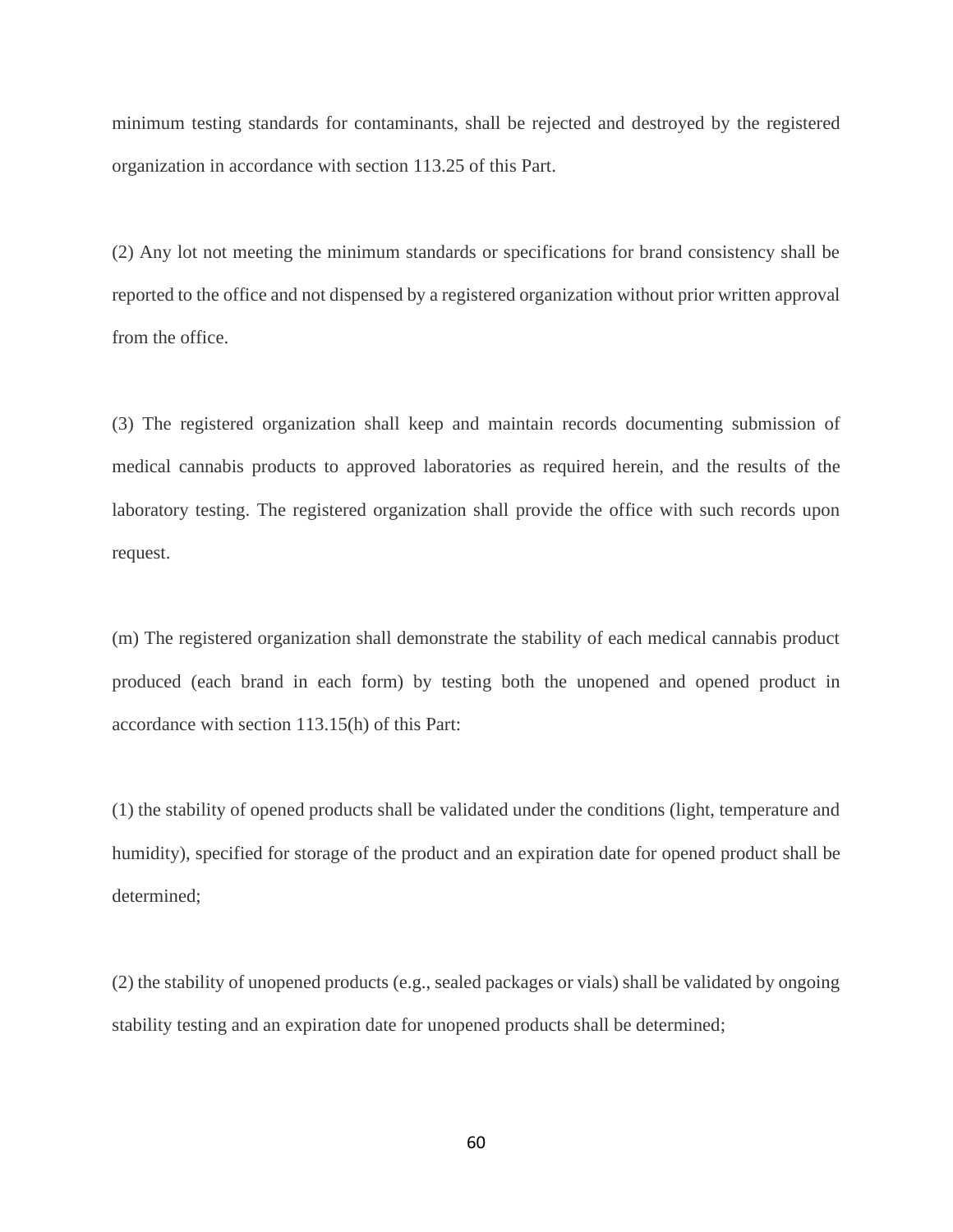(3) specifications regarding storage conditions must address storage at the manufacturing facility once the package is sealed, during transport, at the dispensing facility, in the patient's home and for samples retained for future testing.

(n) No synthetic cannabis additives nor any phytocannabinoid preparation not produced by a registered organization in an approved manufacturing facility shall be used in the production of any medical cannabis product; provided, however, that a registered organization may, in accordance with guidance provided by the office, use hemp, or extracts derived from hemp, grown or processed under the authority of the New York State Department of Agriculture and Markets hemp grower program or the office's cannabinoid hemp program, or cannabis purchased from entities licensed by the office of cannabis management to supply cannabis, cannabis product or cannabis extracts to registered organizations, in the manufacturing of medical cannabis products.

(o) The registered organization's approved standard operating procedure for the aforementioned activities must be followed, unless otherwise approved by the office.

# **Section 113.13 Requirements for Dispensing Facilities**

(a) Medical cannabis products at a dispensing facility shall only be dispensed by authorized employees of the registered organization, under the in-person or remote supervision of an individual with an active New York State pharmacist license who is physically located in New York State, provided a pharmacist shall not remotely supervise more than one dispensing facility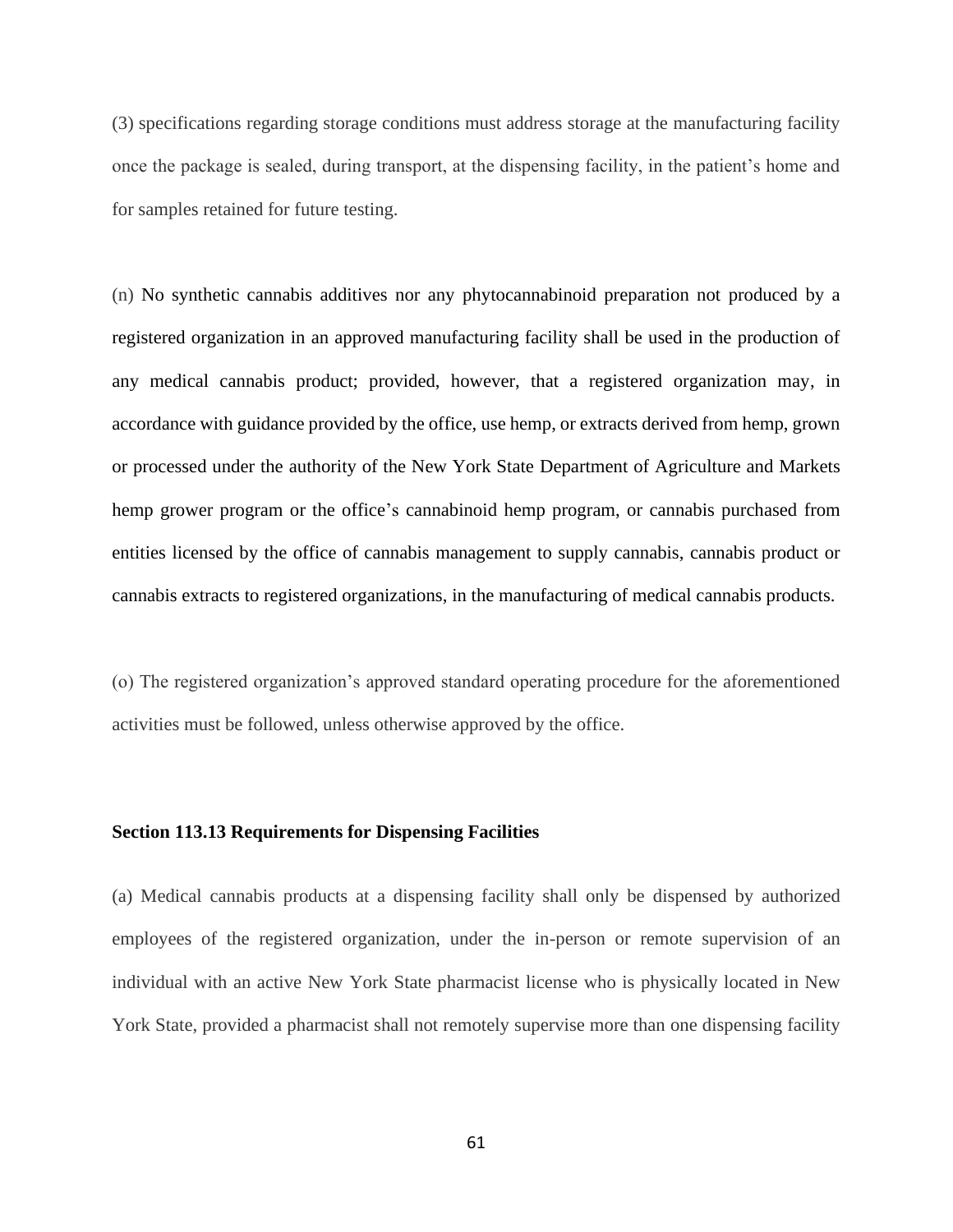at a time, as defined in Article 137 of the Education Law, who has completed at minimum a twohour course pursuant to this Part.

(b) Dispensing facilities shall only sell approved medical cannabis products, related products necessary for the administration of medical cannabis, and items that promote health and well-being subject to disapproval of the office.

(c) No medical cannabis products shall be vaporized or consumed on the premises of a dispensing facility.

(d) Dispensing facilities shall not dispense medical cannabis products to anyone other than a certified patient or designated caregiver or unless such registered organization, pursuant to Article 4 of the Cannabis Law, is authorized by the office to sell cannabis for adult use for retail sale.

(e) When dispensing medical cannabis, the dispensing facility shall:

(1) not dispense an amount greater than a sixty (60) day supply to a certified patient, and not until the patient has exhausted all but a seven-day supply provided pursuant to any previously dispensed medical cannabis by any registered organization;

(2) ensure that medical cannabis product packaging shall not be opened by dispensing facility staff;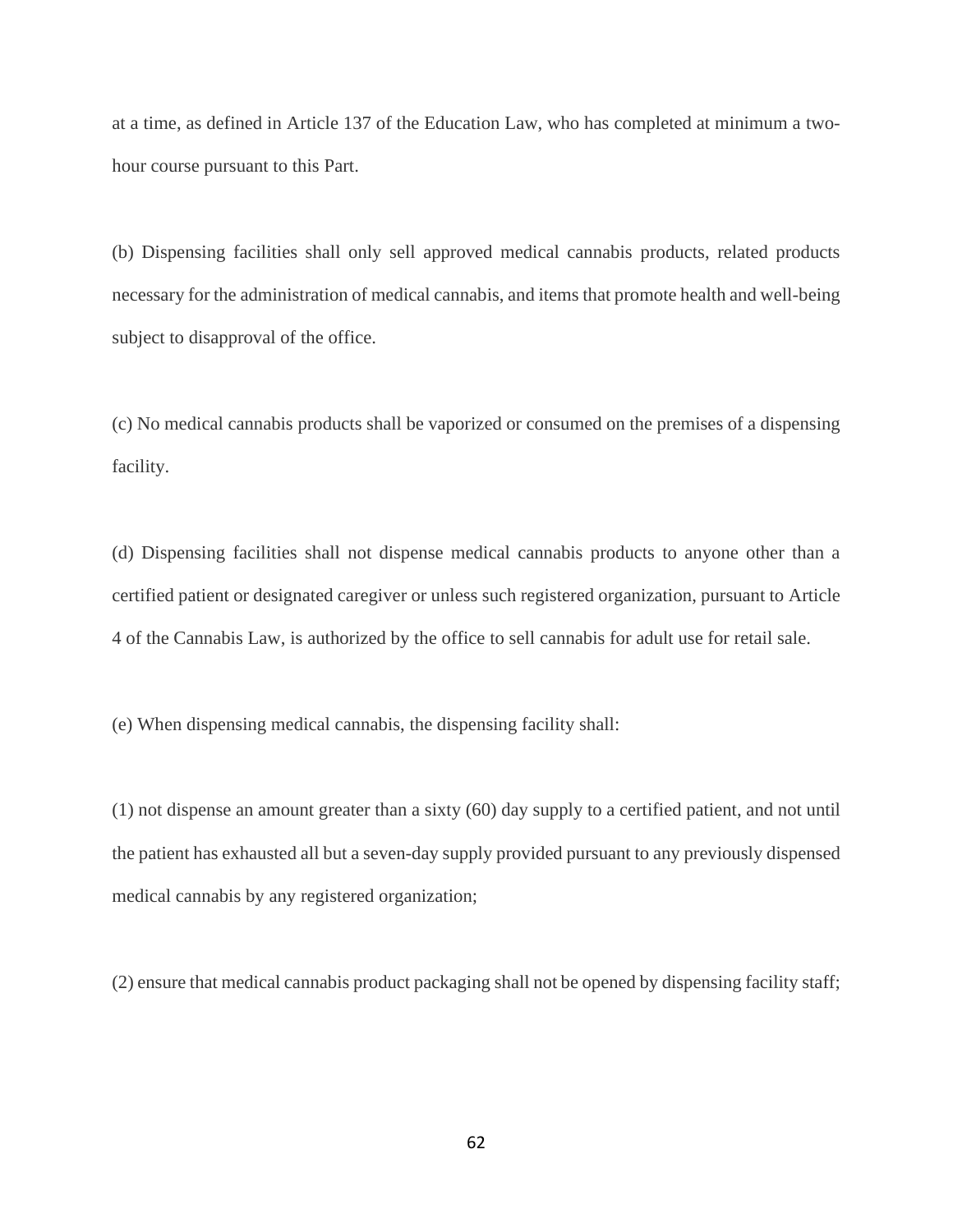(3) provide a patient specific log of medical cannabis products (brand, administration form, and dosage, and dates dispensed and any return of product) to the patient, the patient's designated caregiver, if applicable, or the patient's practitioner upon request;

(4) ensure the prescription monitoring program registry is consulted pursuant to 3343-a Public Health Law and section 34 Article 3 of the Cannabis Law prior to any sales transactions and dispensing of any medical cannabis products by the facility.

(f) The registered organization shall be responsible for maintaining the confidentiality of patients and the integrity of the security of the facility at all times. Access to medical cannabis storage areas and areas within the dispensing facility where security equipment and recordings are stored shall be restricted to:

(1) registered organization employees;

(2) employees of the office or its authorized representatives;

(3) emergency personnel responding to an emergency, and;

(4) other persons authorized by a manager of the registered organization for the sole purpose of maintaining the operations of the facility.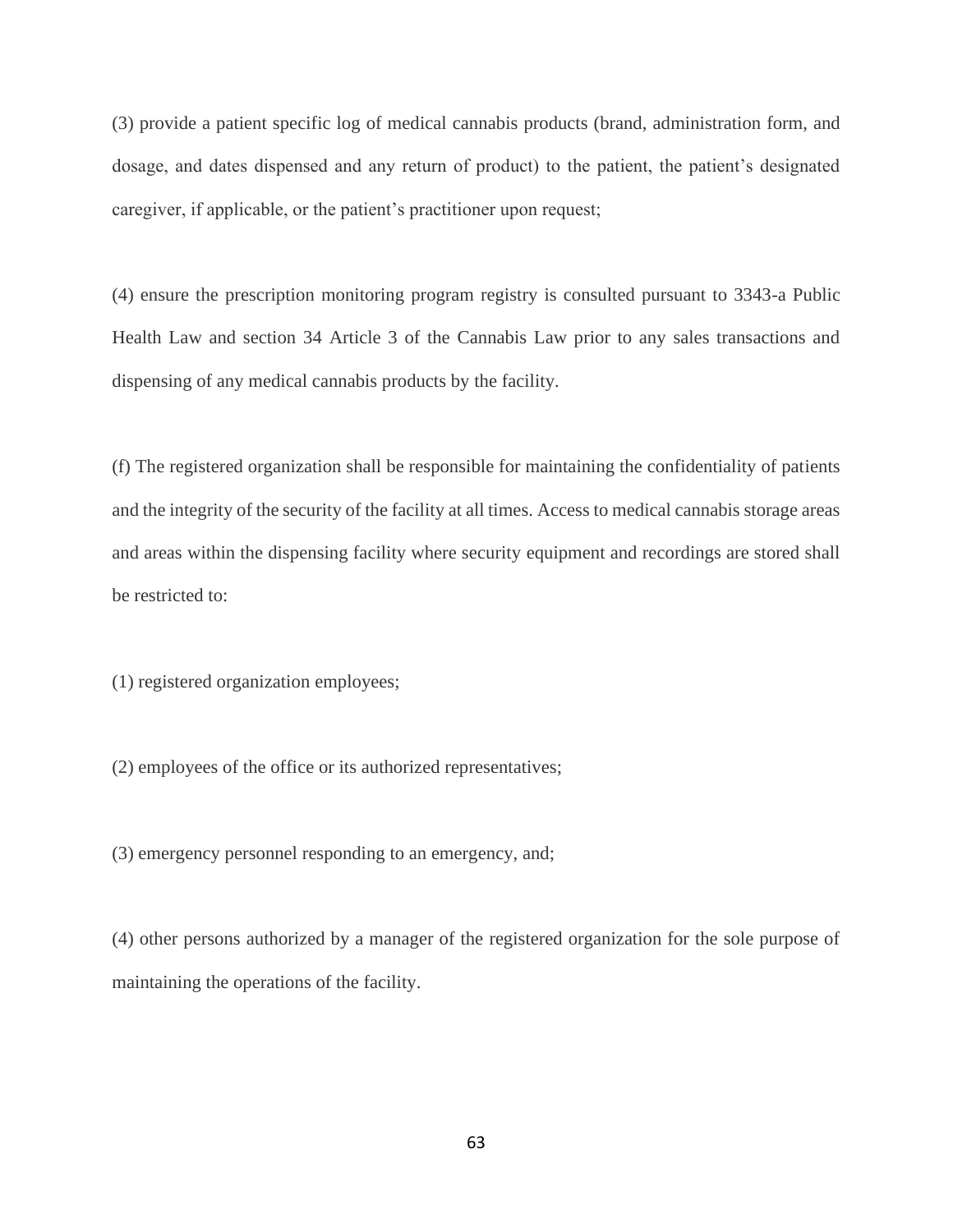(i) The dispensing facility shall maintain a visitor log of all persons, other than registered organization employees or emergency personnel responding to an emergency, that access these secured areas, which shall include the name of the visitor, date, time and purpose of the visit. The visitor log shall be available to the office at all times during operating hours and upon request.

(g) The dispensing facility shall affix to the medical cannabis product package a patient specific dispensing label approved by the office, that is easily readable, and firmly affixed and includes the following information:

(1) the name and registry identification number of the certified patient and designated caregiver, if any;

(2) the certifying practitioner's name;

(3) the dispensing facility name, address and phone number;

(4) the dosing and administration instructions;

(5) the quantity and date dispensed;

(6) any recommendation or limitation by the practitioner as to the use of medical cannabis; and

(7) the expiration date of the product once opened pursuant to section 113.2 of this Part.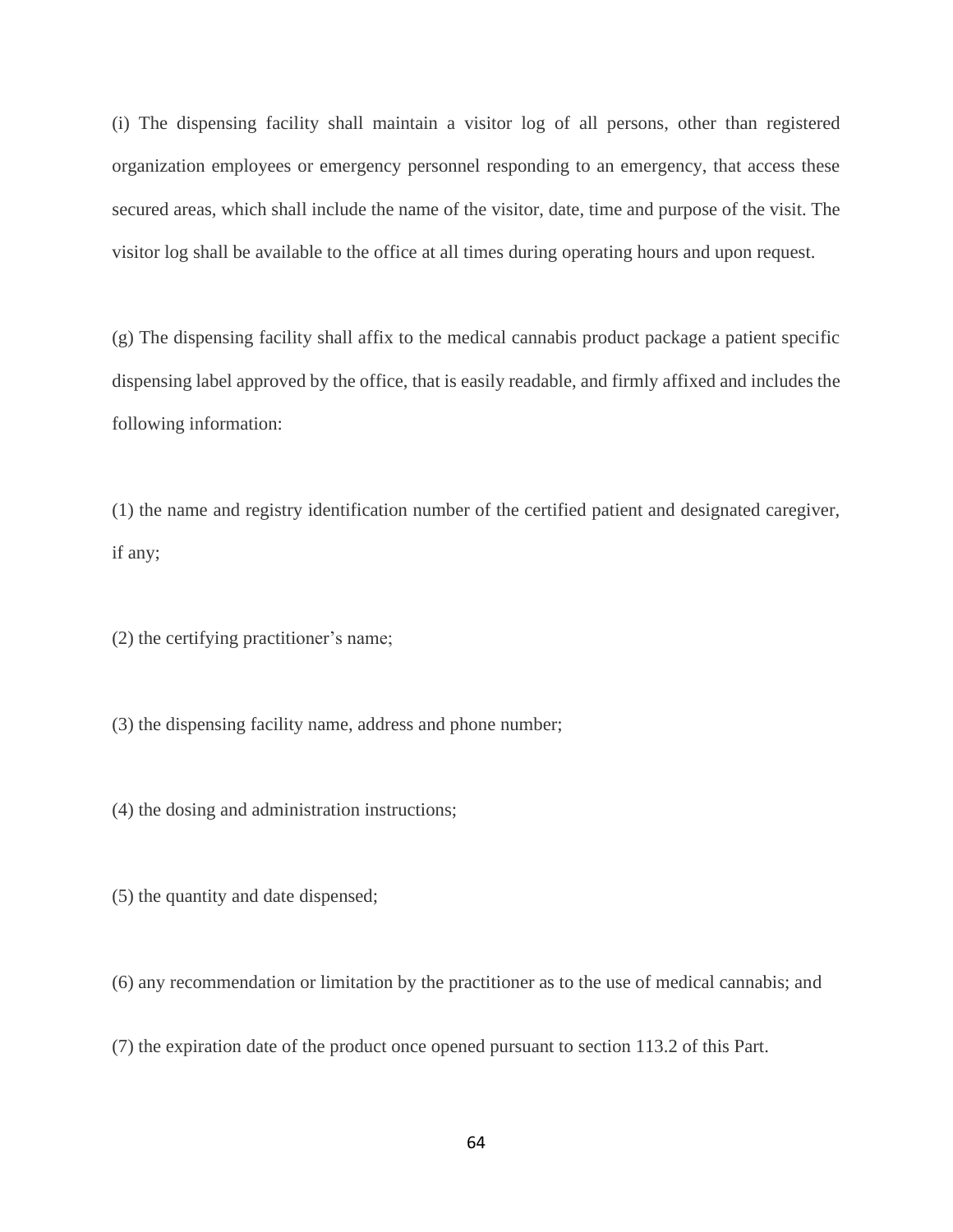(h) The dispensing facility shall include with each product package dispensed to a patient, a package safety insert approved by the office. Information provided shall include but not be limited to:

(1) the medical cannabis product and brand;

(2) a list of any excipients used;

(3) a warning if there is any potential for allergens in the medical cannabis product;

(4) contraindications;

(5) more specific dosage directions and instructions for administration;

(6) warning of adverse effects and/or any potential dangers stemming from the use of medical cannabis;

(7) instructions for reporting adverse effects as may be determined by the office;

(8) a warning about driving, operation of mechanical equipment, or making important decisions while under the influence of medical cannabis;

(9) information on tolerance, dependence and withdrawal and substance abuse, how to recognize what may be problematic usage of medical cannabis and obtain appropriate services or treatment;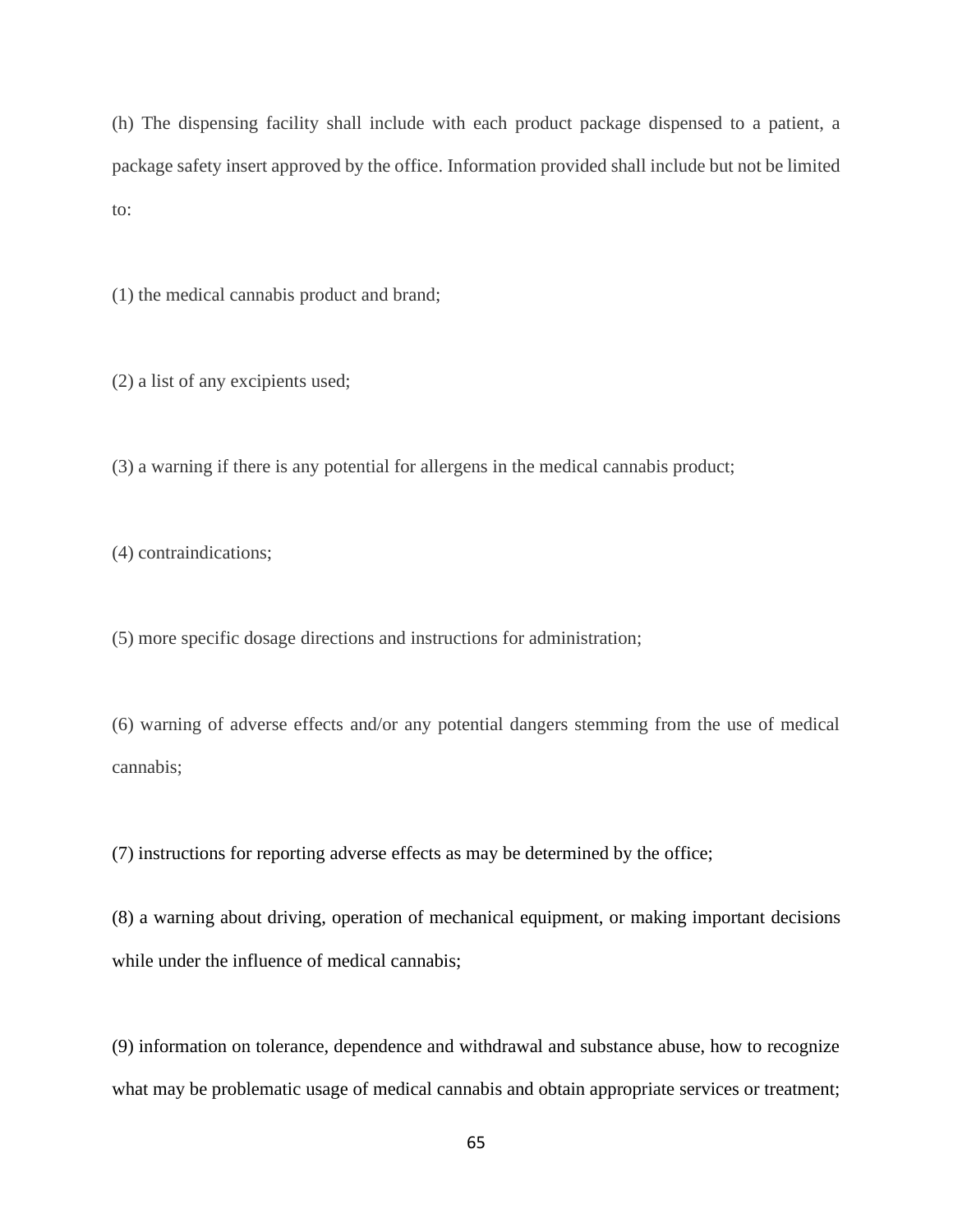(10) language stating that the medical cannabis product must be kept secure;

(11) language stating that the certified patient may not distribute any medical cannabis product to anyone else;

(12) language stating that unwanted, excess, or contaminated medical cannabis product must be disposed of in accordance with the requirements set forth in section 113.21 of thisP; and

(13) language stating that "this product has not been analyzed by the FDA. There is limited information on the side effects of using this product and there may be associated health risks."

(i) The dispensing facility shall store the medical cannabis product in a manner to ensure that there is no contamination or deterioration of the medical cannabis product or its packaging.

(j) If a medical cannabis product is returned to the dispensing facility, the dispensing facility shall:

(1) dispose of such product pursuant to section 113.25 of this Part;

(2) provide the following information to the office:

(i) the name and registry identification number of the certified patient for whom the product was dispensed;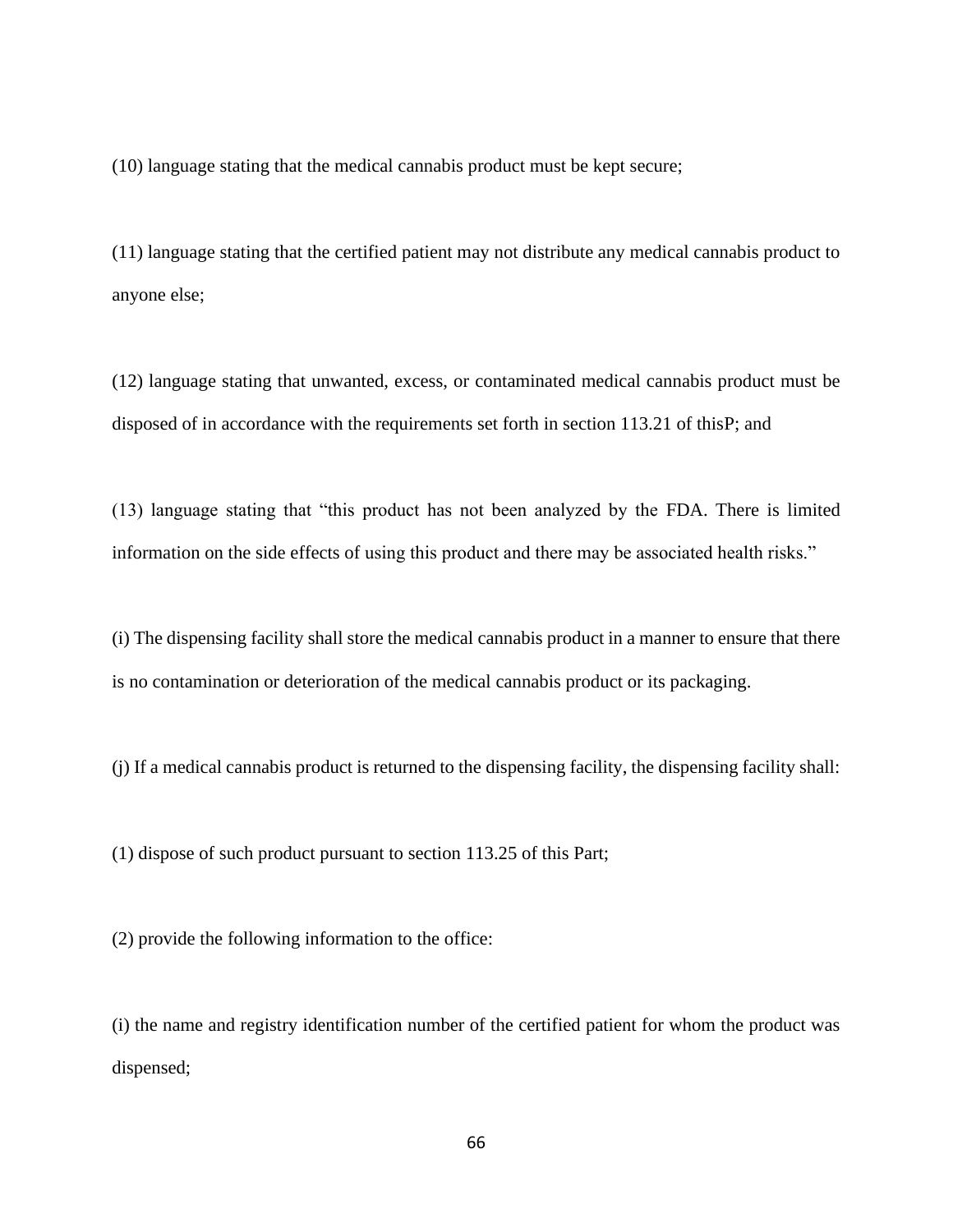(ii) the date of the return;

(iii) the brand and form being returned;

(iv) the quantity and/or weight being returned;

(v) the reason for the return;

(vi) the name of the dispensing facility employee accepting the return; and

(vii) any other information required by the office;

(3) ensure the returned medical cannabis product is securely stored, separate from working inventory while awaiting disposal.

# **Section 113.14 Security Requirements for Manufacturing and Dispensing Facilities**

(a) All facilities operated by a registered organization, including any manufacturing facility and dispensing facility, shall have a security system to prevent and detect diversion, theft or loss of cannabis and/or medical cannabis products, utilizing commercial grade equipment, which shall, at a minimum, include:

(1) a perimeter alarm that communicates with an internal designee and a third-party commercial central monitoring station when intrusion is detected;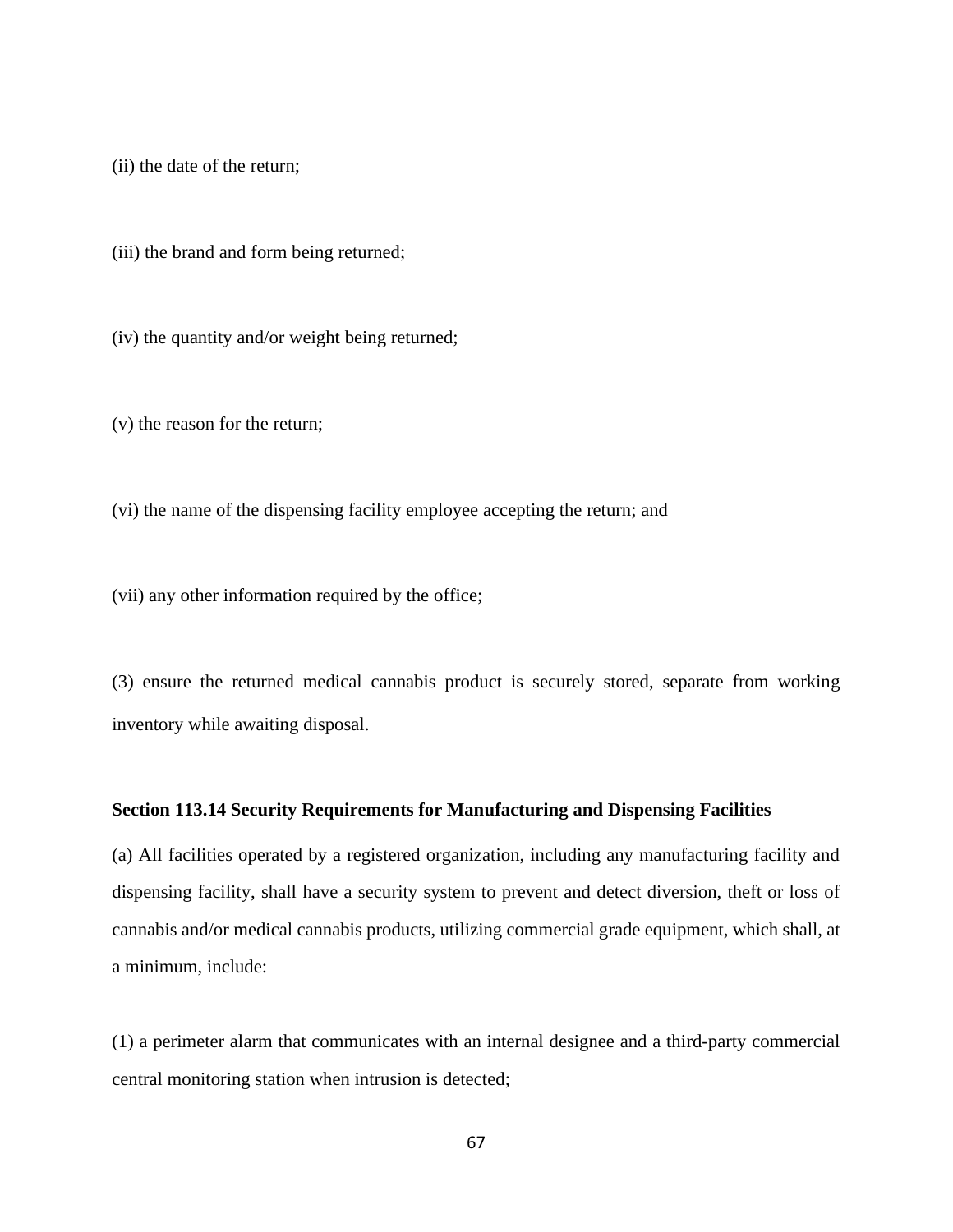(2) video cameras in all areas that may contain cannabis or medical cannabis products, all surveillance areas or rooms and at all points of entry and exit, which shall be appropriate for the normal lighting conditions of the area under surveillance. The manufacturing facility or dispensing facility shall direct cameras at all areas where cannabis or medical cannabis product is being handled, stored or disposed. At entry and exit points, the manufacturing facility or dispensing facility shall angle cameras to allow for the capture of clear and certain identification of any person entering or exiting the facility;

(3) continuous recordings during hours of operation and at any time that cannabis or medical cannabis product, in any form is handled, and motion activated recordings at all other times, from all video cameras, which the manufacturing facility or dispensing facility shall make available via remote access or login credentials for immediate viewing by the office or the office's authorized representative upon request and shall be retained for at least 60 days. The registered organization shall provide the office with an unaltered copy of such recording upon request. If a registered organization is aware of a pending criminal, civil or administrative investigation or legal proceeding for which a recording may contain relevant information, the registered organization shall retain an unaltered copy of the recording until the investigation or proceeding is closed or the entity conducting the investigation or proceeding notifies the registered organization that it is not necessary to retain the recording, but in no event for less than 60 days;

(4) failure notification system that provides an audible, text or visual notification of any failure in the surveillance system. The failure notification system shall provide an alert to the registered organization's designated representative(s) within five minutes of the failure, either by telephone, email, or text message;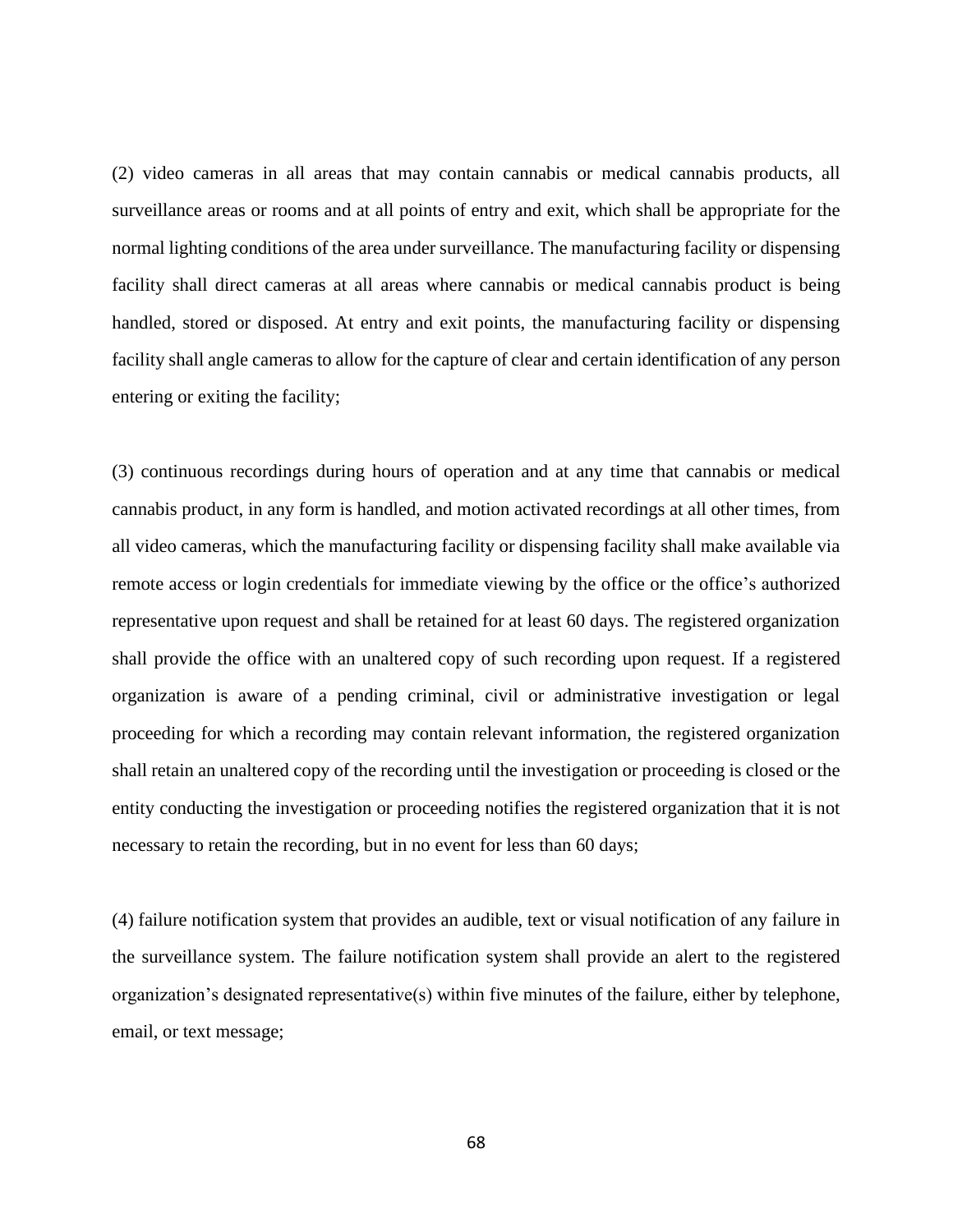(5) the ability to immediately produce a clear color still photo from any camera image (live or recorded);

(6) a date and time stamp embedded on all recordings. The date and time shall be synchronized and set correctly and shall not significantly obscure the picture; and

(7) the ability for the security alarms and video surveillance system to remain operational during a power outage for a minimum of eight hours.

(b) A registered organization shall limit access to any surveillance areas and keep all on-site surveillance rooms locked. A registered organization shall make available to the office or the office's authorized representative, upon request, a current list of authorized employees who have access to any surveillance room.

(c) A registered organization shall keep illuminated the outside perimeter of any manufacturing facility and dispensing facility that is operated under the registered organization's registration.

(d) All video recordings shall allow for the exporting of still images in an industry standard image format (including .jpeg, .bmp, and .gif). Exported video shall have the ability to be archived in a proprietary format that ensures authentication of the video and guarantees that no alteration of the recorded image has taken place. Exported video shall also have the ability to be saved in an industry standard file format that can be played on a standard computer operating system. A registered organization, after receiving approval of the office, shall erase all recordings prior to disposal or sale of the facility.

(e) A registered organization shall keep all security equipment in full operating order and shall test such equipment no less than semi-annually at each manufacturing facility and dispensing facility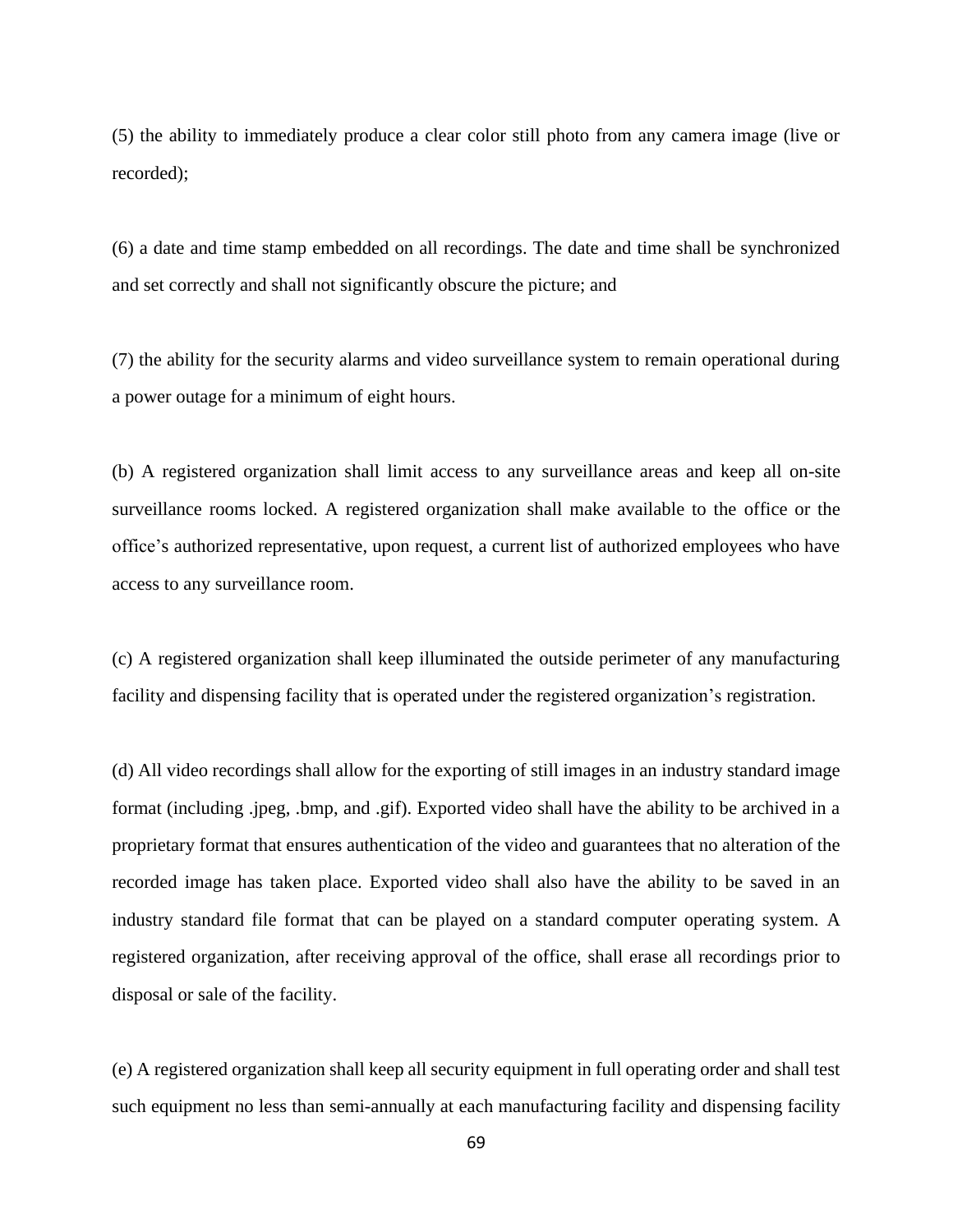that is operated under the registered organization's registration. Records of security tests must be maintained for five years and made available to the office upon request.

(f) The manufacturing facility of the registered organization must be securely locked and protected from unauthorized entry at all times.

(g) All cannabis and medical cannabis products must be stored in a secure area or location within the registered organization manufacturing or dispensing facility accessible to the minimum number of employees essential for efficient operation, to prevent diversion, theft or loss.

(h) All medical cannabis must be stored in such a manner as to protect against physical, chemical and microbial contamination and deterioration.

(i) All approved safes, vaults or any other approved equipment or areas used for the manufacturing or storage of cannabis and medical cannabis products must be securely locked or protected from entry, except for the actual time required to remove or replace cannabis or medical cannabis products.

(j) Keys shall not be left in the locks or stored or placed in a location accessible to individuals who are not authorized access to cannabis or manufactured medical cannabis products.

(k) Security measures, such as combination numbers, passwords or biometric security systems, shall not be accessible to individuals other than those specifically authorized to access cannabis or manufactured medical cannabis products.

(l) A registered organization shall ensure the safe and secure transport of any medical cannabis, including the safety of those transporting medical cannabis, and shall: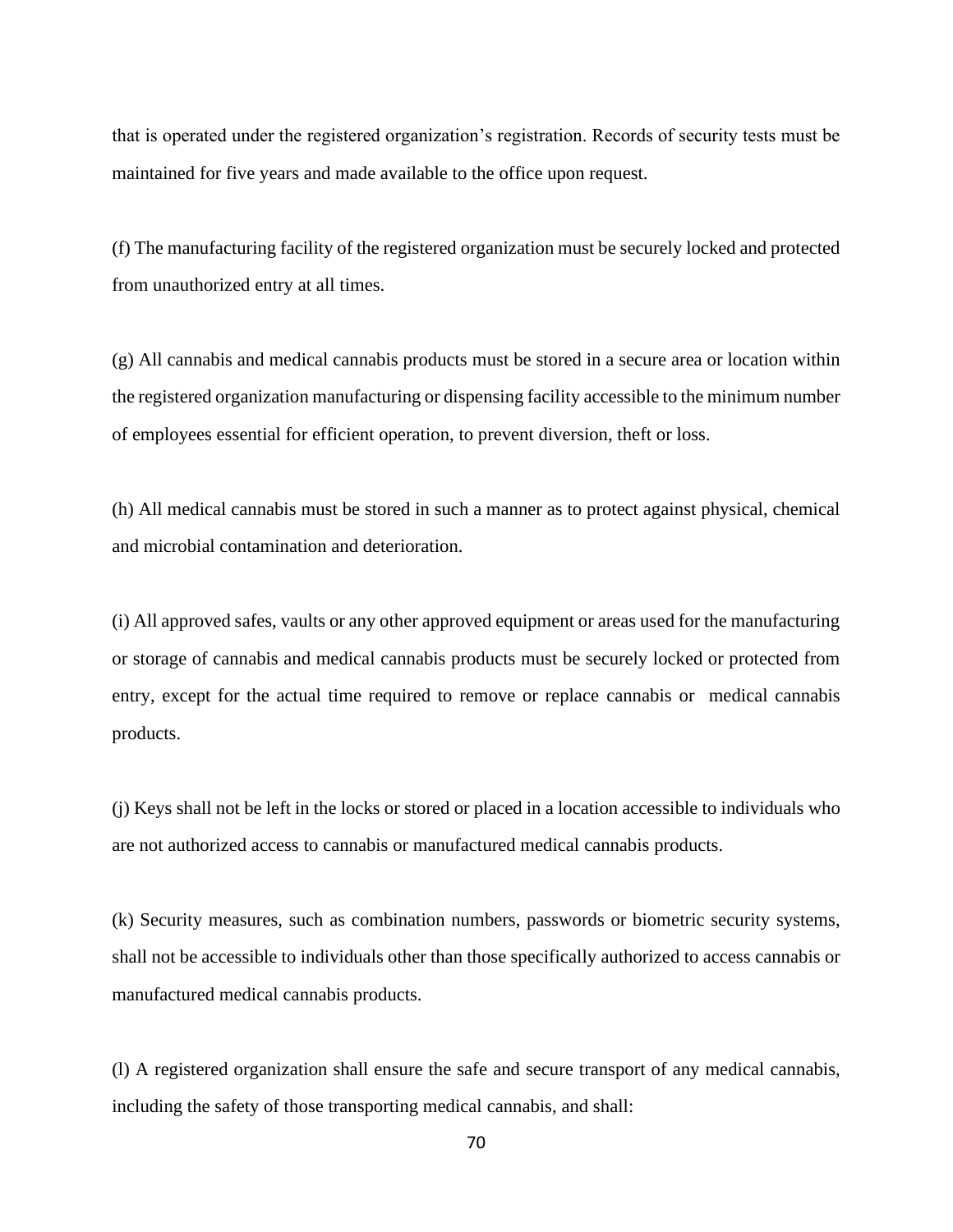(1) prior to transporting any medical cannabis, shipping manifest data must be provided to the office in a manner determined by the office. ;

(2) maintain all shipping manifests and make them available to the office for inspection upon request, for a period of 5 years;

(3) transport all medical cannabis products in a secure manner that will not compromise the integrity of the products for the duration of the transport;

(4) transport all medical cannabis products directly to the destination(s) and the employee(s) shall not make any unnecessary stops in between;

(5) ensure that all medical cannabis product delivery times are randomized;

(6) ensure transport team members have the ability to communicate with employees at the registered organization at all times that the vehicle contains medical cannabis products; and

(7) ensure transport team members possess a copy of the shipping manifest at all times when transporting or delivering medical cannabis products and shall produce it to the office, the office's authorized representative or law enforcement official upon request.

#### **Section 113.15 Laboratory Testing Requirements for Medical Cannabis**

(a) Medical cannabis products produced by a registered organization shall be examined by an independent laboratory physically located in New York State that is permitted by the office and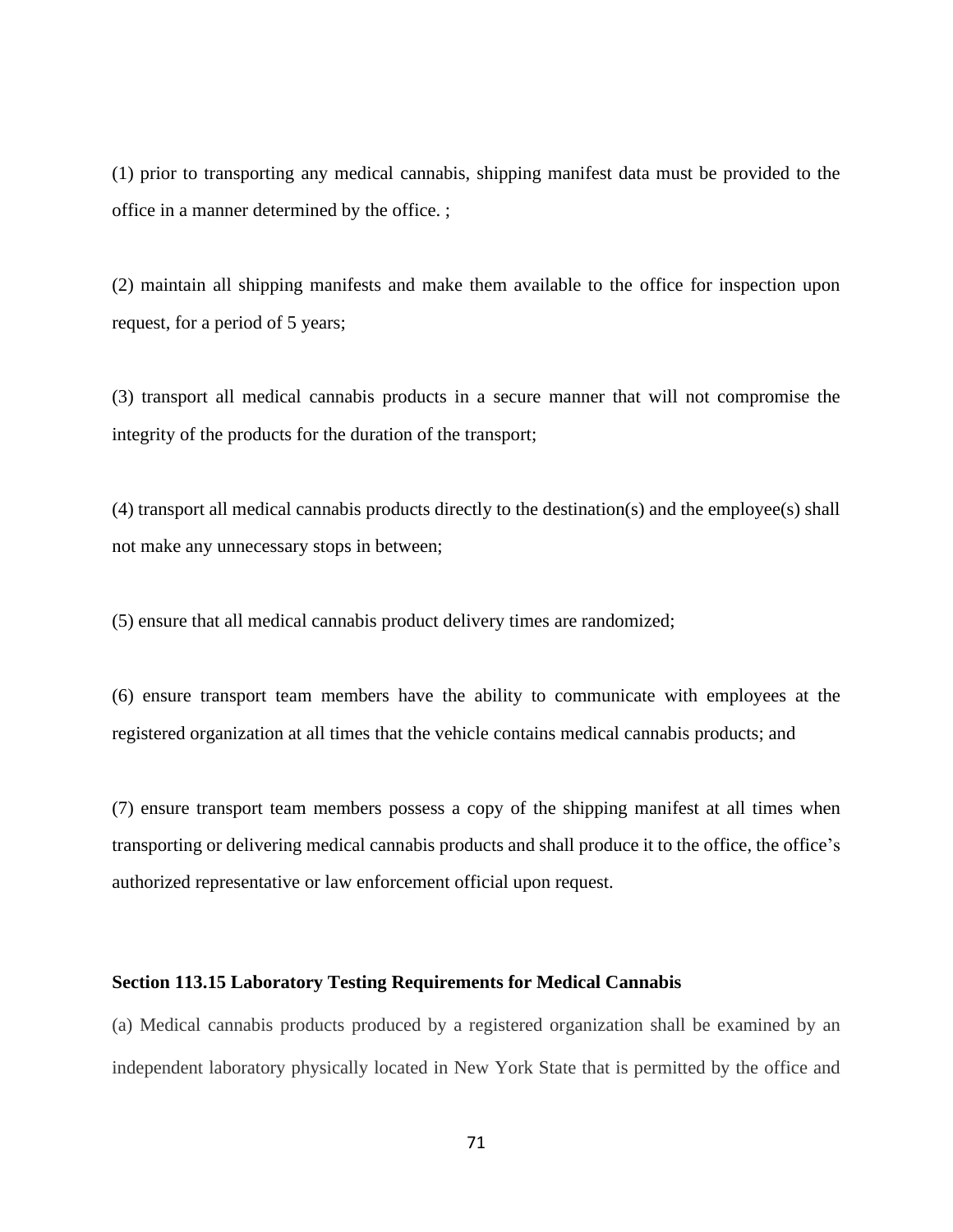approved for the analysis of medical cannabis in accordance Article 3 of the Cannabis Law, and this Part. A laboratory licensed by the New York State Department of Health to conduct medical cannabis testing shall be deemed a "permittee" and must continue to comply with all applicable sections set forth in Subpart 55-2, in addition to this Part.

(b) No board member, officer, manager, owner, partner, principal stakeholder or member of a registered organization, or such persons' immediate family member, shall have an interest or voting rights in the independent laboratory performing medical cannabis testing.

(c) For final product testing, a statistically significant number of samples from the registered organization containing the final medical cannabis product equivalent to the sealed medical cannabis product dispensed to the patient (e.g., liquid extract in a sealed bottle or intact sealed bottle of capsules) shall be collected and submitted for final product testing in a manner approved by the Office. Upon prior written approval of the office, a registered organization may submit to the laboratory the final medical cannabis product sample packaged in a quantity less than that which would be provided to the patient if the sample is prepared and packaged in the identical manner as the product provided to the patient.

(d) Testing of the final medical cannabis product is mandatory. However, at the option of the registered organization, testing may be performed on components used for the production of the final medical cannabis product including but not limited to water or growing materials. Testing may also be performed on intermediate cannabis extract e.g. for phytocannabinoid profile verification or contaminant testing.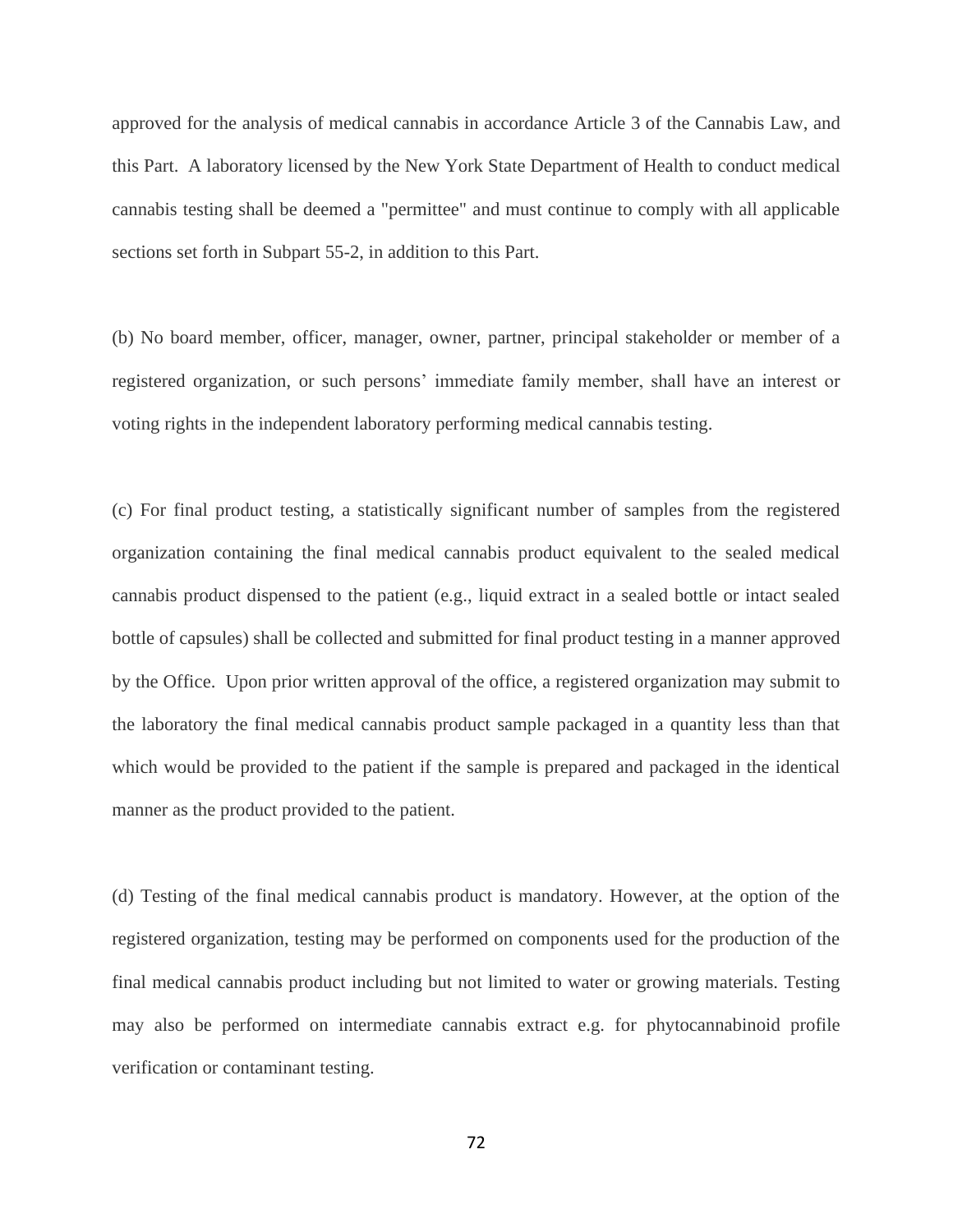(e) Sampling and testing of each lot of final medical cannabis product shall be conducted with a representative sample of a cannabis product batch by collecting a minimum number of sample increments relative to the batch size as set forth in guidance provided by the office.

(f) Testing of the phytocannabinoid profile shall include, at a minimum, those analytes specified in paragraph 113.12(b)(2) of this Part.

(g) Testing for contaminants in the final medical cannabis product shall include analytes, pesticides, or growth regulators determined by the office. The office shall make available a list of required analytes, pesticides or growth regulators for final product testing and the acceptable limits as determined by the office.

(h) Independent laboratories performing final medical cannabis product testing pursuant to this section must report all results to the office, in a manner and timeframe prescribed by the office.

(i) Stability testing shall be performed by a registered organization or permitted independent laboratory on each brand and form of medical cannabis product as follows:

(1) For testing of open products, stability testing shall be performed, at time zero when opened and then, at a minimum, at 60 days from the date of first analysis. This shall establish use of the product within a specified time once opened.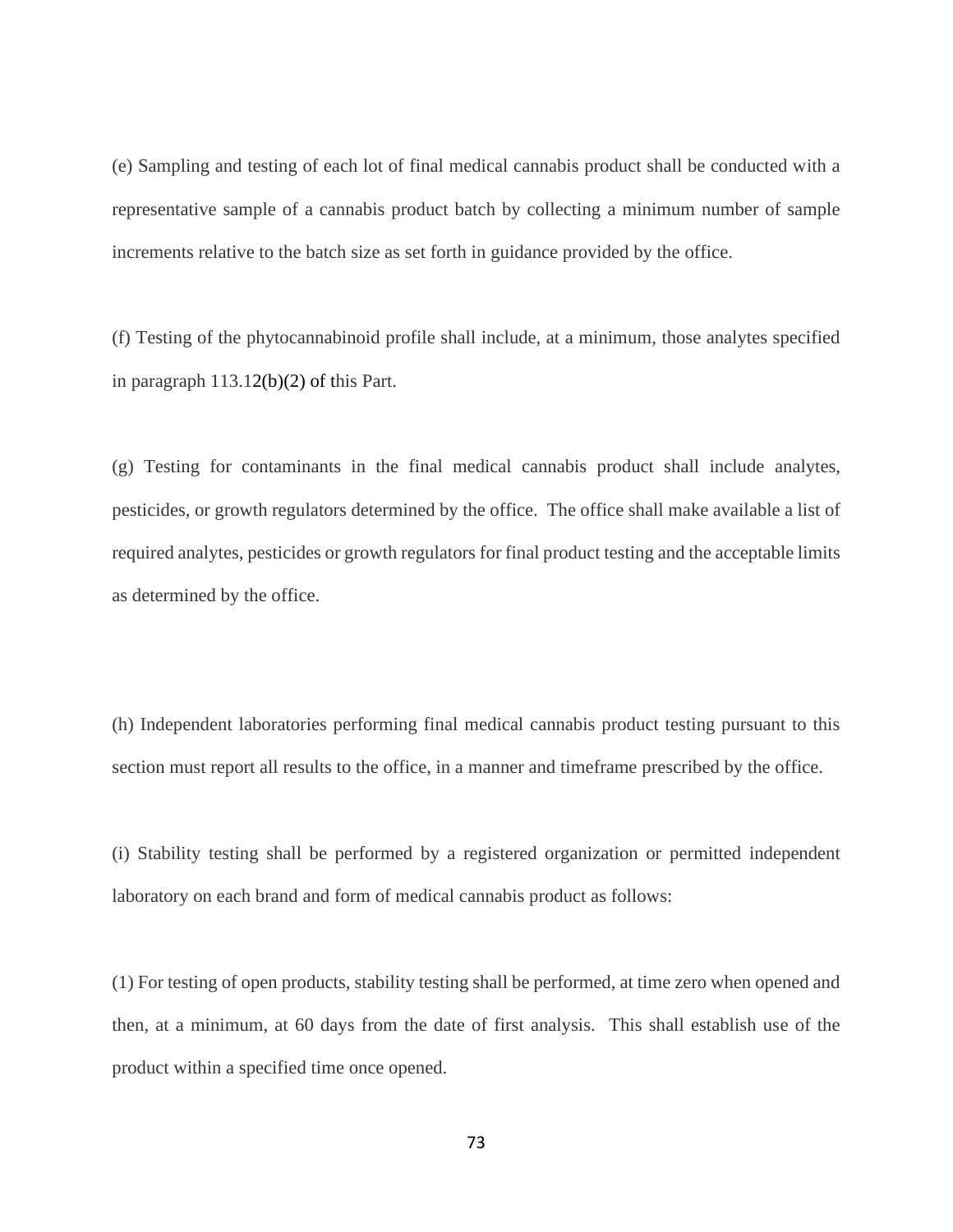(2) For testing of unopened products, until stability studies have been completed, a registered organization may assign a tentative expiration date based on available stability information. The registered organization must concurrently have stability studies conducted to determine the actual expiration date of an unopened product.

(3) For stability testing of both opened and unopened products, each brand shall retain a total THC and total CBD concentration in milligrams per single dose that is consistent with paragraph 113.12(b)(3) of this Part. If stability testing demonstrates that a product no longer retains a consistent concentration of THC and CBD pursuant to paragraph 113.12(b)(3) of this Part, the product shall be deemed no longer suitable for dispensing or consumption. The office may request further stability testing of a brand to demonstrate the ongoing stability of the product produced over time.

(4) The office may waive any of the requirements of this subsection upon good cause shown.

(j) The laboratory shall track and use an approved method to dispose of any quantity of medical cannabis product that is not consumed in samples used for testing. Disposal of medical cannabis shall mean that the medical cannabis has been rendered unrecoverable and beyond reclamation.

(k) Any submitted medical cannabis products that are deemed unsuitable for testing shall be returned to the registered organization under chain of custody.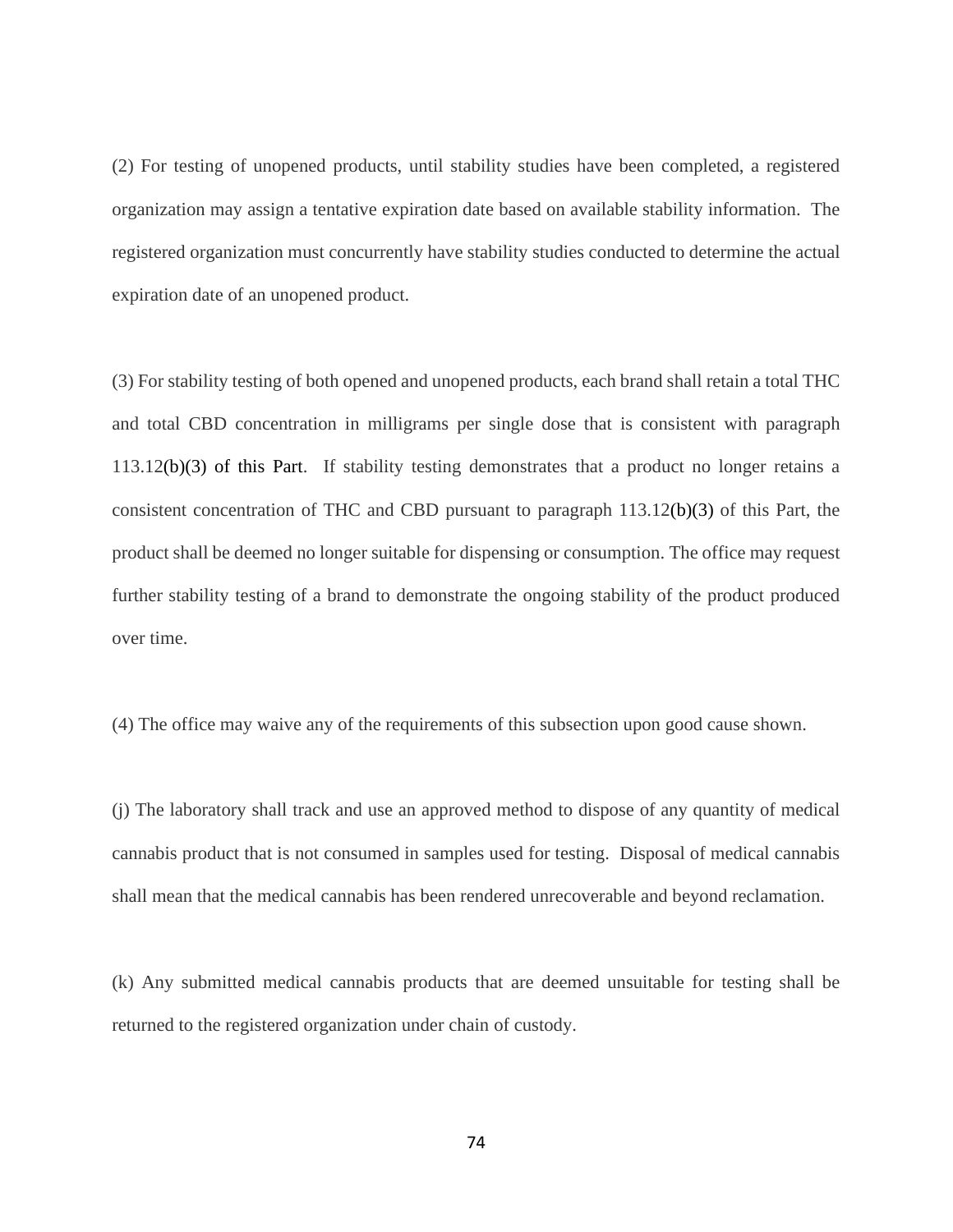#### **Section 113.16 Pricing.**

(a) Registered organizations shall submit documentation to the office at least fifteen days prior to sale of each new medical cannabis product, a price per dose for each form of medical cannabis to be sold.

(b) The registered organization shall submit to the office any change in pricing per dose for medical cannabis products within fifteen days of such change. Prior approval by the office is not required to change a price.

(c) The office may modify the price per dose for any medical cannabis product if necessary to maintain access for certified patients.

(d) Examination of Records for Determination of Price. The registered organization shall grant the office or the office's authorized representative the right to examine records that formed the basis for their medical cannabis pricing, including the registered organization's books, records, documents and other types of factual information that will permit an adequate evaluation of the price charged by the registered organization.

(e) Correction of Insufficient Price Data. If the office determines that the cost or pricing data provided pursuant to subdivision (d) of this section is inaccurate or incomplete, the registered organization shall submit new data or provide clarification as requested by the office until such data is to the satisfaction of the office.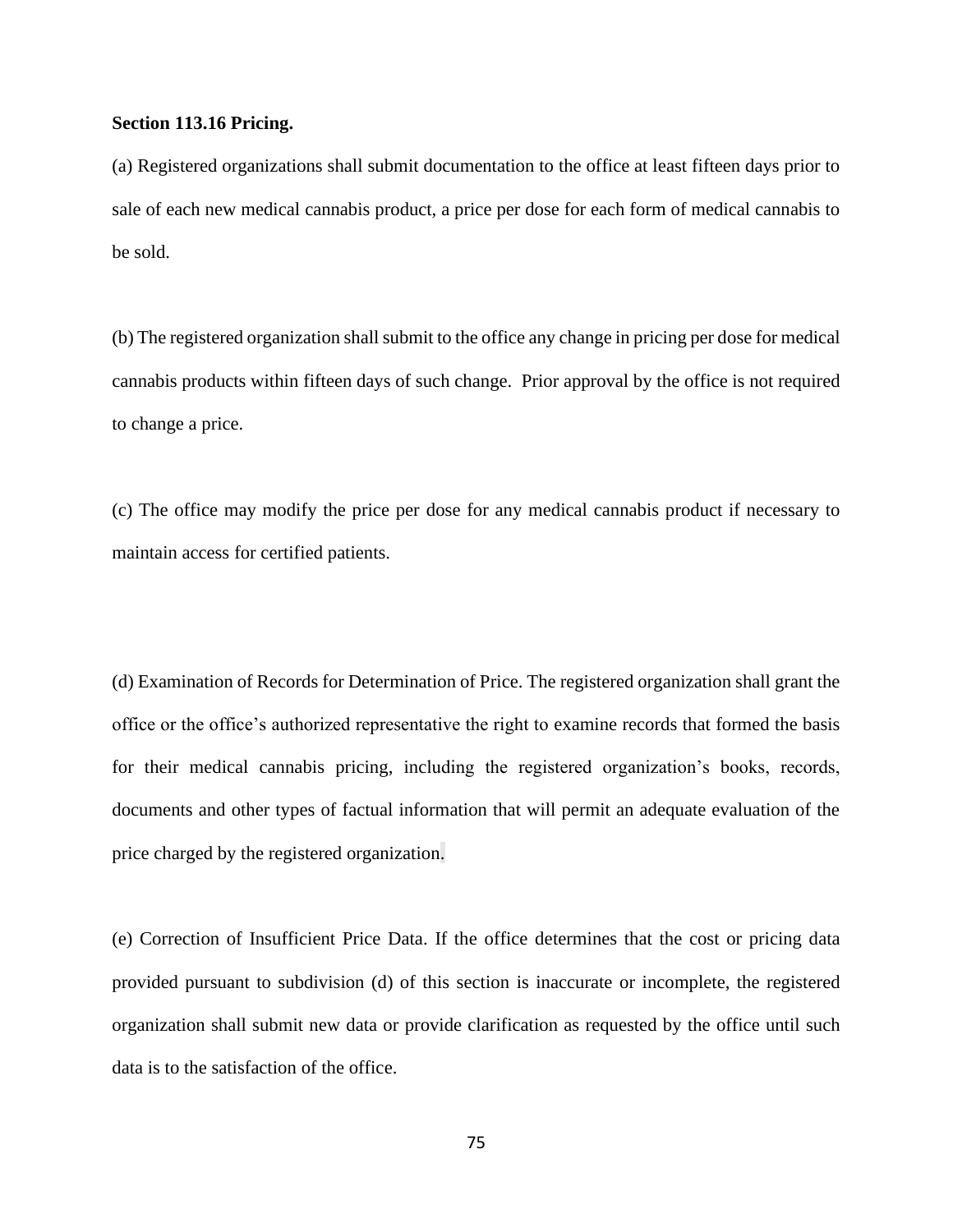### **§ 113.17 Medical Cannabis Marketing and Advertising**

(a) All physical structures owned, leased or otherwise utilized by a registered organization shall:

(1) Not advertise cannabis or utilize graphics related to cannabis or devices for the administration of cannabis on the exterior of the physical structures unless prior written approval is received from the office; and

(2) Not display cannabis products and devices for the administration of cannabis so as to be clearly visible on the exterior of a physical structure.

(b) All restrictions listed in subdivision (a) of this section shall apply to any item located on any real property on which a registered organization's physical structures is located.

(c) All restrictions listed in subdivision (a) of this section shall apply to all vehicles owned, leased or utilized by a registered organization.

(d) All advertisements, regardless of form, for cannabis that make a statement relating to effectiveness, side effects, consequences or contraindications shall present a true and accurate statement of such information.

(e) An advertisement does not satisfy the requirement that it presents a "true and accurate statement" of information relating to effectiveness, side effects, consequences, and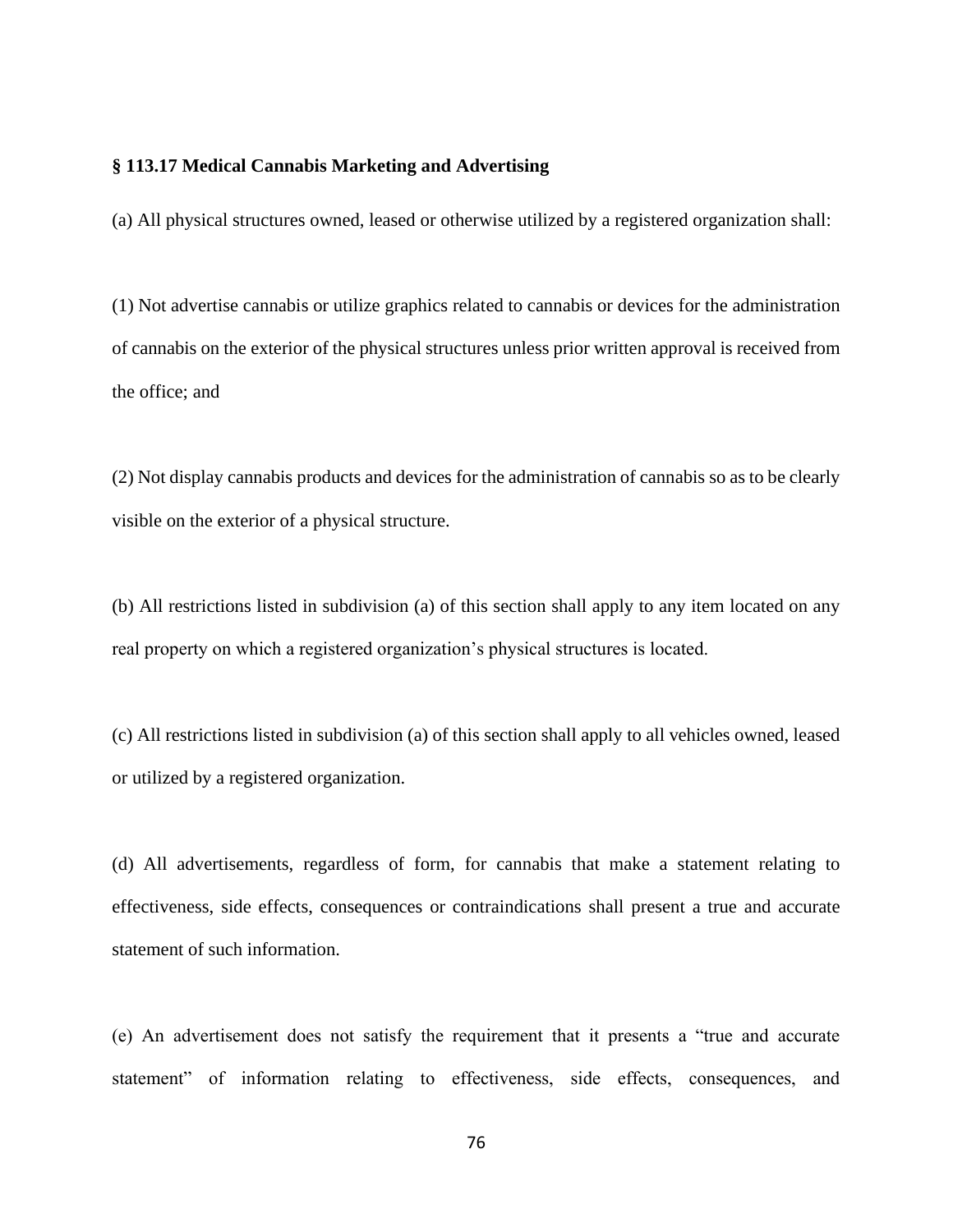contraindications if it fails to present a fair balance between information relating to effectiveness, side effects, consequences, and contraindications in that the information relating to effectiveness is presented in greater scope, depth, or detail than is the information relating to side effects, consequences and contraindications, taking into account all implementing factors such as typography, layout, contrast, headlines, paragraphing, white space, and any other techniques apt to achieve emphasis.

(f) An advertisement is false, lacking in fair balance, or otherwise misleading if it:

(1) contains a representation or suggestion that one medical cannabis product, brand or form is better, more effective, useful in a broader range of conditions or patients or safer than other drugs or treatments including other medical cannabis brands or forms, unless such a claim has been demonstrated by substantial scientific evidence or clinical experience;

(2) Contains favorable information or opinions about a medical cannabis product previously regarded as valid but which have been rendered invalid by contrary and more credible recent information;

(3) Uses a quote or paraphrase out of context or without citing conflicting information from the same source, to convey a false or misleading idea;

(4) Uses data favorable to a cannabis product derived from patients treated with a different product or form;

77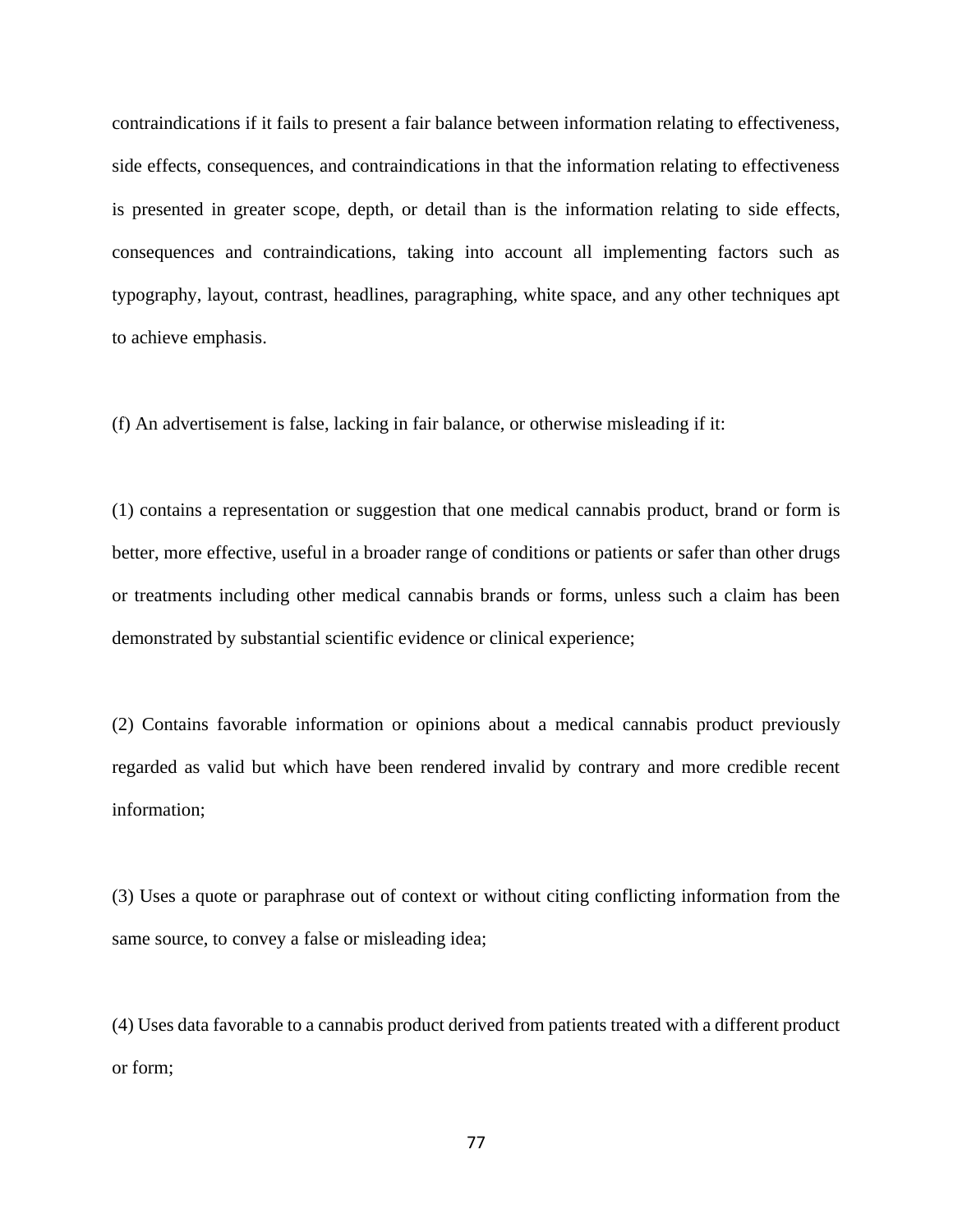(5) Contains favorable information or conclusions from a study that is inadequate in design, scope, or conduct to furnish significant support for such information or conclusions; or

(6) Fails to provide adequate emphasis for the fact that two or more facing pages are part of the same advertisement when only one page contains information relating to side effects, consequences and contraindications.

(g) False or misleading information in any part of the advertisement shall not be corrected by the inclusion of a true statement in another distinct part of the advertisement.

(h) An advertisement for cannabis shall not contain:

(1) any statement that is false or misleading;

(2) any statement that falsely disparages a competitor's products;

(3) any statement, design, or representation, picture or illustration that is obscene or indecent;

(4) any statement, design, representation, picture or illustration that encourages or represents the recreational use of cannabis or promotes overconsumption;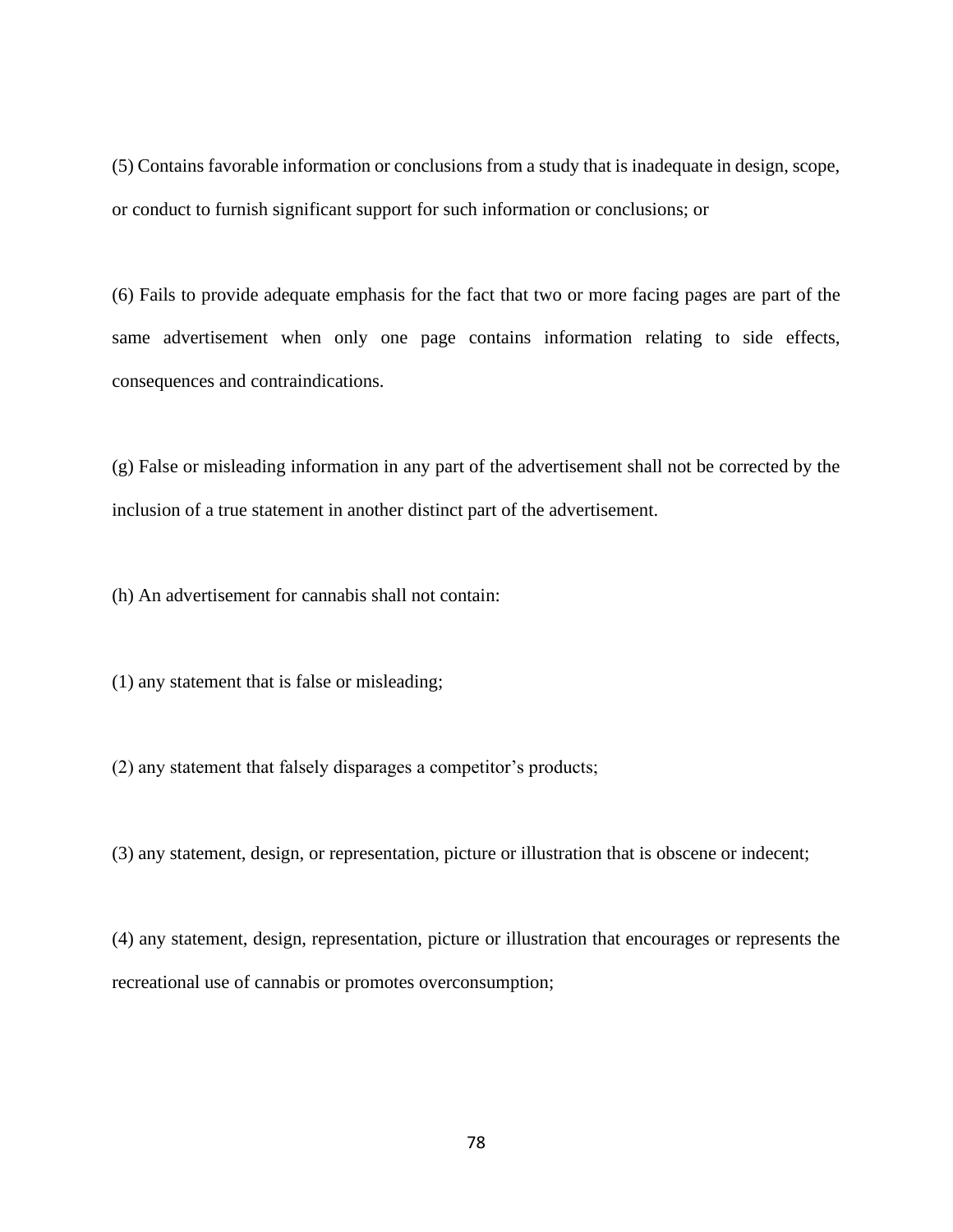(5) any statement, design, representation, picture or illustration related to the safety or efficacy of medical cannabis, unless supported by substantial evidence or substantial clinical data;

(6) any picture or illustration portraying anyone under the age of 18, objects suggestive of the presence of anyone under the age of 18, or containing the use of a figure, symbol or language that is customarily associated with anyone under the age of 18;

(7) any offer of a prize, award or inducement to a certified patient, designated caregiver or practitioner related to the purchase of a medical cannabis product or a certification for the use of medical cannabis, provided, however, that, this shall not be construed as to prohibit a registered organization from offering discounts or a discount program to certified patients and designated caregivers, for the purchase of medical cannabis products; or

(8) any statement that indicates or implies that the product or entity in the advertisement has been approved or endorsed by the executive director, any member of the cannabis control board, office, chief equity officer, New York State or any person or entity associated with New York State provided that this shall not preclude a factual statement that an entity is a registered organization.

(i) An advertisement for cannabis shall not be permitted:

(1) within or is readily observed within five hundred feet of the perimeter of school grounds, as that term is defined in the education law;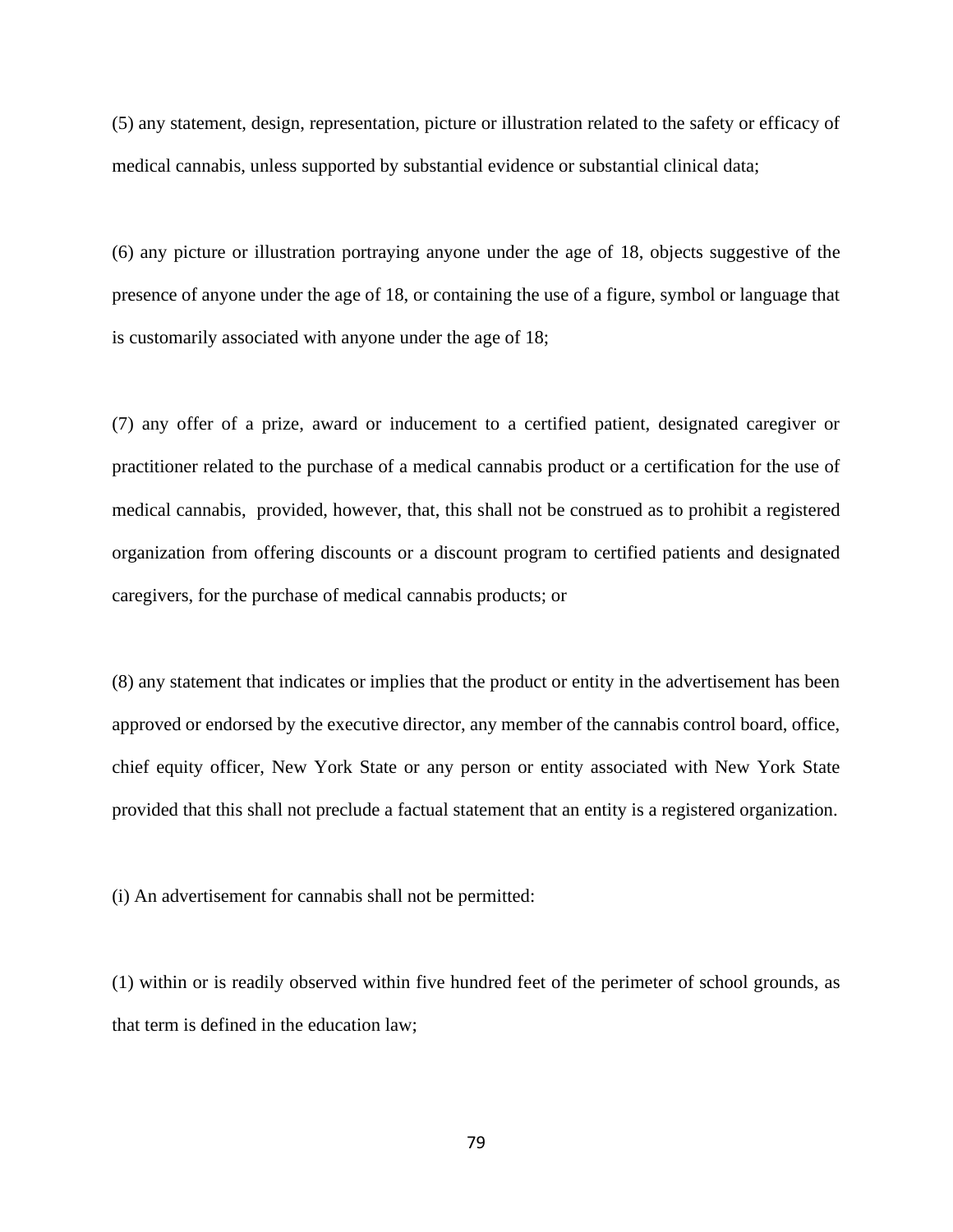(2) on or inside public transit vehicles and stations;

(3) in the form of an unsolicited internet pop-up; or

(4) in the form of a billboard.

(j) Any advertisement or marketing for cannabis or medical cannabis must accurately and legibly identify the party or other business responsible for its content;

(k) Any advertisement for medical cannabis, which makes any claims or statements regarding efficacy, shall be submitted to the office at least 60 days prior to the public dissemination of the advertisement.

(l) The submitter of the advertisement shall provide the following information to the office in addition to the advertisement itself:

(1) A cover letter that:

(i) provides the following subject line: Medical cannabis advertisement review package for a proposed advertisement;

(ii) provides a brief description of the format and expected distribution of the proposed advertisement; and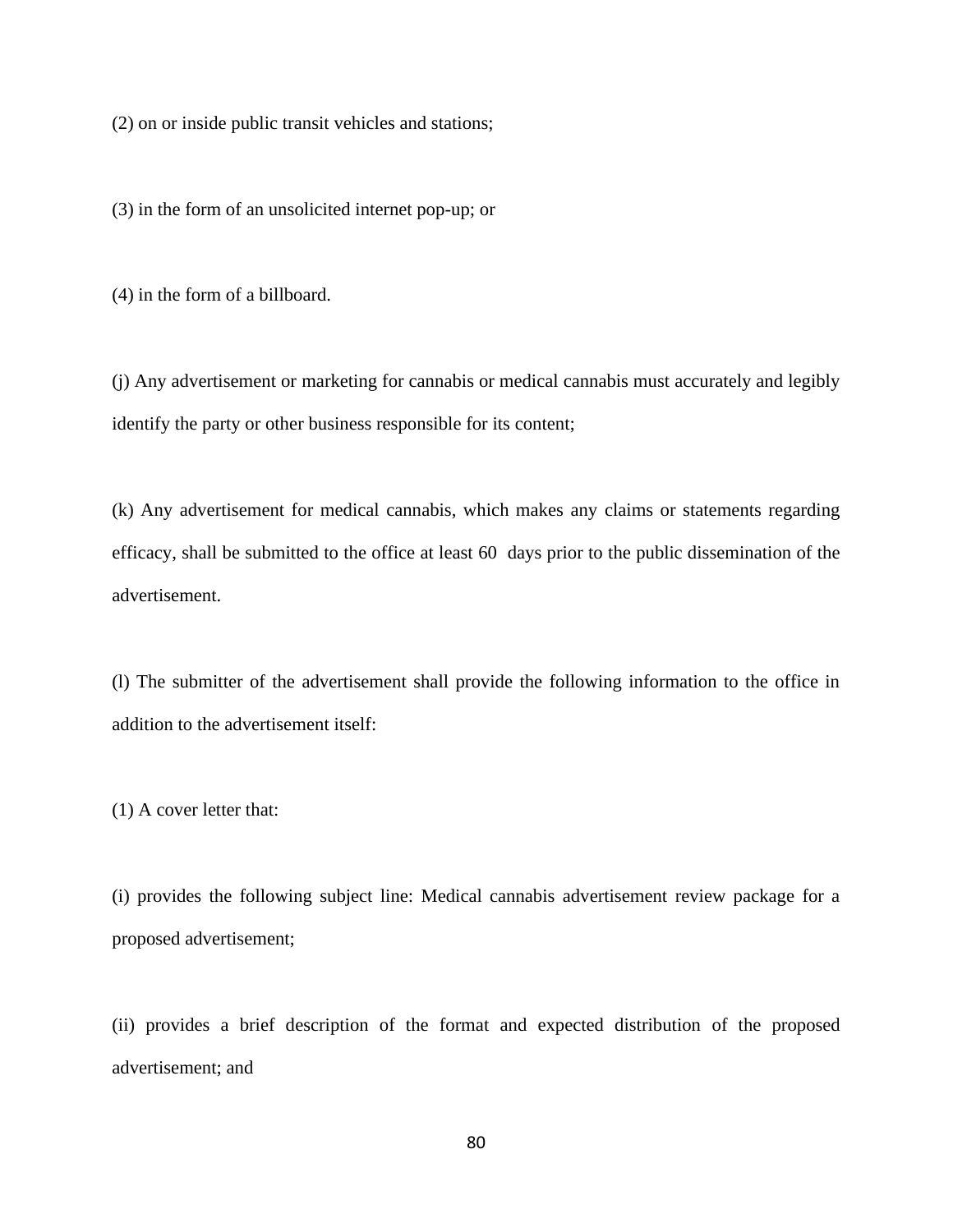(iii) provides the submitter's name, title, address, telephone number, fax number, and email address;

(2) an annotated summary of the proposed advertisement showing every claim being made in the advertisement and which references support for each claim;

(3) verification that a person identified in an advertisement as an actual patient or health care practitioner is an actual patient or health care practitioner and not a model or actor;

(4) verification that a spokesperson who is represented as an actual patient is indeed an actual patient;

(5) verification that an official translation of a foreign language advertisement is accurate;

(6) annotated references to support disease or epidemiology information, cross-referenced to the advertisement summary; and

(7) a final copy of the advertisement, including a video where applicable, in a format acceptable to the office.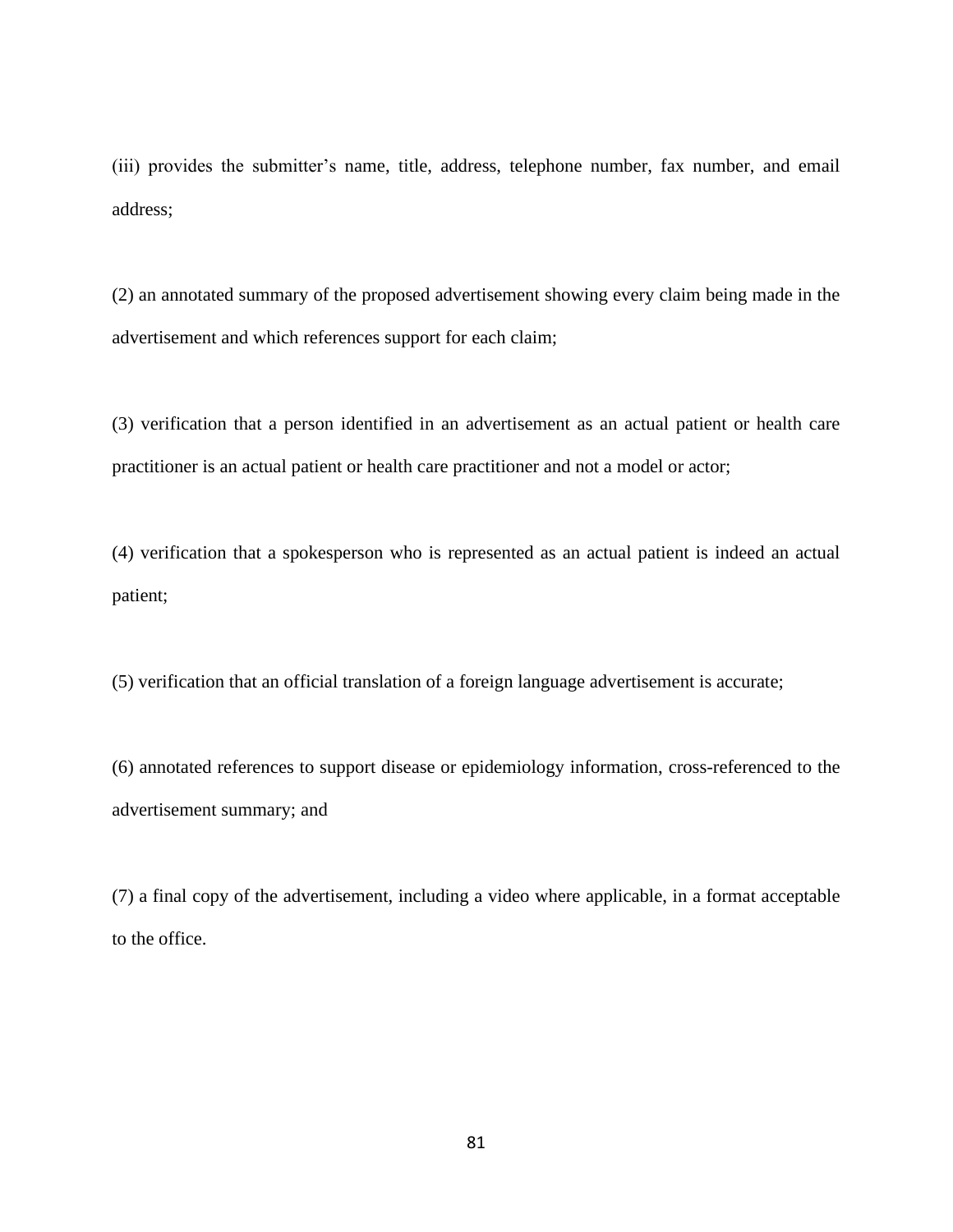(m) Advertising packages that are missing any of the elements in subdivision (k) of this section, or that fail to follow the specific instructions for submissions, shall be considered incomplete. If the office receives an incomplete package, it shall so notify the submitter.

(n) No advertisement may be disseminated if the submitter of the advertisement has received information that has not been widely publicized in medical literature that the use of any medical cannabis product may cause fatalities or serious damage to a patient.

(o) A registered organization, its officers, managers and employees shall not cooperate, directly or indirectly, in any advertising if such advertising has the purpose or effect of steering or influencing patient or caregiver choice with regard to the selection of a practitioner. Nothing contained within this section prevents a registered organization from educating practitioners about medical cannabis products offered by the registered organization.

(p) The office may:

(1) require a specific disclosure be made in the advertisement in a clear and conspicuous manner if the office determines that the advertisement would be false or misleading without such a disclosure; or

(2) require that changes be made to the advertisement that are:

(i) necessary to protect the public health, safety and welfare; or

82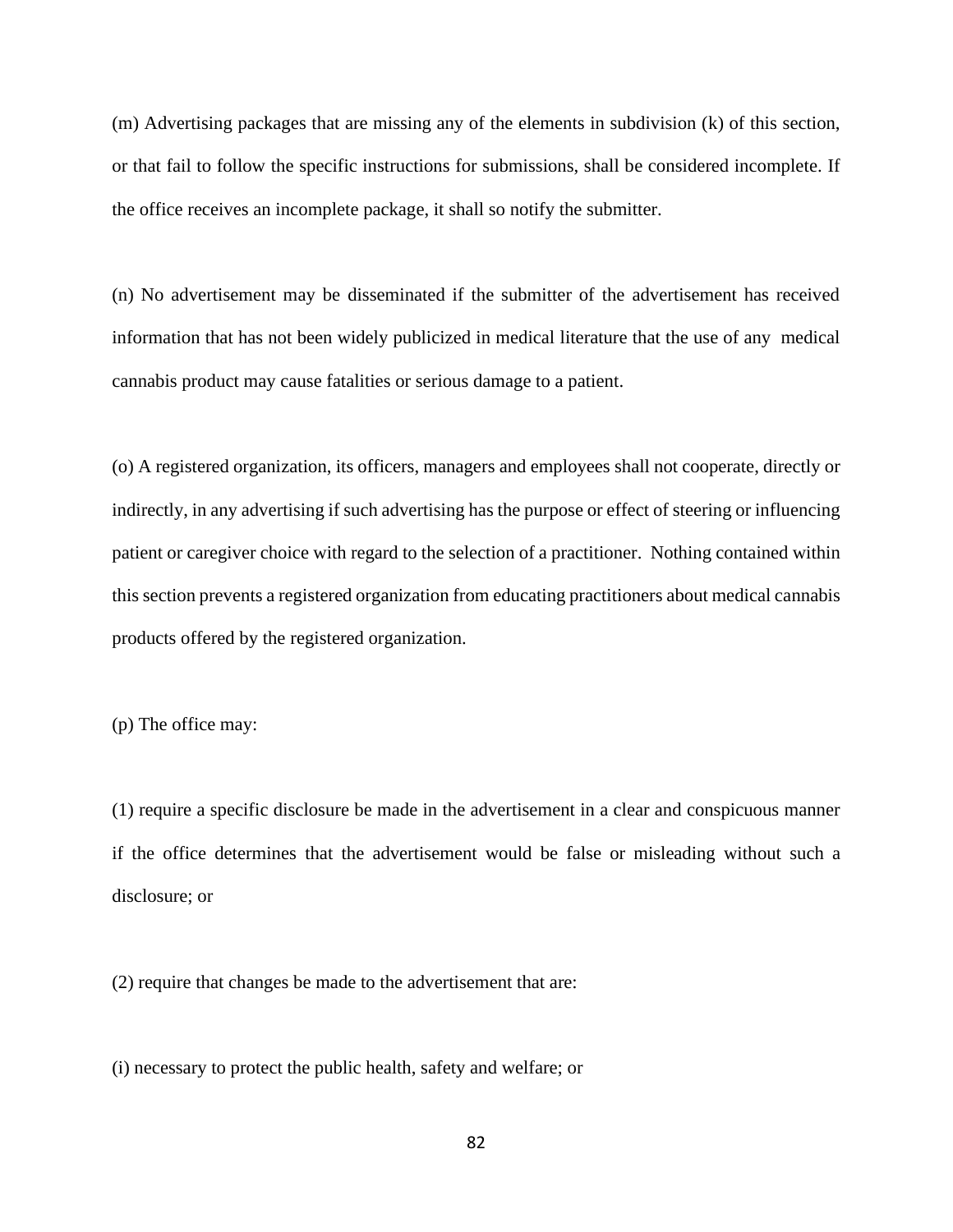(ii) consistent with dispensing information for the product under review.

## **§ 113.18 Reporting Dispensed Medical Cannabis Products**

(a) A record of all medical cannabis products that have been dispensed shall be filed electronically with the office, utilizing a transmission format acceptable to the office, not later than 24 hours after the cannabis was dispensed to the certified patient or designated caregiver.

(b) The information filed with the office for each medical cannabis product dispensed shall include but not be limited to:

(1) a serial number that will be generated by the dispensing facility for each medical cannabis product dispensed to the certified patient or designated caregiver;

(2) an identification number which shall be populated by a number provided by the office, to identify the registered organization's dispensing facility;

(3) the patient name, date of birth and gender;

(4) the patient address, including street, city, state, zip code;

(5) the patient's registry identification card number;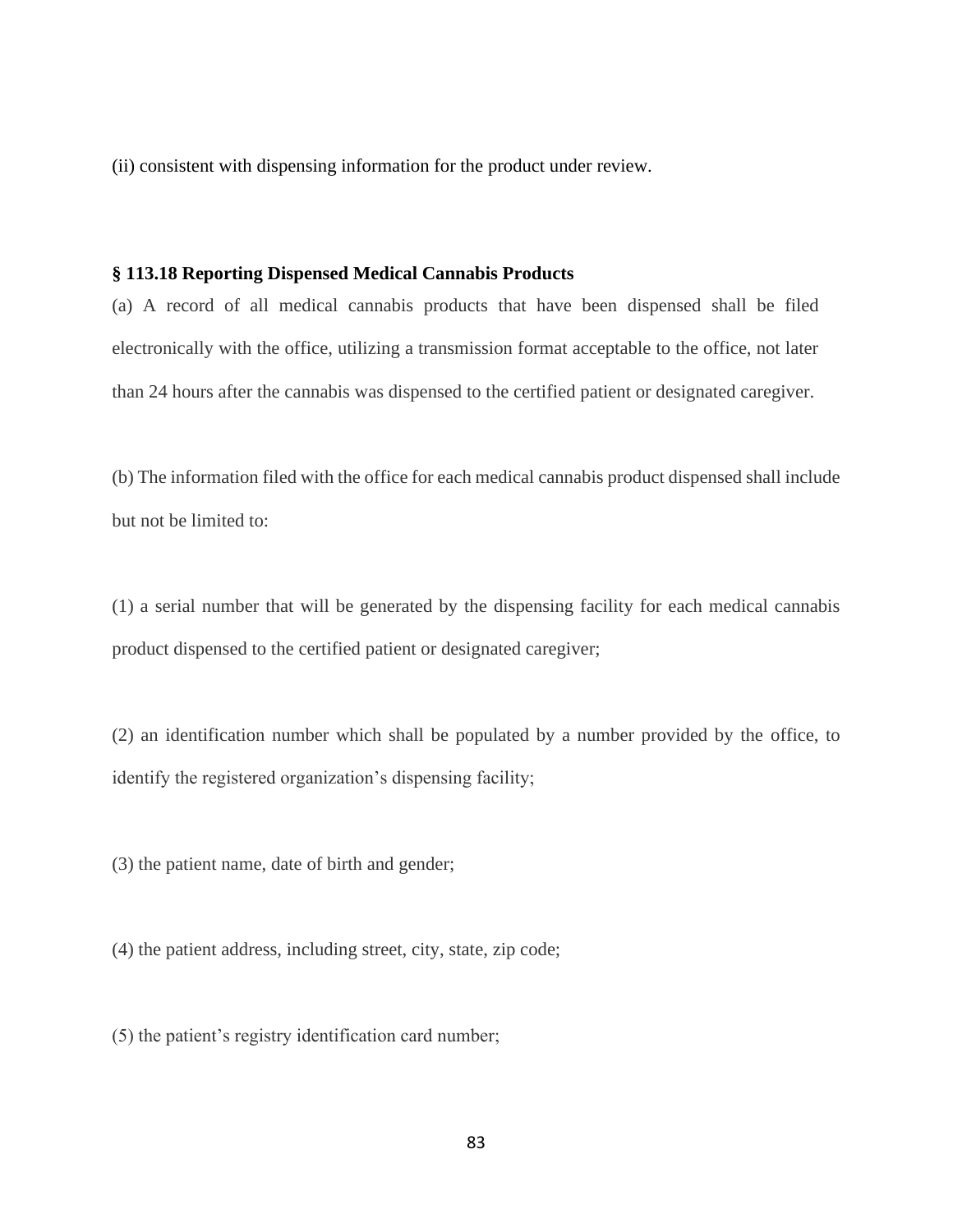(6) if applicable, designated caregiver's name and registry identification card number;

(7) the date the medical cannabis product was filled by the dispensing facility;

(8) the metric quantity for the medical cannabis product;

(9) the medical cannabis product drug code number, which shall be populated by a number provided by the cannabis, to represent the medical cannabis brand that was dispensed to the certified patient or designated caregiver, as applicable;

(10) the number of days supply dispensed;

(11) the certifying practitioner's Drug Enforcement Administration number;

(12) the date the written certification was issued by the certifying practitioner; and

(13) the payment method.

(c) When applicable, a registered organization shall file a zero report with the office, in a format acceptable to the office. For the purposes of this section, a zero report shall mean a report that no medical cannabis product was dispensed by a registered organization during the relevant period of time. A zero report shall be submitted no later than 14 days following the most recent previously reported dispensing of a medical cannabis product or the submission of a prior zero report.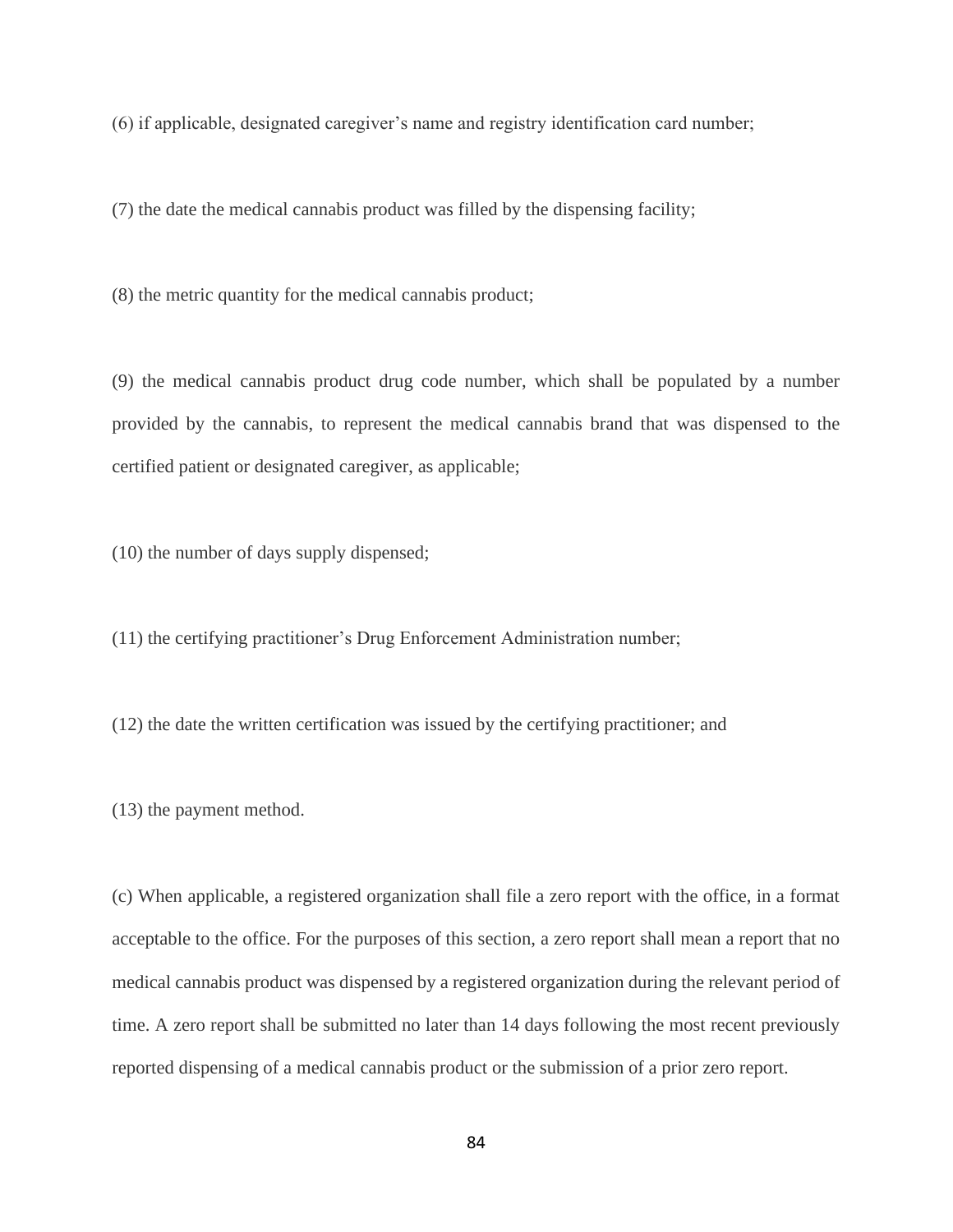#### **§ 113.19 Prohibition on the use of Medical Cannabis Products in Certain Places**

(a) In no event shall medical cannabis products be consumed through smoking or vaporization in any location in which smoking is prohibited under section thirteen hundred ninety-nine of the public health law, except where the consumption through smoking or vaporization is authorized by the research license issued pursuant to Article 3 of the Cannabis Law.

(b) Consumption of medical cannabis products shall not be permitted in any motor vehicle, either public or private, as defined in section 129 of the Vehicle and Traffic Law.

# **Section 113.20 Reporting Requirements for Registered Practitioners, Certified Patients and Designated Caregivers**

(a) A practitioner shall report to the office, in a manner determined by the office, the death of a certified patient or change in status of a condition involving a certified patient for whom the practitioner has issued a certification if such change may affect the patient's continued eligibility for certification for use of medical cannabis products. A practitioner shall report such death or change of status not more than five (5) business days after the practitioner becomes aware of such fact.

(b) If a practitioner re-issues a patient's certification to terminate the certification on an earlier date, then the registry identification card shall expire on such earlier date and shall be promptly returned to the office by the certified patient or designated caregiver.

(c) a practitioner shall report patient adverse events to the office, in a manner determined by the office, not more than five business days after the practitioner becomes aware of such adverse event,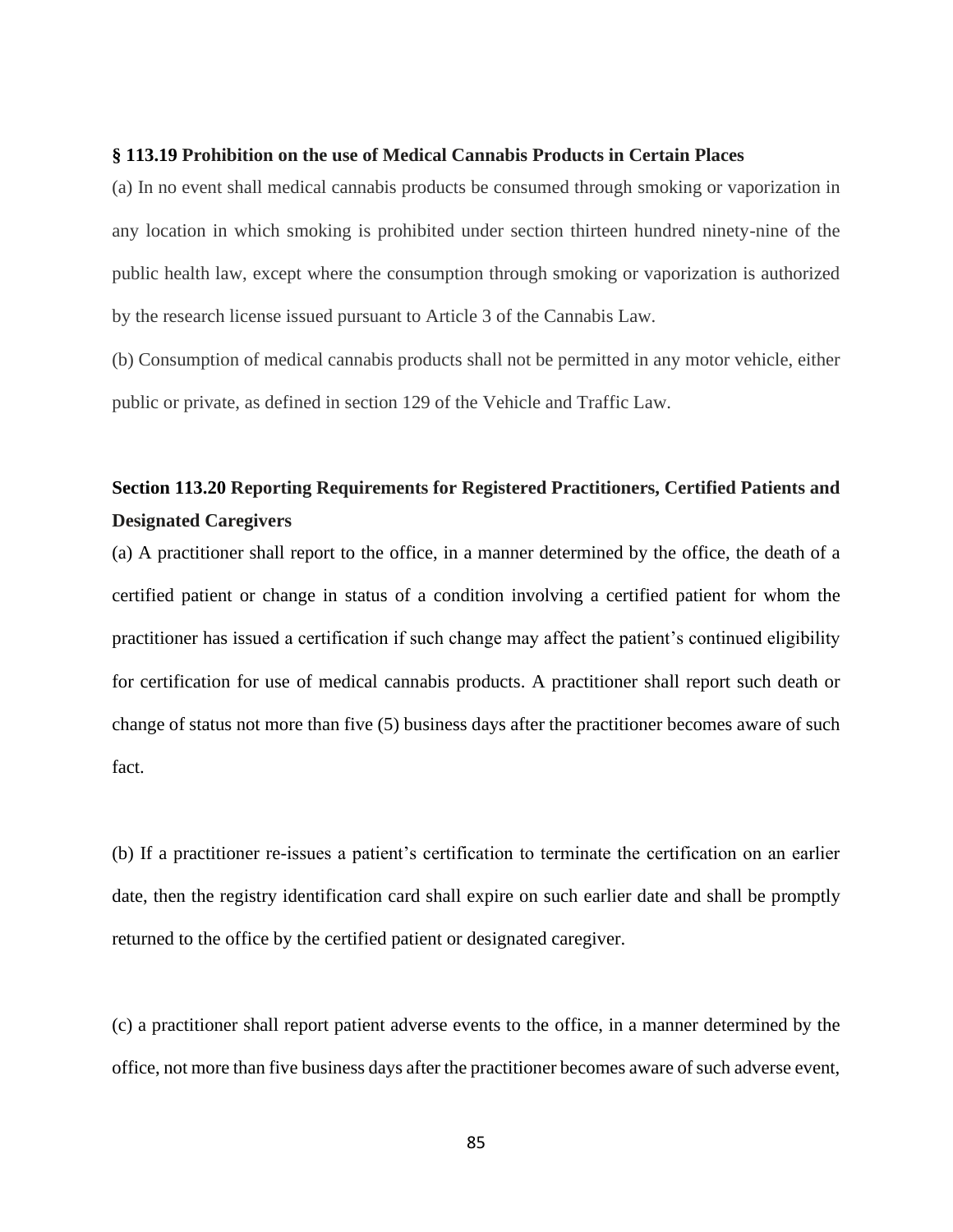except that serious adverse events shall be reported not more than one business day after the practitioner becomes aware of such adverse event.

(d) A certified patient or designated caregiver, who has been issued a registry identification card, shall notify the office of any change in the information provided to the office not later than ten (10) business days after such change. A certified patient or designated caregiver shall report changes that include, but are not limited to, a change in the certified patient's name, address, contact information, medical status. A certified patient or designated caregiver shall report such changes on a form, and in a manner, determined by the office. Should a certified patient cease to have the condition noted on their certification, the certified patient or designated caregiver shall notify the office of such within 10 days and the certified patient's and designated caregiver's registry identification cards shall be considered void and shall be returned promptly to the office.

(e) If a certified patient's or designated caregiver's appearance has substantially changed such that the photograph submitted to the office does not accurately resemble such certified patient or designated caregiver, such person shall submit, in a timely manner, an updated photograph that meets the requirements set forth by the office.

(f) If a certified patient has a designated caregiver, that designated caregiver may notify the office of any changes on behalf of the certified patient using the same forms and process prescribed for certified patients.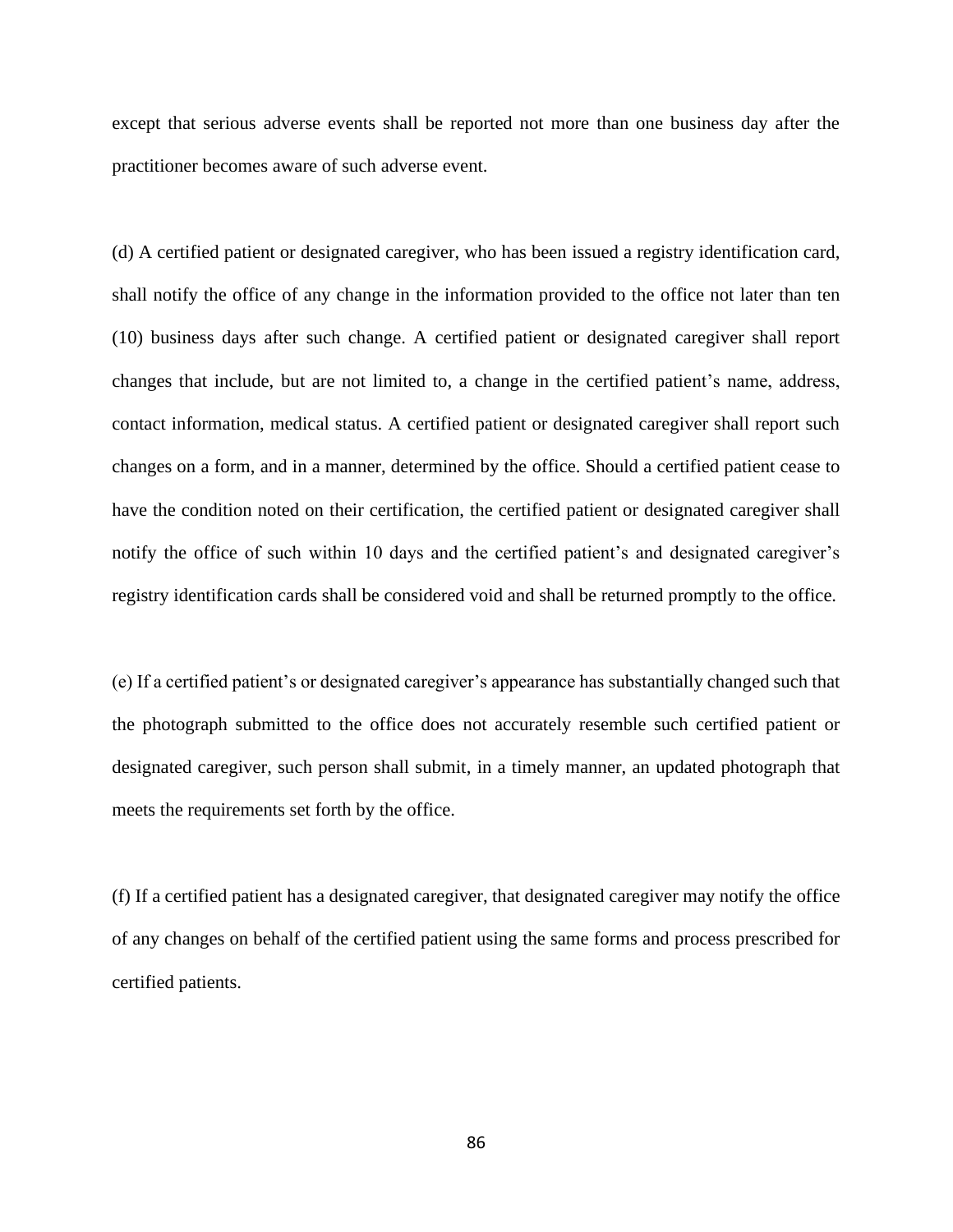(g) If a certified patient, designated caregiver notifies the office of any change that results in information on the registry identification card being inaccurate or the photograph needing to be replaced, the certified patient or designated caregiver shall obtain a replacement registry identification card. The office shall thereafter issue the certified patient or designated caregiver a new registry identification card. Upon receipt of a new registry identification card, the certified patient or designated caregiver shall destroy in a non-recoverable manner the registry identification card that was replaced.

(h) If a certified patient or designated caregiver becomes aware of the loss, theft or destruction of the registry identification card of such certified patient or designated caregiver, the certified patient or designated caregiver shall notify the office, on a form and in a manner prescribed by the office, not later than ten days of becoming aware of the loss, theft or destruction. The office shall inactivate the initial registry identification card upon receiving such notice and issue a replacement registry identification card provided the applicant continues to satisfy the requirements of Article 3 of the Cannabis Law and section 113.4 of this Part.

(i) If a certified patient wishes to change or terminate their designated caregiver, the certified patient shall notify the office, in a manner determined by the office, and shall notify their designated caregiver as soon as practicable.

(1) The office shall issue a notification, in a format determined by the office, to the designated caregiver and the certified patient that the designated caregiver's registration card is invalid.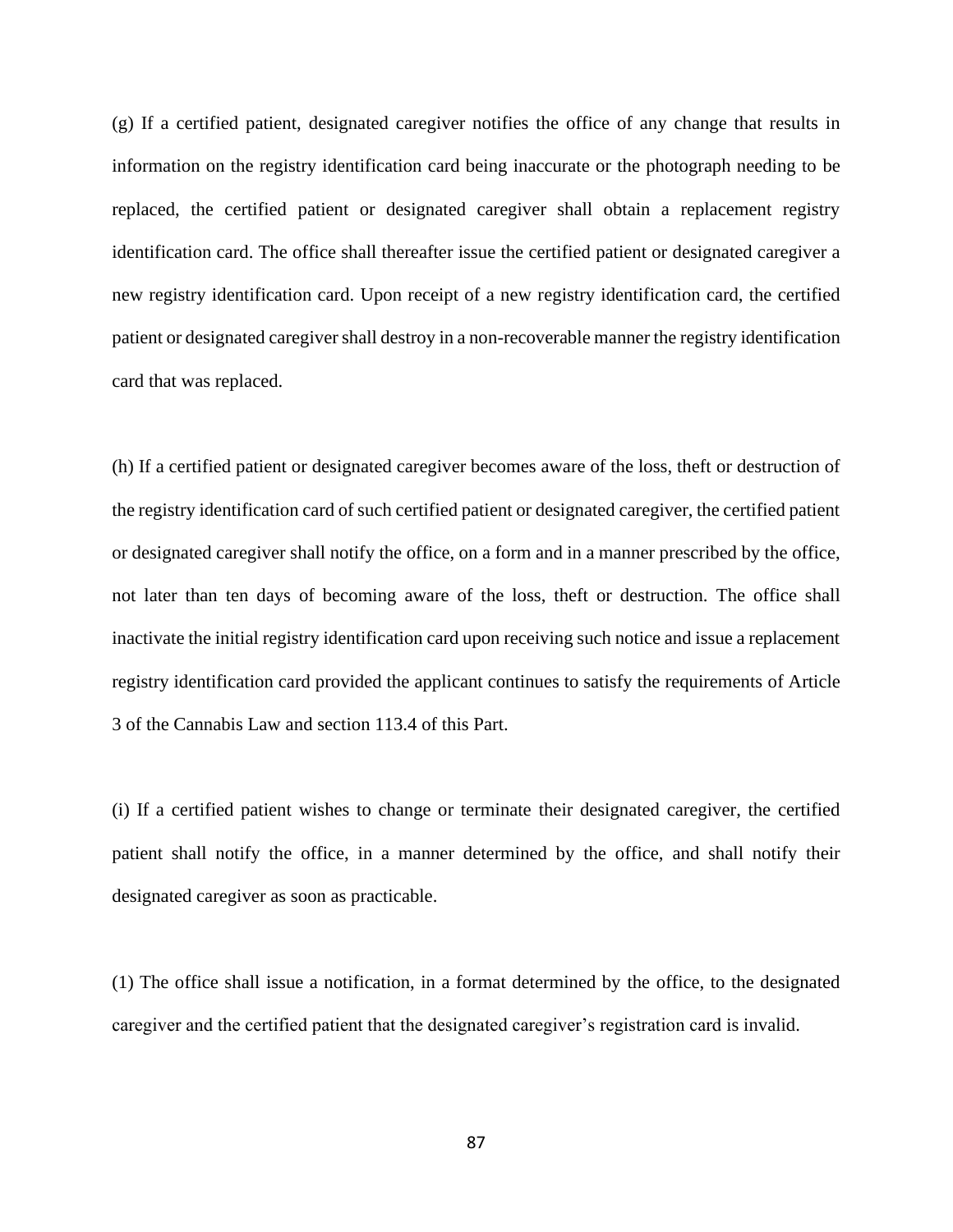(2) In the event that the designated caregiver has no other active certified patients, the designated caregiver's registration card must be returned to the office within 10 business days.

(3) In the event that the certified patient has selected another designated caregiver, the proposed designated caregiver must register with the office as defined in section 113.5 of this Part.

(j) If a designated caregiver wishes to terminate their relationship with a certified patient, the designated caregiver shall notify the office, in a manner determined by the office, and shall notify the certified patient, as soon as practicable.

(1) the office shall issue a notification, in a format determined by the office to the certified patient and the designated caregiver that the designated caregiver has terminated their relationship with the certified patient.

(2) in the event that the designated caregiver has no other active certified patients, the designated caregiver's registration card must be returned to the office within ten business days.

# **Section 113.21 Proper Disposal of Medical Cannabis Products by Certified Patients or Designated Caregivers**

(a) A certified patient or designated caregiver shall dispose of all medical cannabis product in the certified patient's or designated caregiver's possession no later than ten calendar days after the expiration of the patient's certification, if such certification is not renewed, or sooner should the patient no longer wish to possess medical cannabis.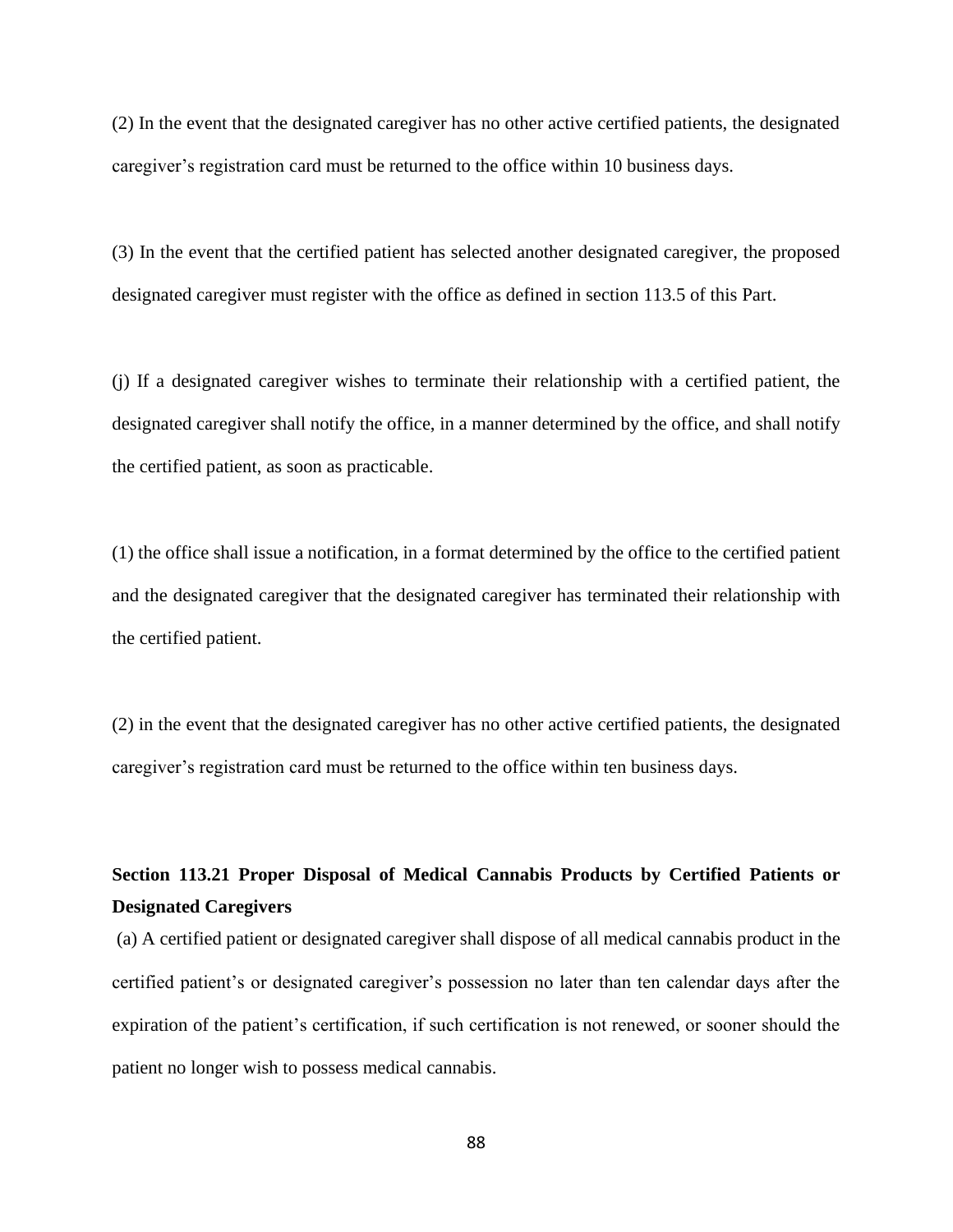(b) A certified patient or designated caregiver shall complete disposal of medical cannabis products by one of the following methods:

(1) rendering the medical cannabis product non-recoverable beyond reclamation in accordance with the Department of Environmental Conservation's guidance; or;

(2) returning the medical cannabis product to the dispensing facility from which it was purchased or any dispensing facility associated with the registered organization which manufactured the medical cannabis product, to the extent that the registered organization accepts product returns.

## **Section 113.22 General Prohibitions**

(a) No person, except for a certified patient, designated caregiver, designated caregiver facilities, an approved laboratorian, or an approved research license holder shall open or break the seal placed on a medical cannabis product packaged by a registered organization and provided to the certified patient.

(b) No person associated with a registered organization shall enter into any agreement with a registered practitioner or health care facility concerning the provision of services or equipment that may adversely affect any person's freedom to choose the dispensing facility at which the certified patient or designated caregiver will purchase medical cannabis products.

(c) No employee of a registered organization shall counsel a certified patient or designated caregiver on the use, administration of, and the risks associated with medical cannabis products,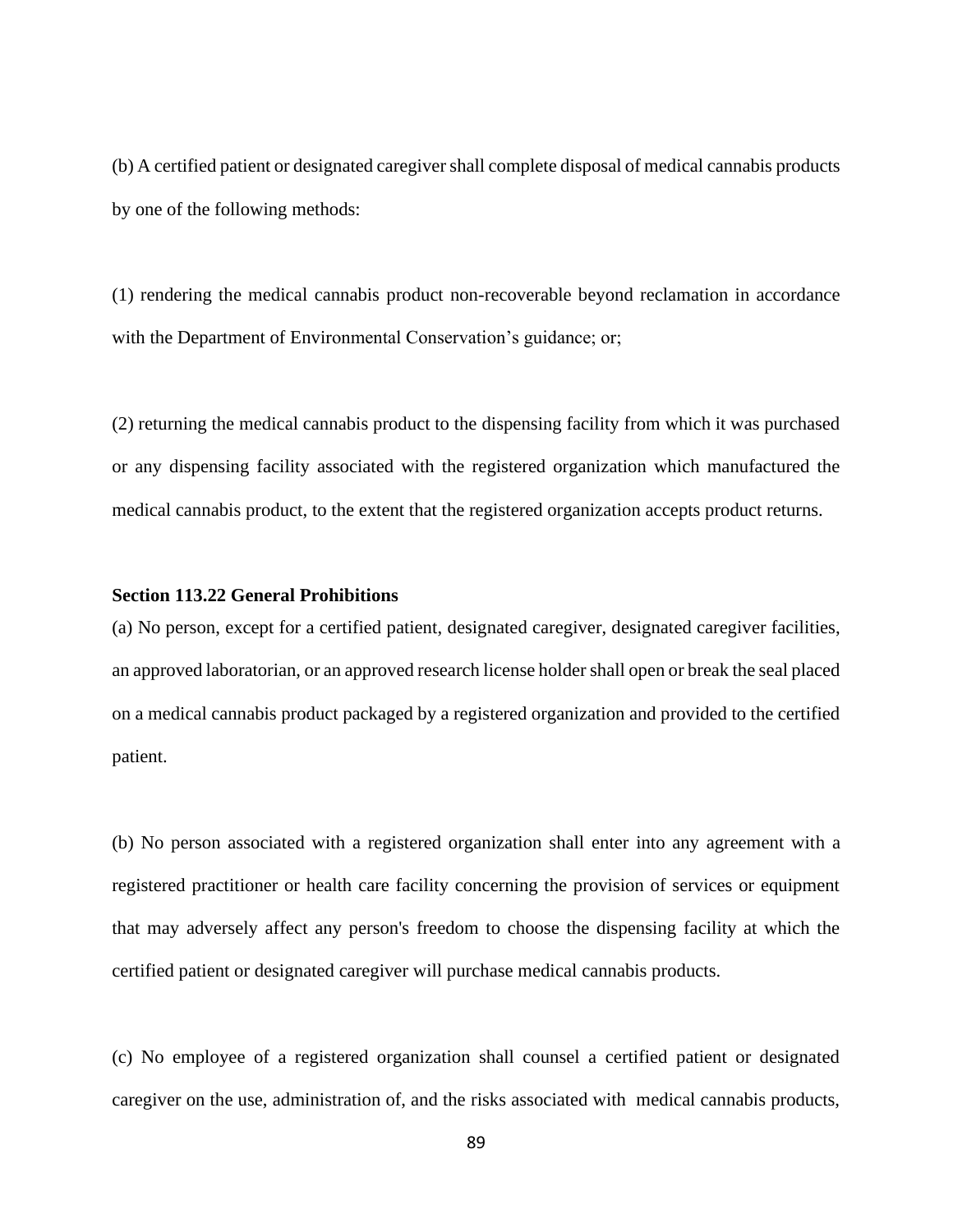unless the employee is a practitioner as defined in Article 1 of the Cannabis Law, with an active New York State license, registration or certification who has completed at minimum a two hour course pursuant to section 113.2 of this Part, or the employee is under the direct supervision of, and in consultation with, such practitioner, or the pharmacist working at the dispensing facility.

(d) No certified patient or designated caregiver shall be in possession of medical cannabis products without having in their possession their registry identification card, except where the certified patient or designated caregiver is 21 years of age or older and has in their possession no more than three ounces of cannabis or twenty-four grams of concentrated cannabis. The certified patient or designated caregiver, upon request by the office or law enforcement, shall present such card to verify that the certified patient or designated caregiver is authorized to possess medical cannabis products.

# **§ 113.23 Practitioner Prohibitions**

(a) A practitioner shall not:

(1) directly or indirectly accept, solicit, or receive any item of value from a registered organization. However, free or discounted products or services may be provided for use in research, provided such research is conducted by a cannabis research licensee pursuant to section 38 Article 3 of the Cannabis Law.

(2) offer a discount or any other item of value to a certified patient based on the patient's agreement or decision to use a particular practitioner, registered organization, brand or specific form of medical cannabis product produced by a registered organization. However, free or discounted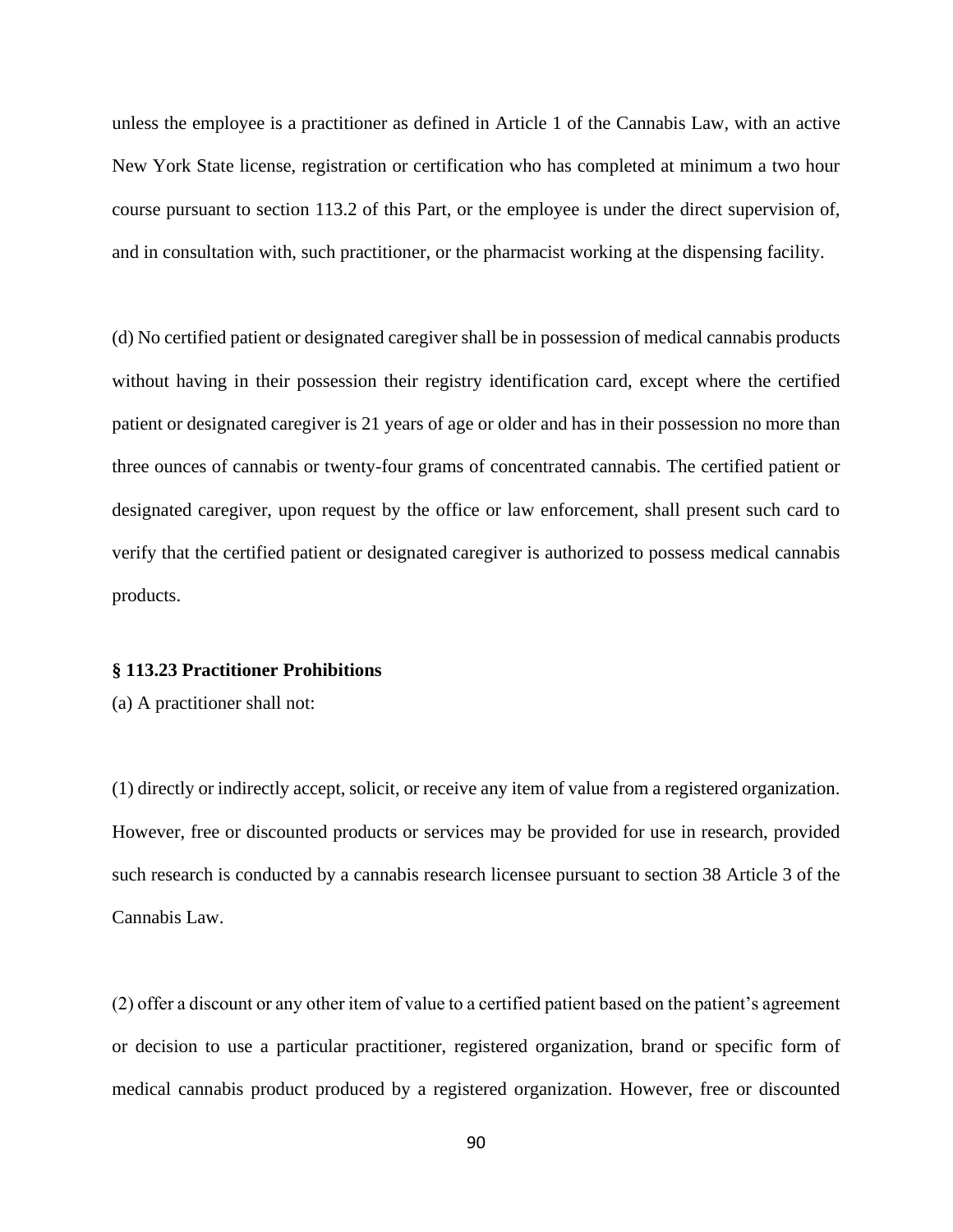products or services may be provided for use in research, provided such research is conducted by a cannabis research licensee pursuant to section 38 Article 3 of the Cannabis Law.

(3) examine a patient for purposes of issuing a certification at any location owned or operated by a registered organization, except where such examination is being conducted in accordance with a cannabis research license pursuant to section 38 Article 3 of the Cannabis Law; or

(4) directly or indirectly benefit from a patient obtaining a written certification. Such prohibition shall not prohibit a practitioner from conducting research pursuant to section 38 of Article 3 of the Cannabis Law, or charging an appropriate fee for the patient visit.

(b) A practitioner that issues certifications, and such practitioner's co-worker, employee, spouse, parent, child, or sibling shall not have a direct or indirect financial interest in a registered organization or any other entity that may benefit from a certified patient's or designated caregiver's acquisition, purchase or use of medical cannabis products, including any formal or informal agreement whereby a registered organization provides compensation if the practitioner issues a written certification for a certified patient or steers a certified patient to a specific dispensing facility.

(c) A practitioner shall not issue a certification for themself.

(d) A practitioner shall not receive or provide product samples containing cannabis.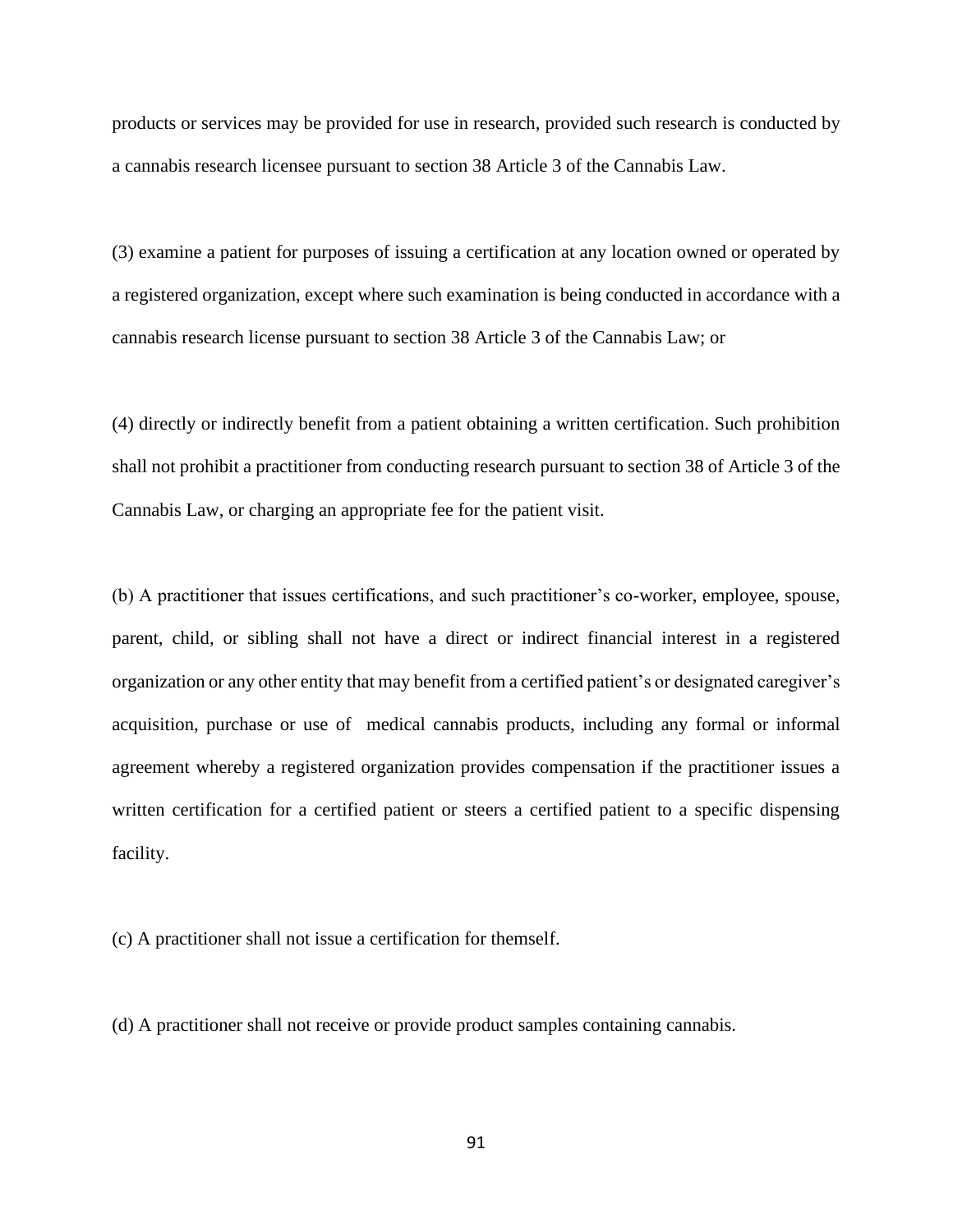(e) A practitioner shall not be a designated caregiver for any patients that he or she has certified under section 113.2 of this Part. However, this shall not prohibit a facility or a research license holder from being a designated caregiver pursuant to section 113.5 of this Part.

### **§ 113.24 Designated Caregiver Prohibitions and Protections**

(a) An individual shall not serve as a designated caregiver for more than five certified patients at any given time, not including designated caregiver facilities and employees of such facilities, and research license holders acting as designated caregivers.

(b) A designated caregiver may only obtain payment from the certified patient to be used for the cost of home cultivation activities in accordance with section 115.3 of Part 115 of this Title and medical cannabis product purchased for the certified patient in the actual amount charged by the registered organization; provided, however, that a designated caregiver may charge the certified patient for reasonable costs incurred in the transportation, delivery, storage and administration of medical cannabis products.

(c) Designated caregivers, including employees of facilities registered as designated caregivers facility and acting within their scope of employment, and research license holders shall not be subject to arrest, prosecution, or penalty in any manner, or denied any right or privilege, including but not limited to civil penalty or disciplinary action by a business or occupational or professional licensing board or bureau, solely for an action or conduct in accordance with this Part.

### **§ 113.25 Registered Organizations; Disposal of Medical Cannabis**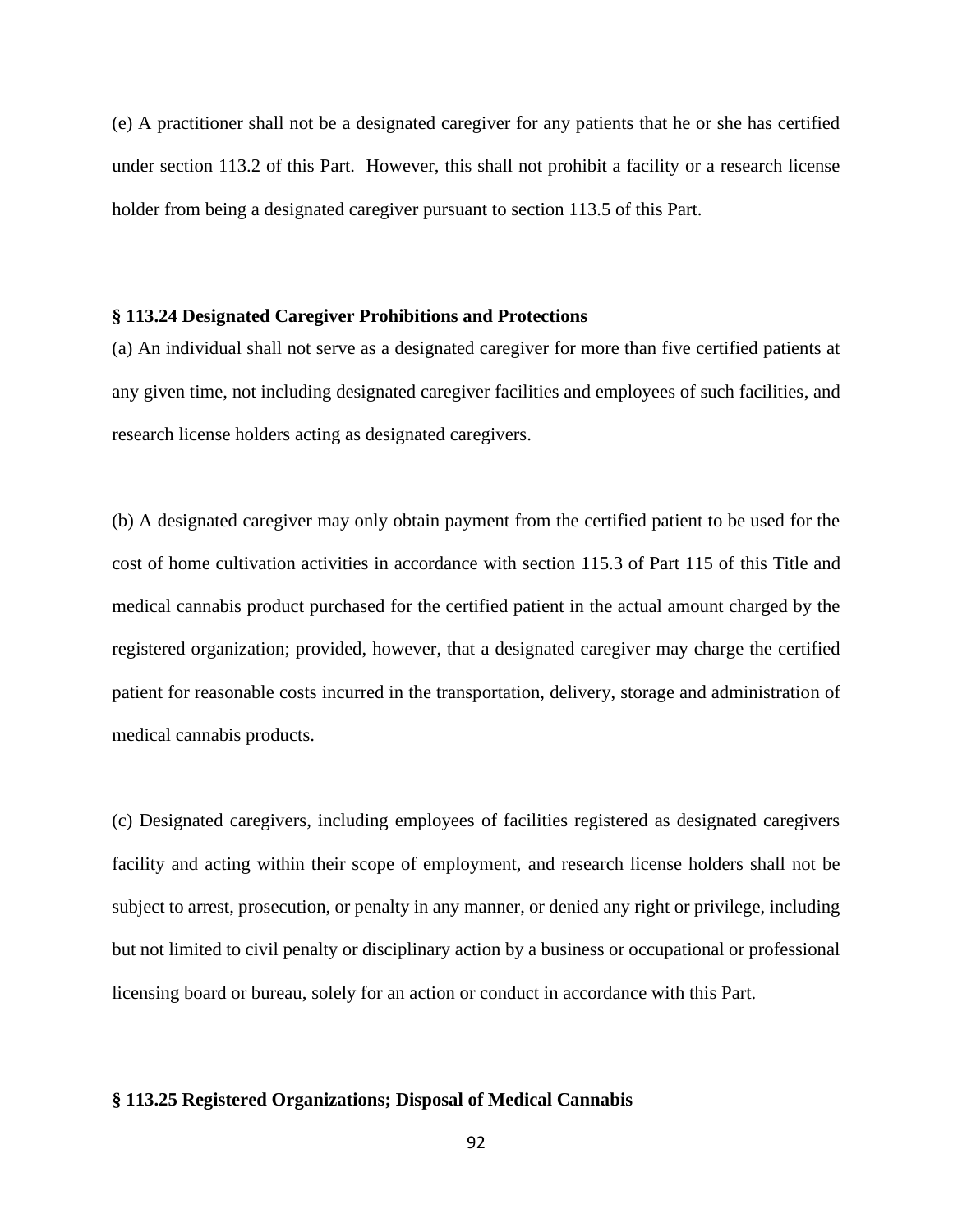(a) The disposal of medical cannabis shall mean that the medical cannabis has been rendered unrecoverable and beyond reclamation, except for stalks, stems, fan leaves, root balls, and soil media.

(b) Registered organizations shall dispose of any medical cannabis that is outdated, damaged, deteriorated, contaminated or otherwise deemed not appropriate for manufacturing or dispensing, or any plant-based waste created as a by-product of the manufacturing processes. Registered organizations shall:

(1) obtain office approval of disposal methods; and

(2) dispose of liquid and chemical waste in accordance with applicable federal, state and local laws and regulations.

(c) registered organizations shall maintain records of disposal, which shall include:

(1) the type of plant material being disposed, if the material is a by-product of the manufacturing process;

(2) the brand and form of medical cannabis product being disposed, if a finished product;

(3) the weight of the disposed material, the number of plants, or in the case of a finished product, the quantity of the disposed product; and